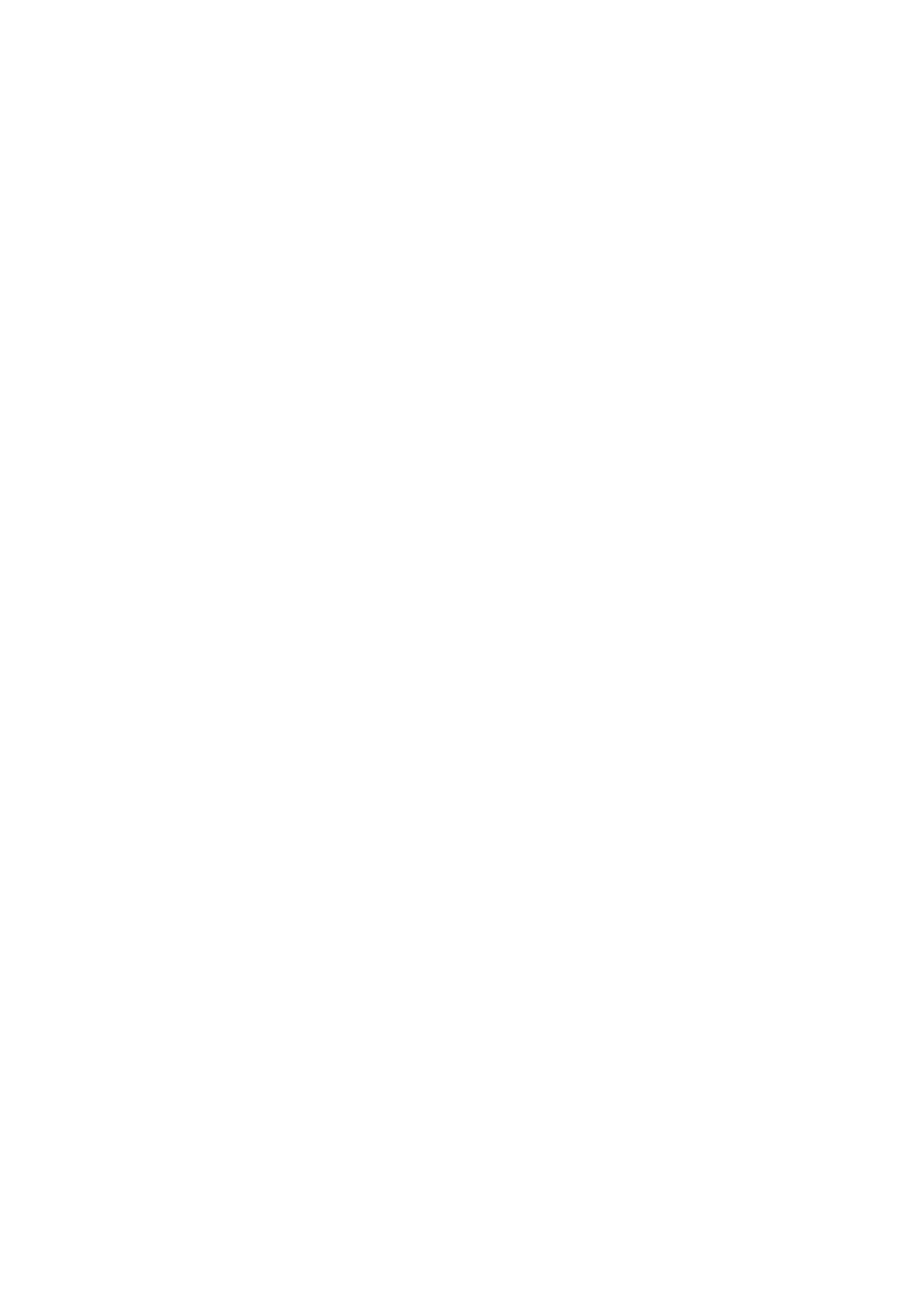**EUROPEAN UNIVERSITY INSTITUTE DEPARTMENT OF LAW**

*A Formal Prescriptive Approach to General Principles of (International) Law* 

**OTTAVIO QUIRICO**

EUI Working Paper LAW No. 2007/19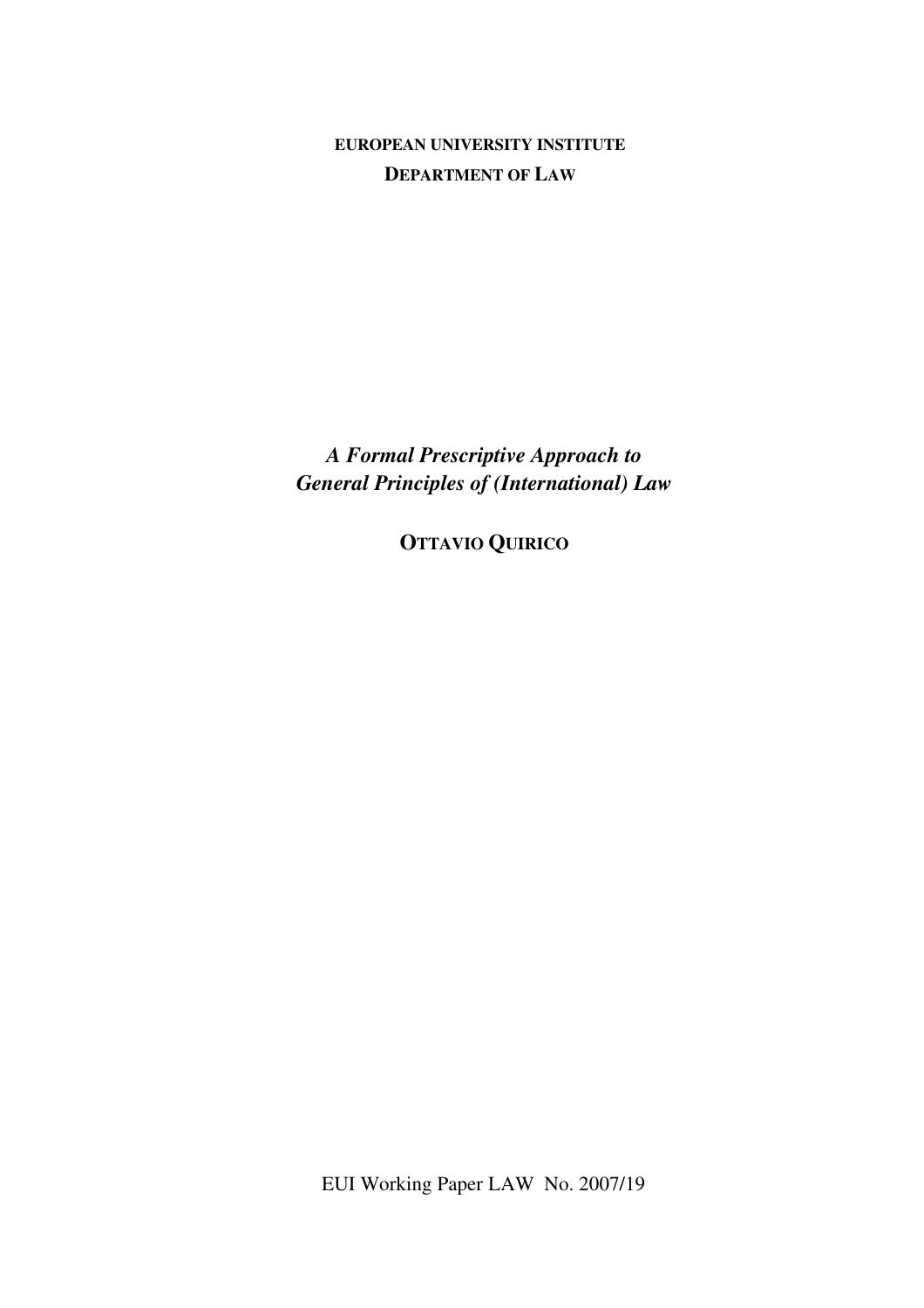This text may be downloaded for personal research purposes only. Any additional reproduction for other purposes, whether in hard copy or electronically, requires the consent of the author(s), editor(s). If cited or quoted, reference should be made to the full name of the author(s), editor(s), the title, the working paper or other series, the year, and the publisher.

The author(s)/editor(s) should inform the Law Department of the EUI if the paper is to be published elsewhere, and should also assume responsibility for any consequent obligation(s).

ISSN 1725-6739

© 2007 Ottavio Quirico

Printed in Italy European University Institute Badia Fiesolana I – 50014 San Domenico di Fiesole (FI) Italy

> http://www.eui.eu/ http://cadmus.eui.eu/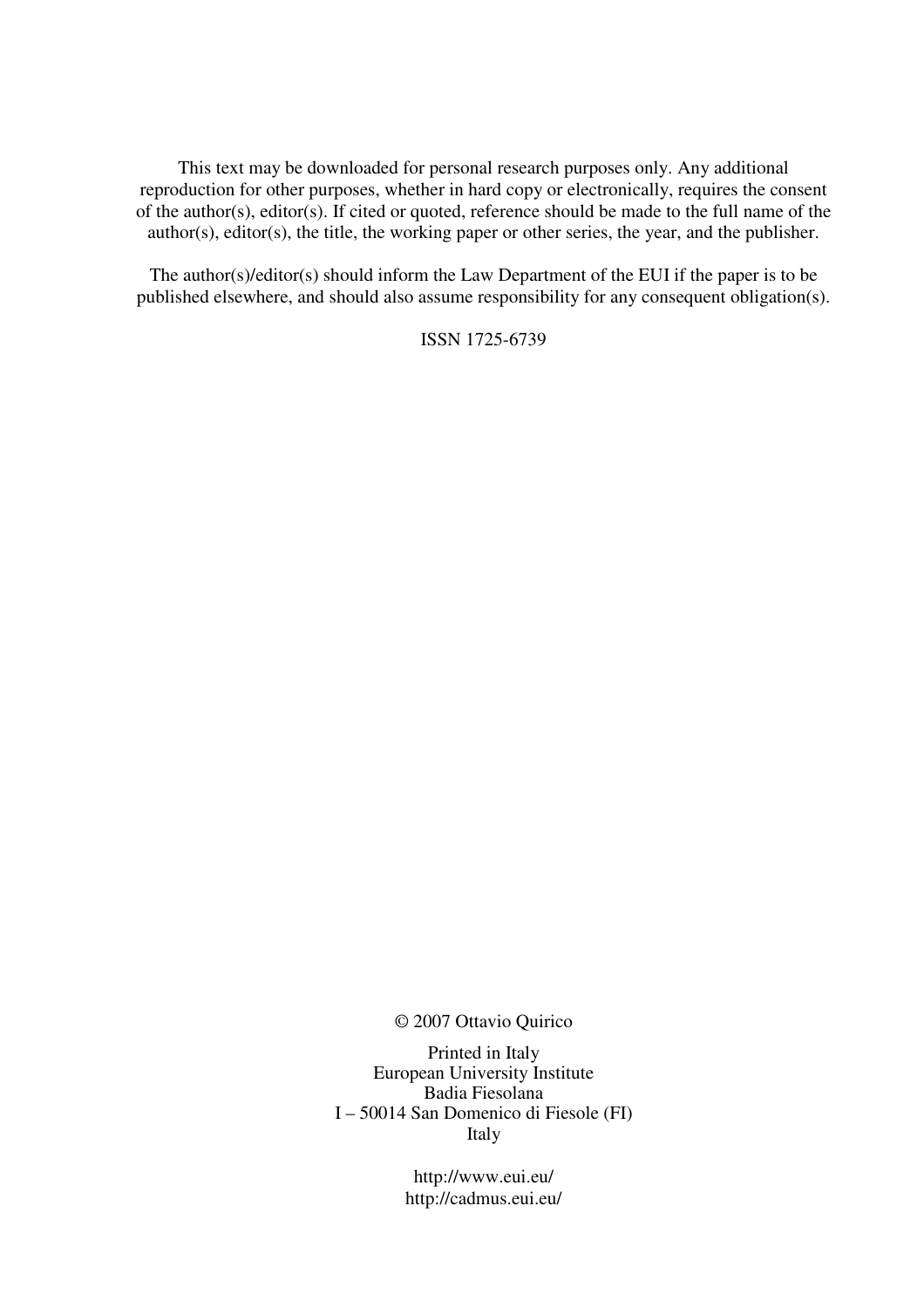#### Abstract

From the analytical viewpoint a *norm* can *formally* be regarded as a *right-duty* (or *claim-obligation*) *relation* (1) that regulates *behaviour (action/inaction)* (2) among *subjects* (3) in definite *space* (4) and *time* (5). In normative terms, general principles (the 'basis') of (international) law can be conceived of as general obligations, i.e. obligations *erga omnes* (towards everyone). Obligations *erga omnes*, indivisible or divisible because of their content, link a subject to every other subject of international law, endowed with a correlative claim, so that the whole obligations *erga omnes* are matched by the whole claims *erga omnes* of all the subjects of international law. Indivisible obligations *erga omnes* are unavailable from the viewpoint of the power, so *cogentes*, breaches violate necessarily all the correlative claims, possibly enabling every subject to invoke the responsibility and impose sanctions. Correspondingly, sanctions should be regarded as indivisible obligations *erga omnes*, the violation of which allows universal enforcement. Nevertheless, specifically by reason of the gravity of the breach, it is possible to split primary and secondary norms, conceiving of the sanction as a bilateral relation allowing solely reciprocal enforcement in the case of an infringement. Divisible obligations *erga omnes* are available from the viewpoint of the power, so *dispositivae*, breaches must be seen as relative, enabling only the subject(s) injured to invoke the responsibility and impose sanctions. Correspondingly, sanctions should be regarded as bilateral obligations, the infringement of which gives rise to reciprocal enforcement. Nevertheless, it is possible to figure out that specifically the gravity of the breach 'unifies' the primary divisible obligation, allowing universal invocation of the responsibility, so that the secondary obligation could be either bilateral or a general indivisible one, respectively permitting relative or absolute enforcement in the case of a breach.

#### Keywords

(Primary/Secondary) Formal Legal Norm; Subject; Claim-Obligation Relation; (Absolute (General)/Relative/Indivisible/Divisible) Right-Duty Relation (*erga omnes*); (Positive/Negative/Licit/Illicit) Behaviour; Space; Time; Principle of Imputation (the 'ought'); Hierarchy; System of Norms; (International) Law; General Principles.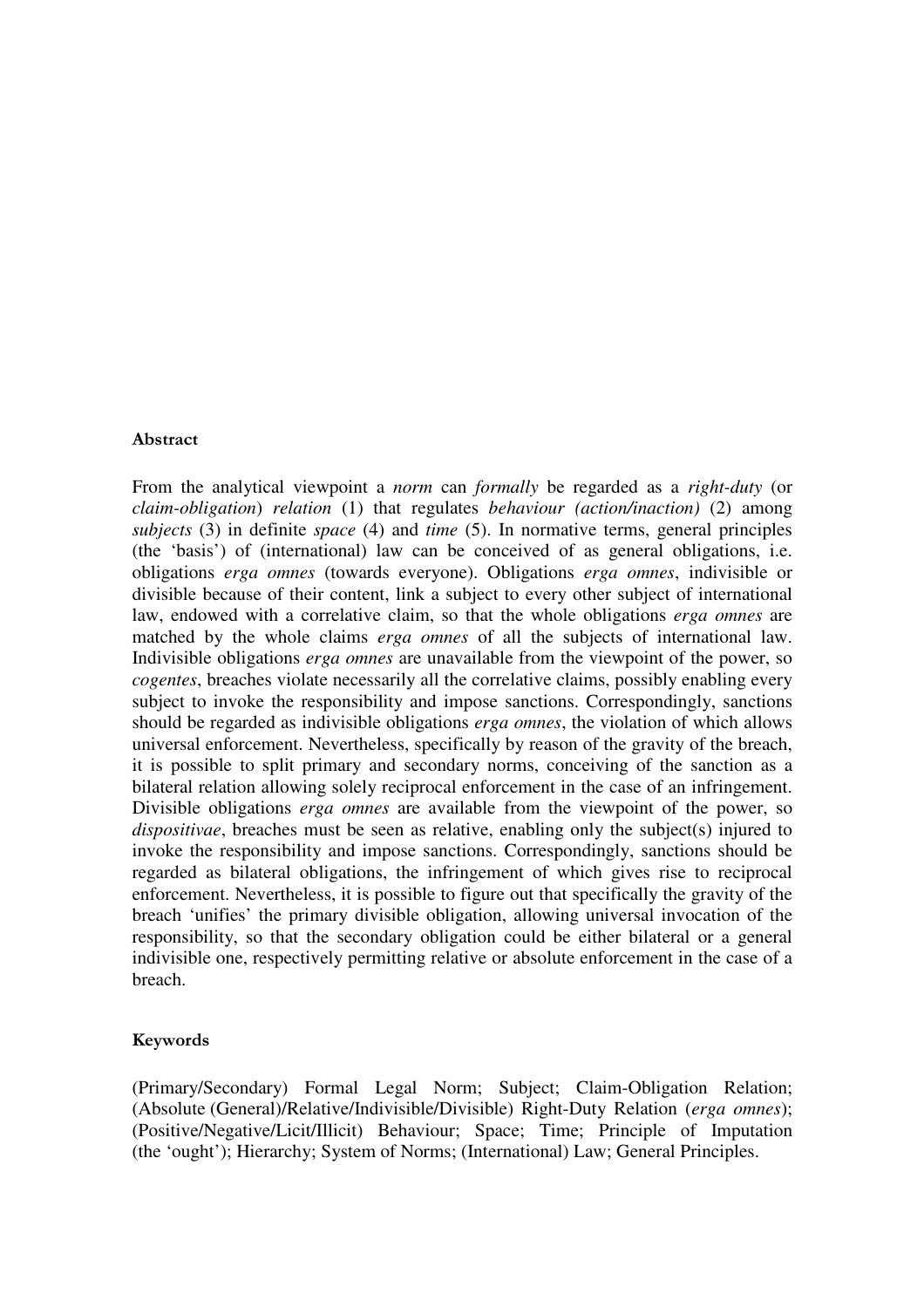*I would like to thank Prof. P-M. Dupuy for his careful reading of a previous draft of this paper, Rory Stephen Brown for his help with linguistic matters, Federico & Clara Caligaris Cappio for their unconditional support of my research.* 

> *Naturally, responsibility for opinions expressed and any possible errors remains my own*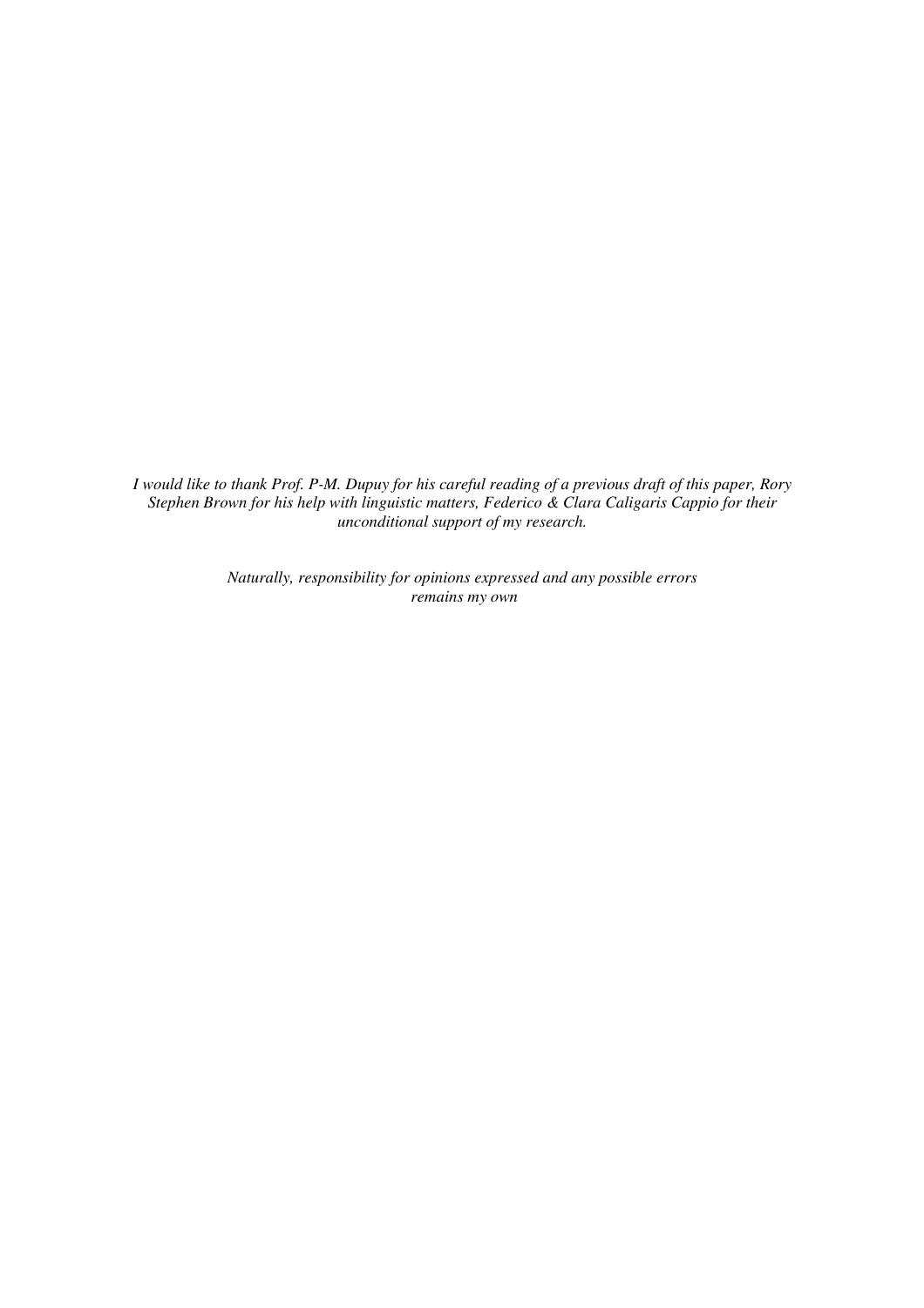'*Entia non sunt multiplicanda praeter necessitatem*' *William of Ockham*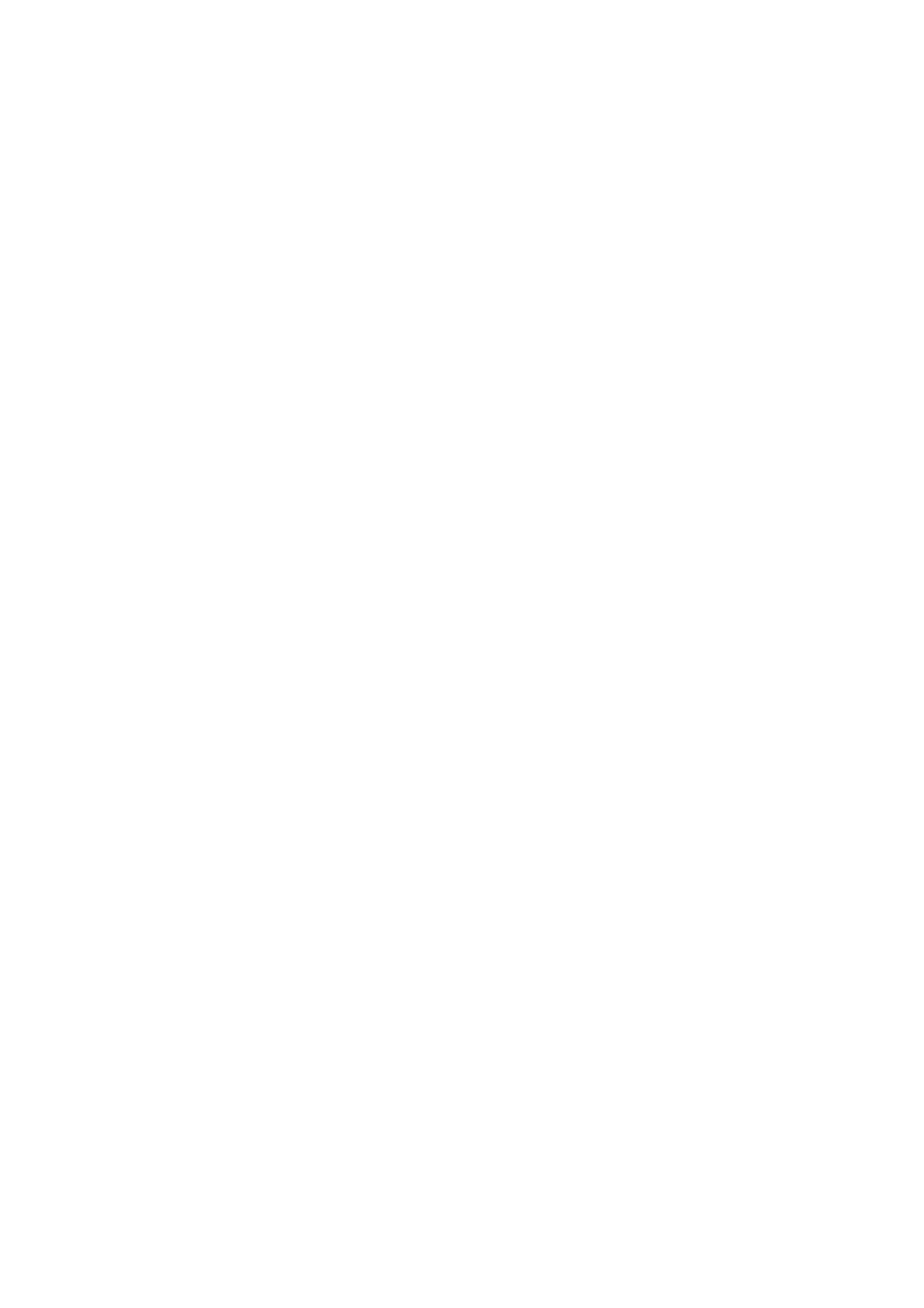## *A Formal Prescriptive Approach to General Principles of (International) Law*

Ottavio Quirico<sup>\*</sup>

## **General principles of (international) law as subject matter and norms as basis of legal logic: by way of introduction**

This study is a brief inquiry in the theory of (international) law: it focuses on general principles in particular.

By 'general theory of law' I intend the analysis of law, as a whole, through its fundamental concepts.<sup>1</sup> From this viewpoint, general principles of international law belong to the general theory, because they are the root of the international legal order and should facilitate its global comprehension. Following a particular doctrine, namely the monist view of the legal system, it is possible to assert that general principles constitute the foundation and tool to conceive of law in its entirety. Furthermore, the scope of the general principles entails their crucial importance in understanding evolving and fragmenting international law.

From the judicial standpoint the concept of 'general principle (of (international) law)' is largely exploited, whereas from the juristic standpoint the issue is discussed in general works of very important authors.<sup>2</sup> Not surprisingly, much analysis has been devoted to the issue in the framework of the international responsibility of states, since the work of the ILC on the matter strictly links 'secondary' norms, governing responsibility, and 'primary' norms, simply regulating obligations.<sup>3</sup>

<sup>\*</sup> Ph.D. in Law, Visiting Fellow at the EUI.

<sup>&</sup>lt;sup>1</sup> See H. Kelsen, *Pure Theory of Law* (1967), tr. by M. Knight (1989), at 1; E. Pattaro, 'Per una mappa del sapere giuridico', in U. Scarpelli, R. Treves, *La teoria generale del diritto – Problemi e tendenze attuali* (1983), at 249; U. Scarpelli, C. Luzzati, *Compendio di filosofia del diritto* (2000), at 5; J.-L. Bergel, *Théorie générale du droit* (2003), at 3-4.

<sup>2</sup> See, for instance, H. Kelsen, *Principles of International Law* (1956); C. Wolff, *Jus gentium* (1764); E. De Vattel, *Droit des Gens* (1758); H. Grotius, *De iure belli ac pacis* (1625).

<sup>3</sup> See S. Villalpando, *L'émergence de la communauté internationale dans la responsabilité des États*  (2005), at 1-40.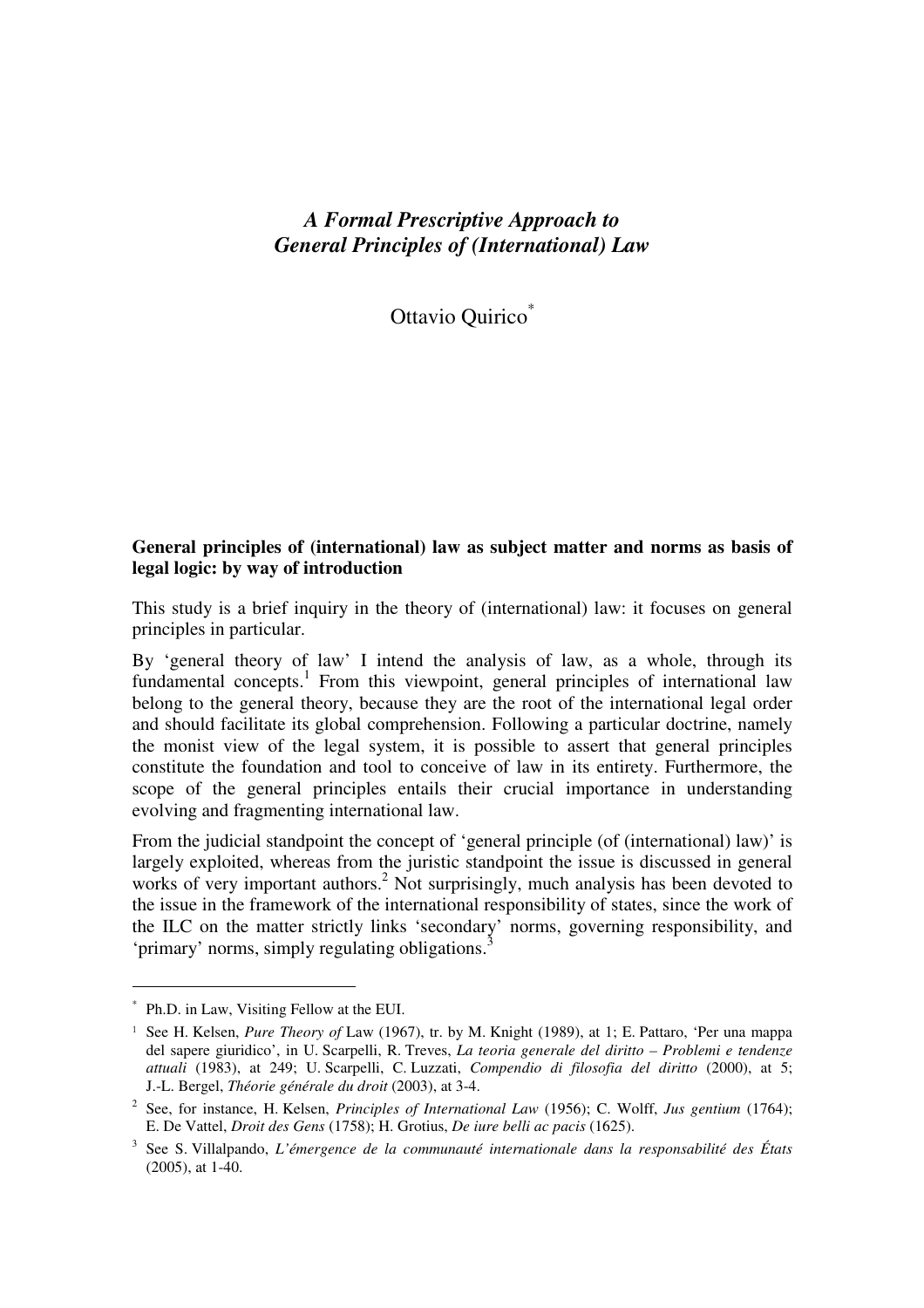Basically, 'general principles' can be regarded either as a *de*scriptive or a *pre*scriptive concept. From the descriptive perspective, they are abstractions from norms, belonging to legal meta-language, helpful in understanding the (international) legal system or parts of it. From the prescriptive perspective, they are norms, belonging to legal language, hopefully facilitating a holistic interpretation of the (international) legal system in a unitary way.<sup>4</sup>

Our logic completely aligns itself with the conception of law as 'ontological normative science', the premises of which draw especially from H. Kelsen, H. L. A. Hart and N. Bobbio:<sup>5</sup> legal reflection is speculation on norms, so normative meta-language. Thus, it is submitted that general principles, instead of being inconsistent abstractions, are norms<sup>6</sup> and the aim is to study rules belonging to the international legal order characterized by the attribute of generality. In fact, I refer indiscriminately to 'general principles' or 'general norms' of (international) law and my reflection is meta-language on the general norms of (international) law.

In the general theory of law, the norm (from the Greek '*nomos*': 'rule') is quite unanimously qualified as a prescriptive proposition, because it sets a duty.<sup>7</sup> Actually, although a rule can exist even in the absence of words (we can think, for instance, of the signs belonging to the rules of the road or figure out, more simply, an imperative expressed by simple gestures), $8$  the norm can always be enunciated through words. Thus, the normative proposition becomes the certain anchorage for the lawyer's thinking, the fundamental unit of his reasoning.<sup>9</sup> In this regard, it should be noted that the norm, being prescriptive, entails the idea of the right-duty relation, in whatever way it is expressed. Hence, we must reflect on the term 'right': although words cannot exhaust the essence of things, they reveal a more or less complete part of them.

The term 'right' ('Recht', 'droit', 'diritto', 'derecho') comes from low Latin '*directum*', past participle of the verb '*dirigere*' ('to line up', 'to trace a certain direction', hence 'to set out, to set in order, to regulate, to *rule*'), which means what is in straight line, i.e. the contrary of what is tortuous. We spontaneously ascribe this feature to the ruler, used to trace straight lines, so that one can figure out formally the idea of the right-duty relation as a link among subjects. $10<sup>10</sup>$ 

Although the norm entails the concept of the right-duty relation, it does not correspond entirely with it, being also something more. In particular, it is necessary to introduce two other elements to comprehend the norm, namely subjects and behaviour

<sup>&</sup>lt;sup>4</sup> In fact, the literature often refers to 'rules' and 'principles' as prescriptions in the field of international law (see M. Koskenniemi, 'General Principles: Reflections on Constructivist Thinking', in M. Koskenniemi *et al.*, *Sources of International Law* (2000), at 360 *et seq.*). See also the Study Group of the ILC, Report on Fragmentation of International Law, A/CN.4/L.682 (13 April 2006), at 206, § 409, 244-245, §§ 481-483, 246, § 486, and Addendum (Draft Conclusions), A/CN.4/L.682/Add.1 (2 May 2006), at 4, § 1.

<sup>5</sup> See in particular N. Bobbio, *Essais de théorie du droit* (1998), at 185-186.

<sup>6</sup> On general principles as general norms see N. Bobbio, *Teoria generale del diritto* (1993), at 148.

<sup>7</sup> See N. Bobbio, *Teoria generale del diritto*, at 45; N. Bobbio, *Essais de théorie du droit*, at 117-118.

<sup>8</sup> See A. Sériaux, *Le droit – Une introduction* (1997), at 254.

<sup>9</sup> See R. Guastini, 'Norberto Bobbio, ou de la distinction', in N. Bobbio, *Essais de théorie du droit*, at 2- 3, 7-8.

<sup>10</sup> See A. Sériaux, *Le droit – Une introduction*, at 19, 24 *et seq.*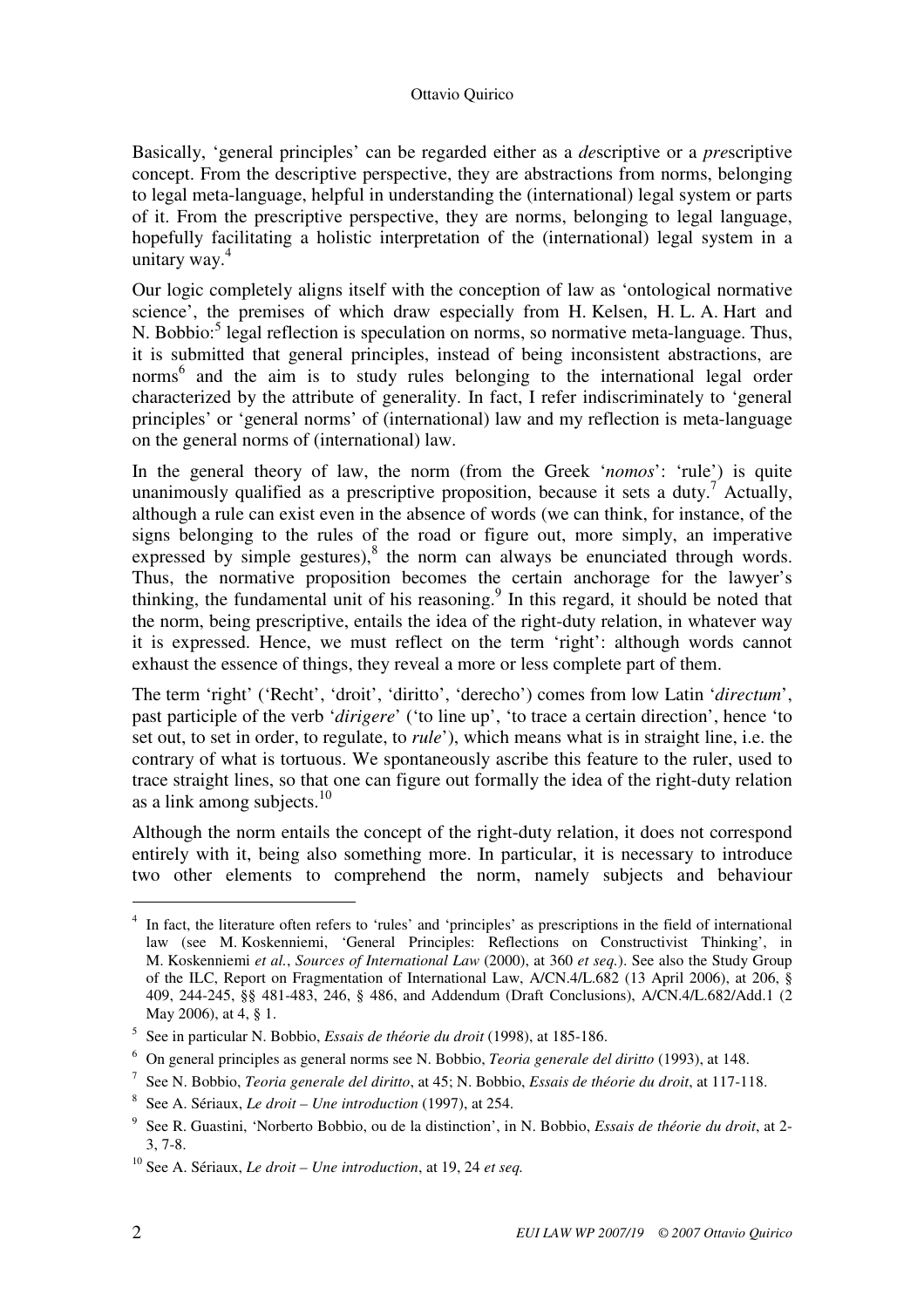(action/inaction),  $11$  consubstantial with the concept of right, which can be defined as the rule, or measure, of interpersonal behaviour: it is necessary to behave 'rightly', i.e. normally.

From the analytical viewpoint, $12$  I divide up synthetically the norm into three basic elements (right-duty relation (1), behaviour (2), subjects (3), and I think of the norm as a right-duty relation that regulates behaviour (action/inaction) among subjects. Hence, law (as the sum of rights) traces an ideal line among subjects that defines their behaviour as exactly as possible.

Lastly, norms are valid in space (4) and time (5), the conception of which is linear in law: these two other elements are the limits of the normative effectiveness.<sup>13</sup>

Therefore, I think synthetically of the *norm* as *a right-duty relation (1) that regulates behaviour (action/inaction) (2) among subjects (3) in definite space (4) and time (5)*.

 Consequently, I conceive of the norm on the basis of five simple elements (necessary and sufficient conditions), through which I pass from the language of words into a language of forms. In this sense I can assert that the logic of law, or normative logic, is a formal logic:<sup>14</sup> *law is form*.

As N. Bobbio correctly asserted, the logic is formal simply because it concerns the structure of the norm, which is universal and permanent.<sup>15</sup> Hence, I see in the formal sense not only Hartian 'secondary' norms (norms of production), but also 'primary' norms (norms of regulation). To some extent, from this perspective it is possible to reconcile the normative conception of law, of which the most important exponent is H. Kelsen, with the institutional theory, reducing to the norm the institutional aspect, especially the subjective one, prevailing for S. Romano.<sup>16</sup>

## **Right, duty, claim, obligation**

 $\overline{a}$ 

Having schematically defined what a norm is for me, it is now necessary to specify its essential constitutional elements, especially considering the number of subjects to whom the norm is addressed. Indeed, it is possible that a norm regulates a right-duty

<sup>&</sup>lt;sup>11</sup> See M. Virally, *La pensée juridique* (1960), at 47-49.

 $12$  The analytical approach to law seeks to 'guardar dentro le macchine del diritto e della cultura giuridica, riconoscerne i pezzi, smontarli e rimontarli, disegnarne i modelli e determinarne le relazioni' (U. Scarpelli, 'Filosofia e diritto', in *La cultura filosofica italiana dal 1945 al 1980 nella sue relazioni con altri campi del sapere* (1981), at 177), and thus 'penetra nell'intimo del diritto, ne scruta le strutture logiche e la forme espressive', making possible 'un dialogo dei filosofi coi giuristi' (U. Scarpelli, 'Prefazione', in U. Scarpelli, C. Luzzati, *Compendio di filosofia del diritto*, at X).

<sup>13</sup> See H. Kelsen, *General Theory of Norms* (1979), tr. by M Hartney (1996), at 144-146, § 36.

<sup>14</sup> In this sense see E. di Robilant, 'Realtà e figure nella scienza giuridica', in U. Scarpelli, R. Treves, *La teoria generale del diritto – Problemi e tendenze attuali*, at 70 *et seq.*; U. Scarpelli, C. Luzzati, *Compendio di filosofia del diritto*, at 12, 42.

<sup>15</sup> See N. Bobbio, *Teoria generale del diritto*, at 45.

<sup>16</sup> See S. Romano, *L'ordinamento giuridico* (1945) – *L'ordre juridique* (2002), trad. fr. L. François, P. Gothot, at 10. See also J. Dabin, *Théorie générale du droit* (1969), at 99, § 85.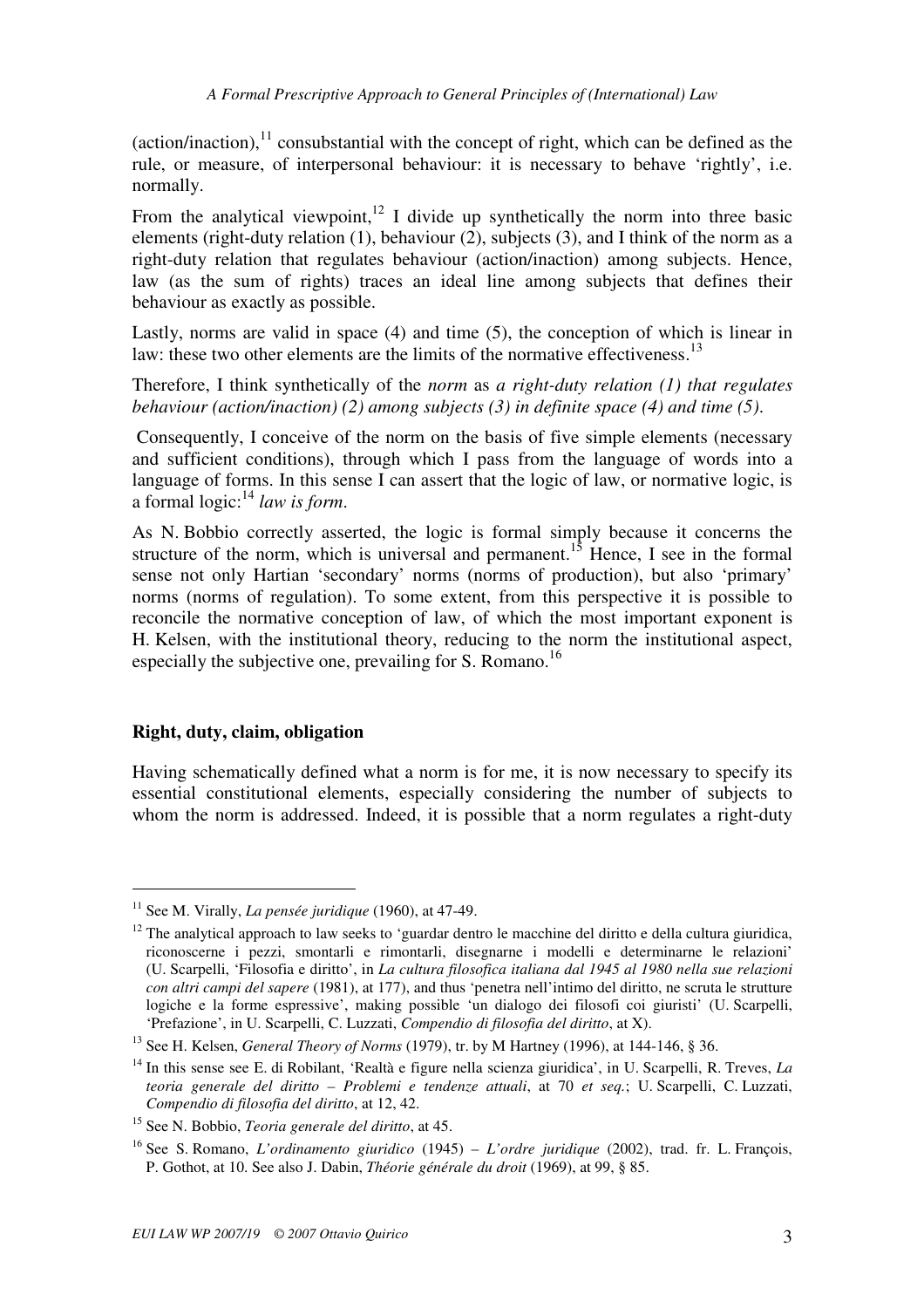relation among two or more persons, so that some clarifications are indispensable, especially with regard to the concepts of right, duty, claim<sup>17</sup> and obligation.<sup>18</sup>

H. Kelsen, a very clear author, finds and distinguishes six fundamental correlative concepts, by reason of the number of the addressees of the norm, i.e. the absolute right, the relative right, the absolute duty, the relative duty, the absolute obligation, and the relative obligation. According to Kelsen, the right is relative when it links a person to a determinate person or a determinate number of persons, whereas it is absolute when it links a person to an indeterminate number of persons or to all the persons of a particular legal order. Symmetrically, the duty and the obligation, identical concepts for Kelsen, are relative when they link a subject to a determinate subject or a determinate number of subjects, whereas they are absolute when they link a subject to an indeterminate number of subjects or to all the subjects of a given legal order.<sup>19</sup> Following this approach, the literature employs the concepts of right, duty, claim and obligation alternatively, especially in the domain of international law. Thus, dealing with the relational aspect of law, the correspondence between the notions of right and claim, on one side, duty and obligation, on the other, is highlighted. $^{20}$ 

Sharing the essence of the Kelsenite view on this point and following the common approach of the literature, I employ the concepts of right, duty, claim and obligation alternately in the relative and absolute sense. Nevertheless, I point out that in legal language the terms 'right' and 'duty' are more commonly used in the absolute sense, whereas 'claim' and 'obligation' are more commonly employed in the relative sense, and I think that a constant distinction between relative and absolute concepts would lead to a clearer comprehension of legal situations. $^{21}$ 

The literature dwells on the notion of subjective right, correctly conceived of as a prerogative of the right-holder protected by law, endowing him with the faculty of reaction in case of breach.<sup>22</sup> Therefore, I can outline this pattern: an absolute right-duty relation binds a subject towards all the other subjects of a specific legal order and is composed of an ensemble of claim-obligation relations.<sup>23</sup> In other words, it is argued that the absolute right is composed of the ensemble of the claims, having a determinate content, that a subject holds towards all the other subjects of a given legal order,

 $17$  I intend 'claim' in a purely substantive sense.

<sup>18</sup> See M. Virally, *La pensée juridique*, at 49-50.

<sup>19</sup> See H. Kelsen, *General Theory of Law and State* (1945), at 75 *et seq.*, especially at 136-137. Accordingly see J. Salmon, *Dictionnaire de droit international public* (2001), *Droit au sens subjectif*, at 368, *Prétention*, at 873, *Obligation (internationale)*, at 765.

<sup>20</sup> See S. Villalpando, *L'émergence de la communauté internationale dans la responsabilité des États*, at 298, 300, note 1058, 304; M. Virally, *La pensée juridique*, at 43-44, who speaks of 'unité dialectique entre le droit et l'obligation'.

<sup>21</sup> See J. Cardona Llorens, 'Deberes jurídicos y responsabilidad internacional', in M. Pérez González *et al.*, *Hacia un nuevo orden internacional y europeo*, Estudios en homenaje al Profesor Manuel Díez de Velasco (1993), at 165.

<sup>22</sup> Thus, the subjective right is defined as '*le pouvoir de prétendre (vis-à-vis d'un, de plusieurs ou de l'ensemble des autres sujets de l'ordre juridique) le respect de son intérêt*' so that '*le droit subjectif trouve son pendant dans une obligation incombant aux autres sujets et qui est due au titulaire du droit subjectif (en ce sens que celui-ci peut en prétendre le respect)*' (S. Villalpando, *L'émergence de la communauté internationale dans la responsabilité des États*, at 300-301).

<sup>23</sup> See R. Drago, 'La notion d'obligation: droit public et droit privé', 44 *APD* (2000), at 43.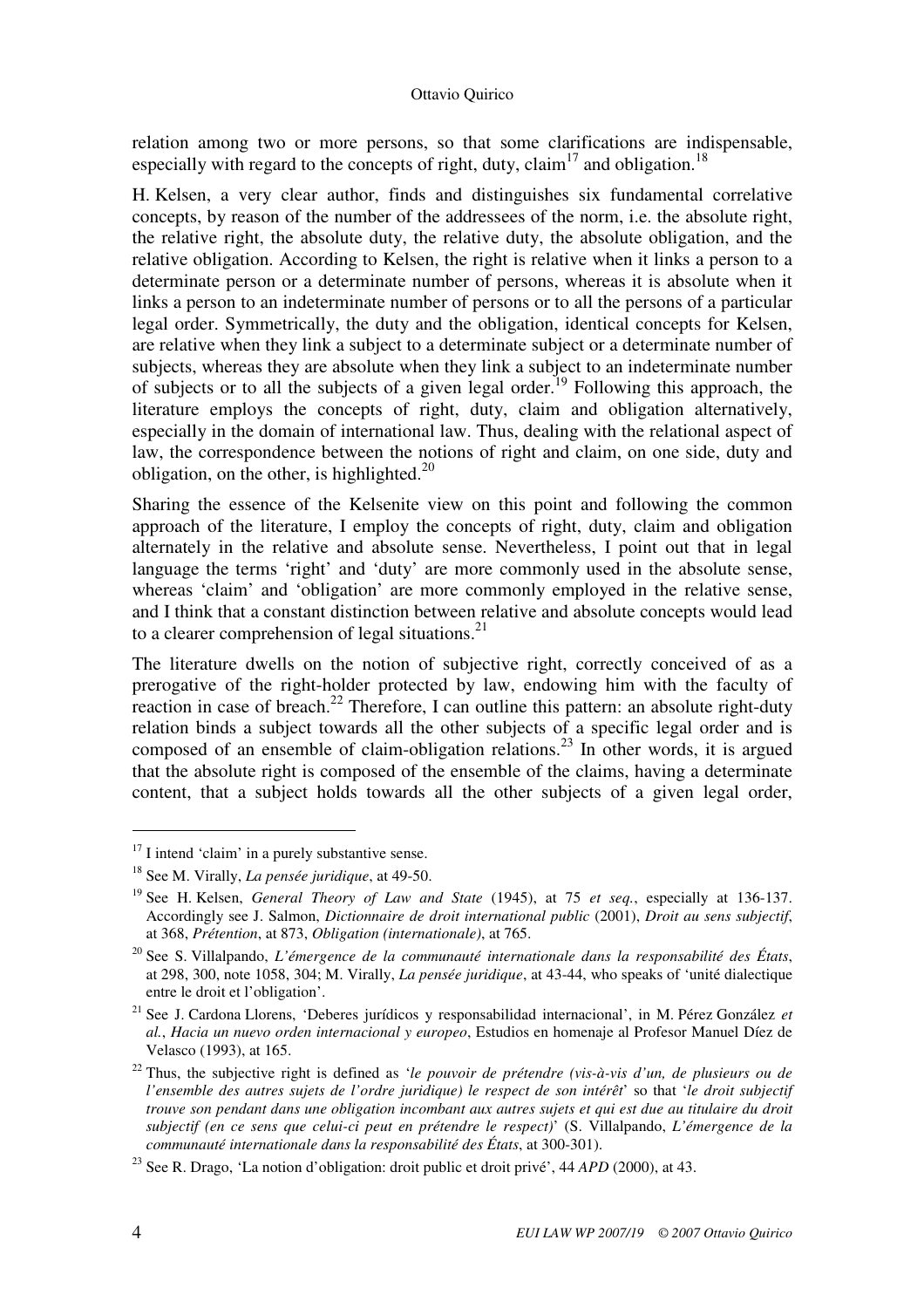whereas the absolute duty is composed of the ensemble of the obligations, having a determinate content, that a subject holds towards all the other subjects of a given legal order.

It can be concluded that the foundation, i.e. the basic unit (principle), of every legal construction, is the right-duty relation or claim-obligation relation, concepts that can be understood in the relative or absolute sense.<sup>24</sup> Therefore, I specify that a *norm* is *a rightduty (or claim-obligation) relation (1) that regulates behaviour (action/inaction) (2) among subjects (3) in definite space (4) and time (5)*.

## **The legal order as a normative system**

Norms do not exist alone except for in two imaginary legal orders: the one where all is permitted and the one where all is prohibited (necessarily contradictory?). These two systems, which can be defined as 'mono-normative', are placed at the opposite extremities of a spectrum where several norms, the number of which can be comprised between two and infinity, compose each other. When several norms relate to each other, a normative system comes into being, and we pass from the study of the norm as the basic unit of the legal logic to the analysis of the ensembles into which norms gather. 25

The ascertainment that norms can compose each other systematically supposes that they entertain reciprocal relations, constituting an ordered, i.e. not thoroughly chaotic, totality. From the analytical viewpoint, given that the norm is conceived of as a claimobligation relation that regulates behaviour (action/inaction) among subjects, consequently a normative system consists of an ordered ensemble of claim-obligation relations that regulate behaviour (action/inaction) among subjects in determinate space and time. In this sense I can say that the *ensemble of the claim-obligation relations (1)* that regulate *behaviour (action/inaction) (2)* among all the *subjects (3)* in a definite *space (4)* and *time (5)* constitutes the *juridical (legal) order*, i.e. *law*, in the objective sense, as an ensemble of (subjective) rights. In fact, this ensemble (juridical cosmos) is called 'objective right' (law), in order to distinguish it from the 'subjective right' as an individual position.<sup>26</sup> Therefore, I formally conceive of not only the norm but also law as a whole on the basis of five simple elements (necessary and sufficient conditions).

The linear view of time generates the concept of *procedure*, which I define as an *ensemble of behaviour (active/inactive conducts)* performed in a *specific interval of time*, regulated by and, eventually, regulating legal relations. Hence, it is also possible to conceive of the legal order (law) as a procedural system.

The basic horizontal criterion to relate norms is the principle of imputation, according to which a norm prescribing a duty always entails a norm establishing another duty sanctioning the violation of the primary duty. Actually, this principle expresses the idea

<sup>&</sup>lt;sup>24</sup> According to R. Drago, 'La notion d'obligation: droit public et droit privé', at 44, the notion of obligation 'occupe les tréfonds de la théorie juridique' in public as well as in private law, so it simply constitutes the foundation of law.

<sup>25</sup> See N. Bobbio, *Teoria dell'ordinamento giuridico* (1960), at 3.

 $26$  On the distinction between the subjective and objective right see R. Ago, Addendum to the Eight Report on State Responsibility, *YBILC* (1980-II-1), at 18, § 9; J. Salmon, *Dictionnaire de droit international public*, *Droit au sens objectif*, at 367-368.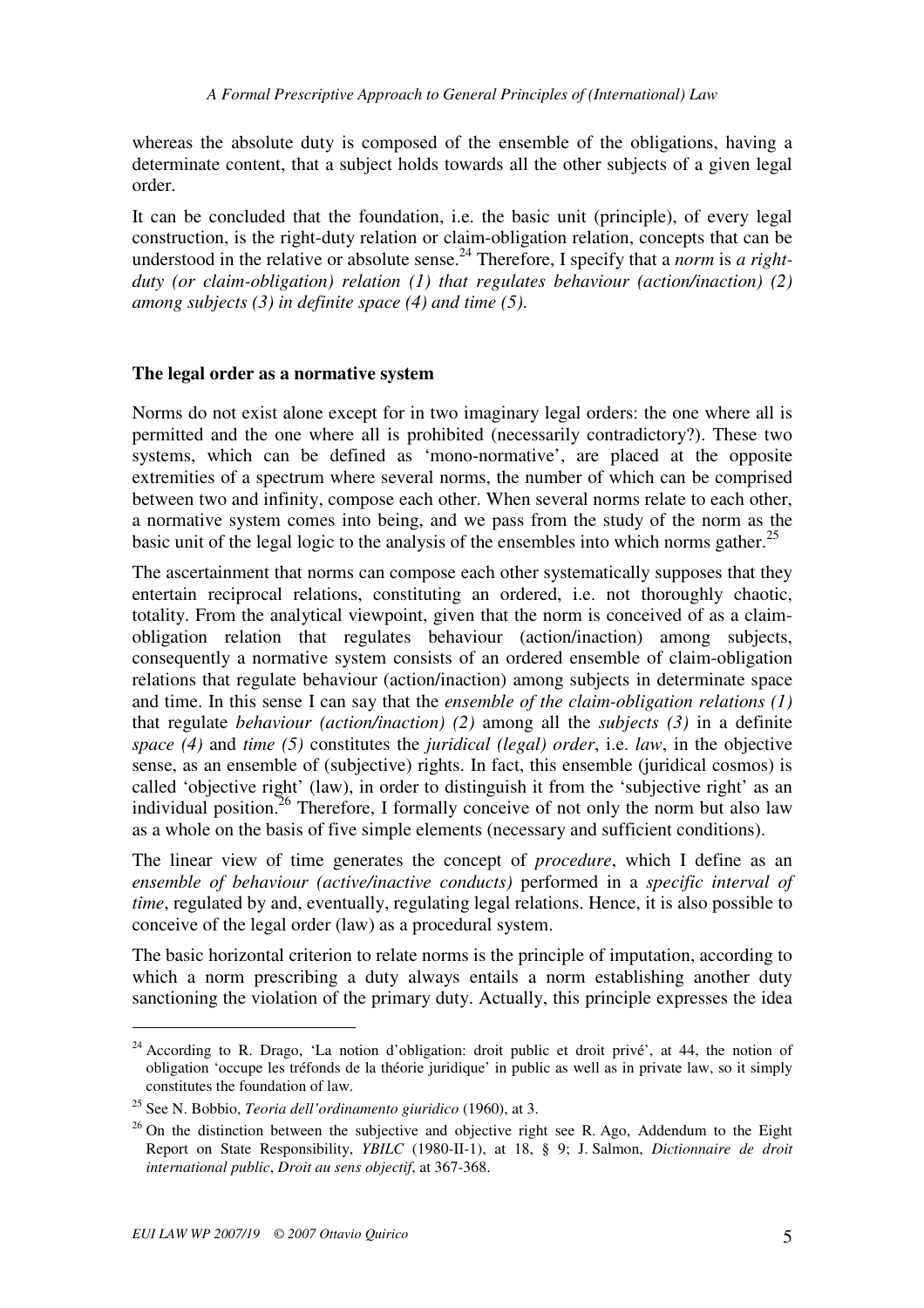that the logical form of the norm is necessarily hypothetical: 'If  $a$ ,  $b$  ought to be'.<sup>27</sup> In this pattern,  $a$  is the violation of a right-duty relation, whereas  $b$  is the right-duty relation sanctioning the violation: $^{28}$  the conditional conception of the legal norm simply means that the violation of a duty entails the imposition of a duty by way of sanction. Moreover, only because of the transgression one can better become aware of the existence of a logically prior measure, so much so that Heraclites asserted: 'Men would not have known the name of justice [from Latin '*ius*', '*iustum*', i.e. '*rectum*', 'straight', 'right'] if these things [- instances of injustice -] had not occurred'.<sup>29</sup> The principle of imputation is a procedural, and thus dynamic, concept.

The basic vertical principle to order norms is hierarchy: norms are connected to each other in a relationship from superior to inferior, according to a static or dynamic criterion. The static criterion, derived from naturalism and taken to its furthest limit by G. W. von Leibniz, provides that norms are naturally ranged following the pattern superior-inferior, so that a legal system could be regarded as a *more geometrico demonstrandum* model, where rules would derive from one another by reason of their content.<sup>30</sup> Instead, the dynamic criterion, derived from positivism and taken to its furthest limit by H. Kelsen, provides that norms are ranged following the pattern superior-inferior by reason of the acts-sources, so that the exercise of power would be the decisive element to shape the legal order as a normative pyramid.<sup>31</sup> Conceived of in the dynamic sense, hierarchy is a procedural concept. However, these two criteria are not necessarily conflicting: if the act-source remains the fundamental principle for the vertical organization of legal orders, yet other hierarchically ordered norms can statically derive from such set rules.<sup>32</sup>

On the basis of the compound criteria, norms can be distinguished from each other and ranged in different categories. The most common classification relies on the distinction between primary and secondary norms. As N. Bobbio clearly demonstrated, this categorization can assume different meanings,  $33$  especially following the principle of imputation and hierarchy. According to H. Kelsen and most of the literature, by reason of the horizontal criterion consisting in the principle of imputation, primary norms simply regulate obligations, whereas secondary norms regulate sanctions in the case of a breach of primary obligations.<sup>34</sup> Since the principle of imputation expresses nothing else than the hypothetical logical form of the norm, it is possible to bring primary norms into

<sup>27</sup> See H. Kelsen, *Pure Theory of Law*, at 89 *et seq.*, 114 *et seq.* In truth, three obligations exist: *a* (primary obligation), *b* (secondary obligation), and *c* 'ought to' (the obligation of the judge to impose *b* in case of *a*) (see N. Bobbio, *Essais de théorie du droit*, at 233; U. Scarpelli, *Il problema della definizione e il concetto di diritto* (1955), at 27-28, especially note 2). Specifically, it is extremely interesting to remark that the 'principle' of imputation is conceived of in terms of the 'ought'.

<sup>28</sup> See R. Drago, 'La notion d'obligation: droit public et droit privé', at 43-44.

<sup>29</sup> See Heraclites, *The Fragments*, 23.

<sup>30</sup> See G. W. von Leibniz, *Nova Methodus discendae docendoquae jurisprudentiae*, II, 25; G. W. von Leibniz, *Monita quaedam ad Samuelis Pufendorf principia*, IV; G. W. von Leibniz, *Nouveaux essais sur l'entendement*, II, 28, 5; G. W. von Leibniz, 'On Natural Law', in P. Riley, *The Political Writings of Leibniz* (1972), at 77-80.

<sup>31</sup> See H. Kelsen, *Pure Theory of Law*, at 195 *et seq.*

<sup>32</sup> *Ibid.*, at 197-198.

<sup>33</sup> See N. Bobbio, *Essais de théorie du droit*, at 159 *et seq*.

<sup>34</sup> See H. Kelsen, *General Theory of Norms*, at 142, § 35.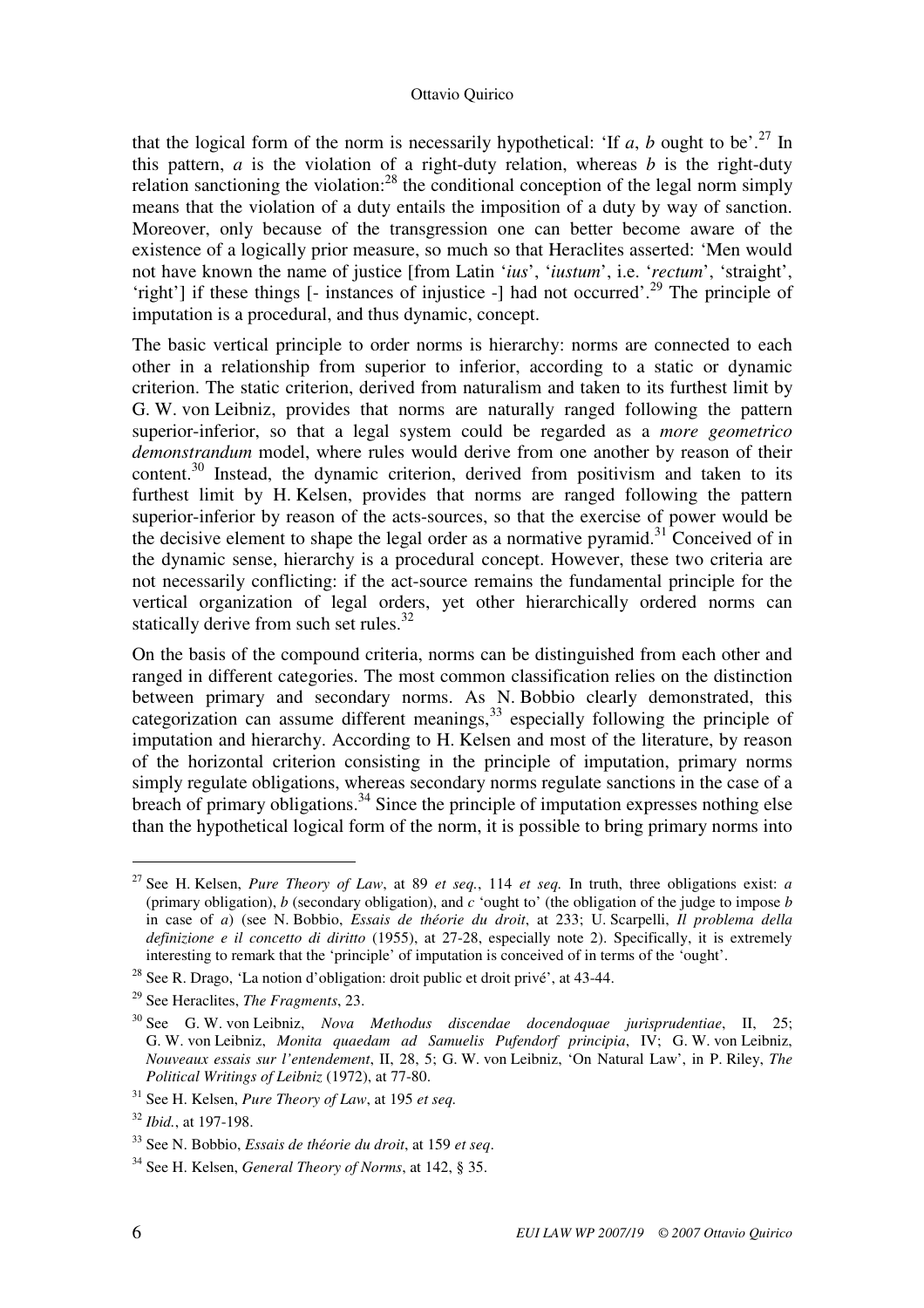the category of secondary norms: an obligation cannot be conceived of but in presence of the sanction of its violation, so thinking of a unique category of norms. On the contrary, according to H. Hart, by reason of the vertical hierarchical criterion, primary norms regulate obligations and sanctions, whereas secondary norms regulate the capacity to exercise rights (legal competency, i.e. the power).<sup>35</sup> This less common interpretation can be useful to define the concept of power in the normative sense.

In principle, although the different existing categories of norms can prove useful tools for legal logic, it is always better to keep the analysis simple where possible.<sup>36</sup> Thus, even in differentiation, we should recall that the elementary concepts (subject, relation, behaviour) inhere without exception in all legal norms and constitute its constant formal pattern. The distinguishing criteria, multipliable to infinity, can always be brought back to the essential elements, so to the hypothetical pattern: 'If *a*, *b* ought to be'. This simplification in thinking allows us to achieve a unitary representation of the legal matter. Particularly, in the theory of H. Hart the concept of power is the basic principle justifying secondary norms, but it can be reabsorbed, as in the theory of H. Kelsen, in that of faculty, and the latter can be regarded as 'a right to act upon rights'. Although the Kelsenite solution is probably less elegant than the Hartian one, it is conceptually more economic, so simpler.

## **Normative general principles in international law**

Having briefly explained my perception of some fundamental concepts necessary to define and understand law synthetically, I can apply them to general principles in international law.<sup>37</sup>

At least after the signature of the 1648 Westphalian Treaty, from the subjective viewpoint it became indispensable to grasp the notion of state in order to define international law. Actually, the state subject is a legal person endowed with peculiar features, especially because of the sovereign power, introducing a break in the continuity, i.e. the difference between internal and external law, giving rise to modern international law. I think of the state as an ensemble of subjects linked by claimobligation relations regulating behaviour (action/inaction) in definite space and time, so as a particular normative order. Therefore, I can define international law as the whole claim-obligation relations regulating behaviour (action/inaction) among legal state orders and subjects belonging to different state orders.<sup>38</sup> This is a broad outlook, especially from the subjective viewpoint, resuming the idea of '*ius gentium*' proposed by G. Scelle. $39$ 

General principles constitute a particular category in the domain of international legal relations. Assuming that the concept of obligation is the principle, i.e. the fundamental

<sup>35</sup> See H. L. A. Hart, *The Concept of Law* (1961), at 1 *et seq*.

<sup>36</sup> *'Frustra fit per multa quod potest fieri per pauciora*' (W. of Ockham, *Summa totius logicae*, I, 12).

 $37$  In the same sense see the Study Group of the ILC, Report on Fragmentation of International Law, Addendum (Draft Conclusions), A/CN.4/L.682/Add.1, at 4, § 1.

<sup>38</sup> See J. Salmon, *Dictionnaire de droit international public*, *Droit au sens subjectif*, at 368.

<sup>39</sup> Therefore I employ equally the expressions 'international law' and '*ius gentium*' (see G. Scelle, *Précis de droit des gens. Principes et systématique* (1932), at 27 *et seq.*).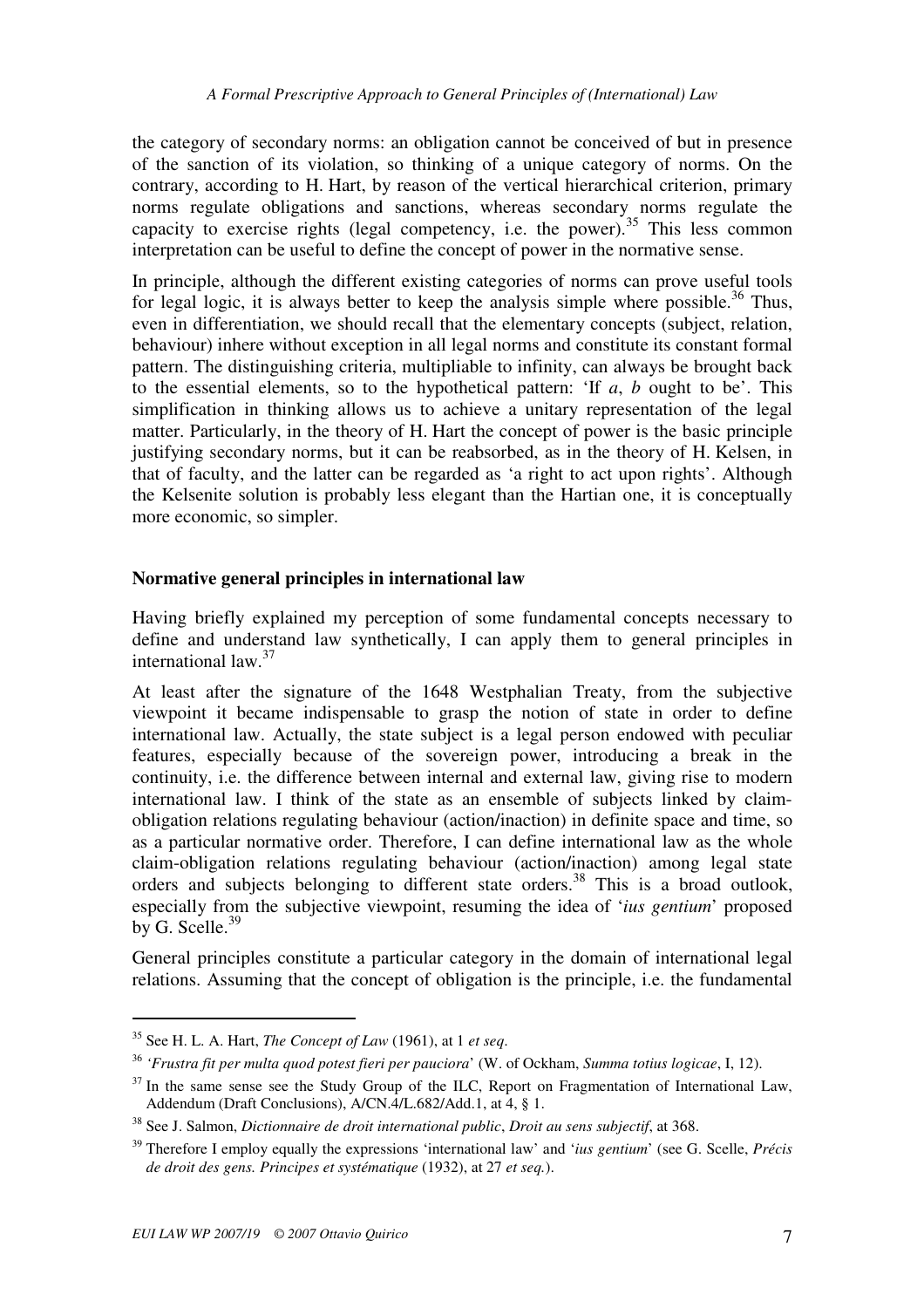element, of legal logic, I especially consider them as 'general norms', so absolute claimobligation relations, i.e. rights-duties, linking a subject to all the other subjects of international law. Thus, general principles can be conceived of as the absolute multilateral element of international law.<sup>40</sup> More particularly, considering general principles from the viewpoint of the obligation, I can define them as absolute obligations *erga omnes* (obligations towards everyone: duties), so as obligations binding a subject to all the other subjects of international law.<sup>41</sup> This definition is valid if we consider international law holistically, in the absolute sense. So conceived of general principles constitute the foundation of the international legal order, insofar as they determine its organization. From this perspective, the obligation *erga omnes* becomes the necessary pendant of the concept of right, jointly with whom it forms the ensemble of the absolute legal relations.<sup>42</sup> Thus, I speak alternatively of 'right' or 'duty', referring respectively to the active and passive position in the legal relation. In international law this correspondence is highlighted by the ILC's Project on State Responsibility; in fact, according to R. Ago, first *Rapporteur* on the issue, the violation of an obligation is the perfect equivalent of the infringement of someone else's subjective right.<sup>43</sup> On this point the intersection is realized between primary and secondary norms in the Kelsenite sense; thence derives the crucial importance of the ILC's work on state responsibility in order to shed light on the structure of the obligations, especially the general ones, in international law; indeed, the Project is basically a precious synthesis of general international law.<sup>44</sup> The natural complement of the Project is the 1969 Vienna Convention on the Law of Treaties, which provides essential information concerning the organization of the sources and their influence on primary rules, so assuming a remarkable impact on the structure of general obligations.<sup>45</sup>

The prescriptive notion of 'general principle' encompasses 'general principles of international law' as well as 'general principles of law' (article 38 of the ICJ Statute). Usually, the literature clearly distinguishes the two concepts,<sup>46</sup> but the formal approach

<sup>&</sup>lt;sup>40</sup> In this sense see the Study Group of the ILC, Report on Fragmentation of International Law, A/CN.4/L.682, at 205, § 407. On the validity *erga omnes* of norms see F. Kratochwil, 'Thrasymmachos revisited: on the Relevance of Norms and the Study of Law for International Relations', in M. Koskenniemi *et al.*, *International Law* (1992), at 50. Contrary to the identification of general principles with general norms see S. Villalpando, *L'émergence de la communauté internationale dans la responsabilité des États*, at 106, note 379.

<sup>41</sup> On obligations *erga omnes* as legal structures grounded in adherence to the normative system see the Study Group of the ILC, Report on Fragmentation of International Law, A/CN.4/L.682, at 198, § 392.

<sup>42</sup> On the necessary interdependence between the concepts of right and duty see N. Bobbio, *Teoria generale del diritto*, at 117, 250; W. N. Hohfeld, *Fundamental Legal Conceptions as Applied in Judicial Reasoning* (1923), at 14; J. Salmon, *Dictionnaire de droit international public*, *Obligation (internationale)*, at 765, who defines the international obligation as 'une situation subjective qui est la contrepartie d'un droit'.

<sup>43</sup> See R. Ago, Second Report on State Responsibility, *YBILC* (1970-II-1), at 192, § 46.

<sup>44</sup> Under article 55 (*Lex specialis*) of the Text adopted by the ILC in 2001, the articles of the Project are applicable solely in the absence of special rules of international law.

<sup>45</sup> See P.-M. Dupuy, 'Avant propos', in P.-M. Dupuy *et al.*, *Obligations multilatérales, droit impératif et responsabilité internationale des États* (2003), at 1; M. Spinedi, 'D'une codification à l'autre – Bilatéralisme et multilatéralisme dans la genèse de la codification du droit des traités et du droit de la responsabilité des États', *ibid.*, at 26.

<sup>46</sup> See P.-M. Dupuy, *Droit international public* (2004), at 322 *et seq.*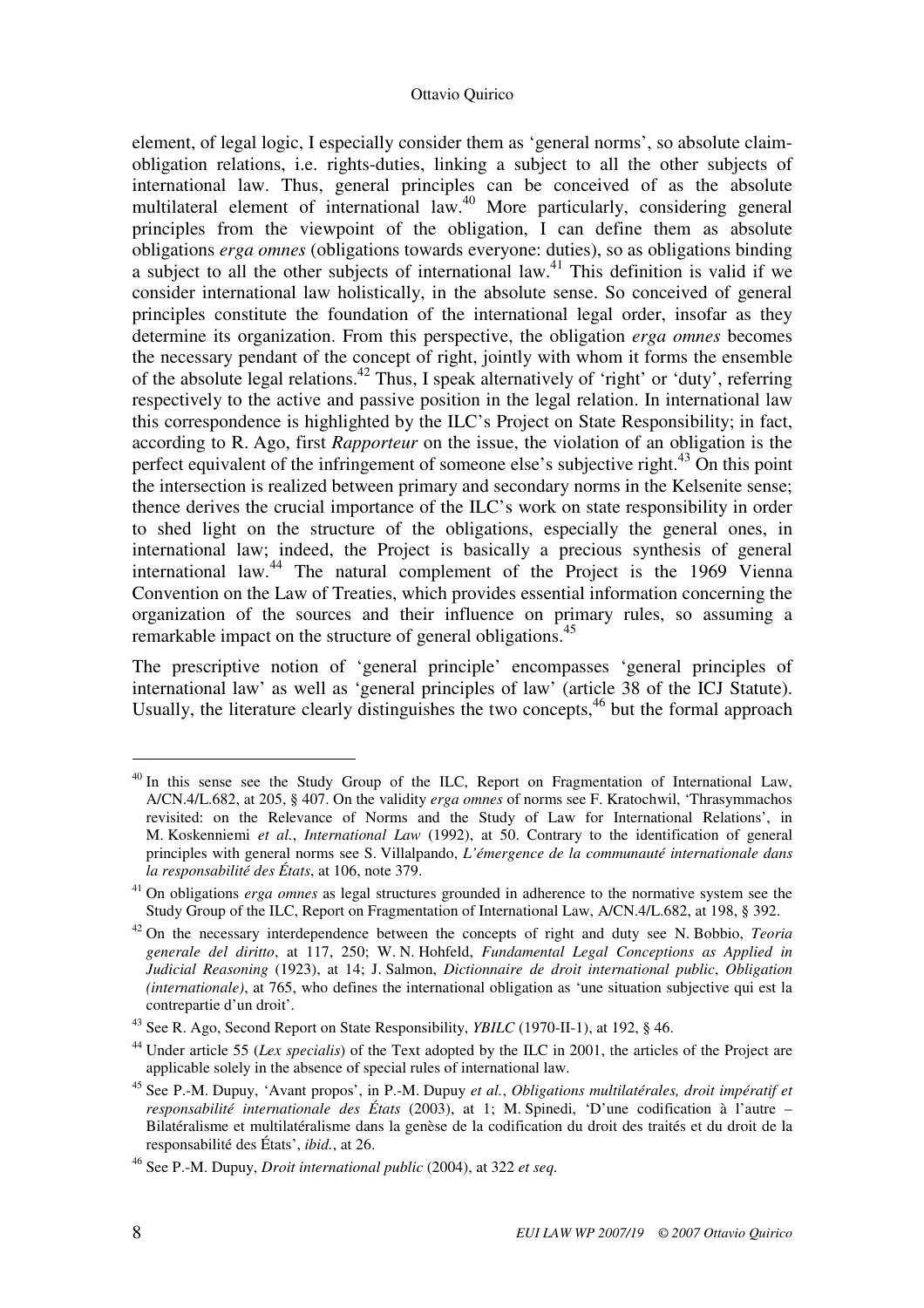of general norms facilitates the development of a unitary discourse, involving the two notions, nevertheless paying attention to differences.<sup>47</sup>

International law, as an absolute system, encapsulates several relative sub-systems. Therefore the normative notion of 'general principle' can be relativized in order to define the obligation of a subject towards all (*erga omnes*) the other subjects of a relative international legal system. However, according to unanimous literature, I confine this expression to general international law, whereas on the relative plane it is better to speak of 'obligations *erga omnes partes*' or '*erga omnes contractantes*'.<sup>48</sup>

Finally, I focus on the formal structure of general principles in the realm of absolute international law, taking into account the relative plan inasmuch as it is necessary to understand the general system. My enquiry is simple: the fundamental idea is to engage in a basic formal analysis of the structure of general principles in (international) law from the prescriptive viewpoint. I just intend to investigate what light a prescriptive formal approach can shed on general principles of (international) law, which should facilitate better understanding of how general principles, as obligations *erga omnes*, shape the configuration of the (international) legal system.<sup>49</sup>

## **Brief overview of norms, cases and literature concerning obligations** *erga omnes* **and** *ius cogens*

Universality is the essential feature of the general principles regarded as norms, so the approach both to the discipline of the power and responsibility in general international law depends on its comprehension; nevertheless, this notion, often invoked by the literature, is not clearly defined. $50$ 

Generality can be defined from the perspective of the sources (Hartian secondary norms). Thus, an international norm is considered general when it binds all the states (and the other subjects) even if they have not participated in its making process and it is unavailable; in fact, general principles are regarded as an emanation of universal custom.

<sup>&</sup>lt;sup>47</sup> Accordingly see the Study Group of the ILC, Report on Fragmentation of International Law, A/CN.4/L.682, at 254.

<sup>48</sup> See C. J. Tams, *Enforcing Obligations* erga omnes *in International Law* (2005), at 156; L-A. Sicilianos, 'Classification des obligations et dimension multilatérale de la responsabilité internationale', in P.-M. Dupuy *et al.*, *Obligations multilatérales, droit impératif et responsabilité internationale des États*, at 63; H. Kelsen, *Principles of International Law*, at 188.

<sup>&</sup>lt;sup>49</sup> The successive step would consist in seeking to ascertain precisely what place general principles occupy in the framework of international law, which should facilitate the determination of whether and how they permit to think of the international legal order in a unitary way.

<sup>&</sup>lt;sup>50</sup> Accordingly see IIL. Fifth Commission, Replies and Observations to the First Report on Obligations and Rights *erga omnes* in International Law, 71 *IILYB* (2005-1), K. Skubiszewski, at 179; C. Dominicé, 'The International Responsibility of States for Breach of Multilateral Obligations', 10 *EJIL* (1999), at 354.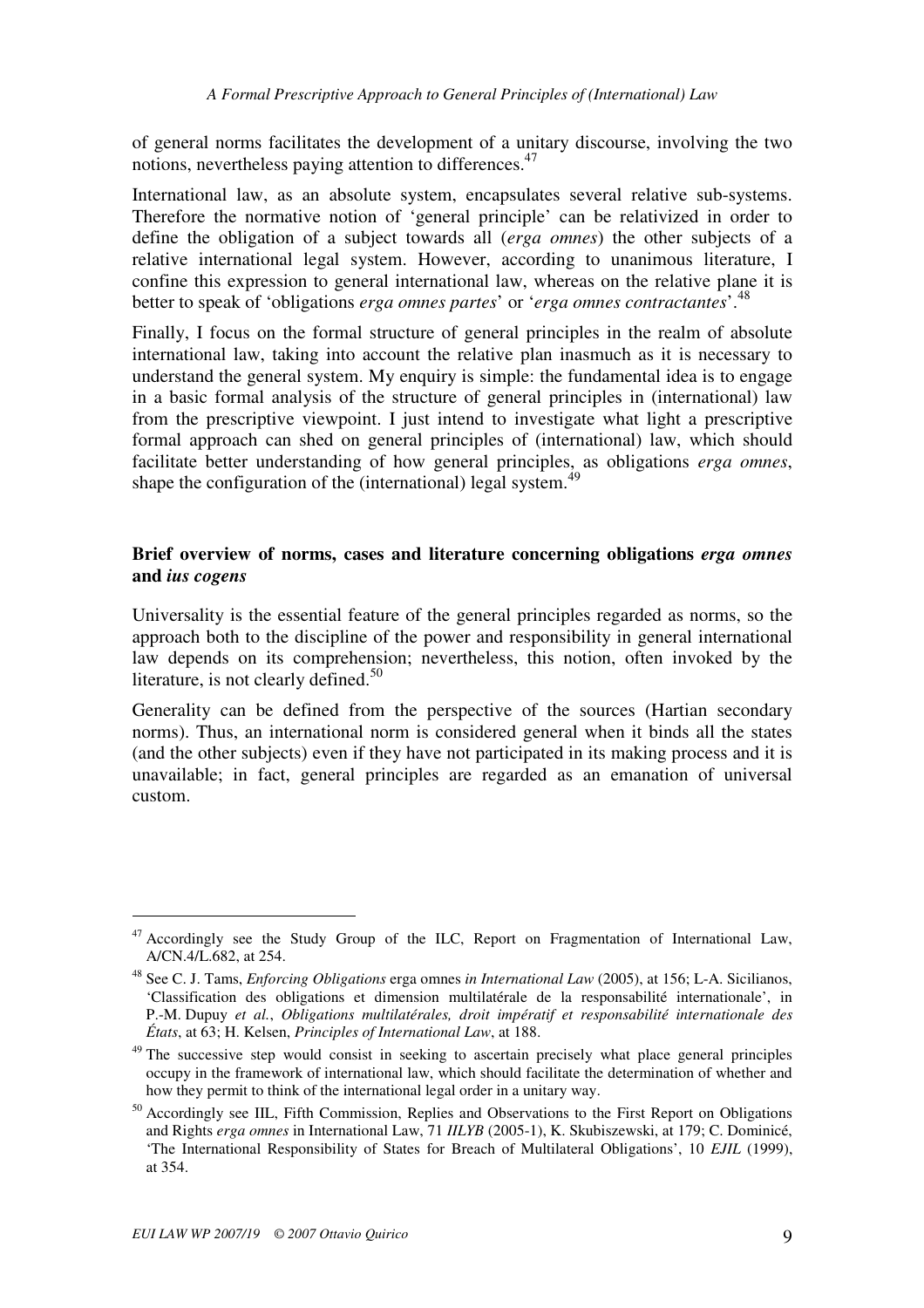This interpretation derives from the definition of *ius cogens* provided by article 53 (Treaties conflicting with a peremptory norm of general international law (*ius cogens*) of the 1969 Vienna Convention on the Law of Treaties, stating that:

'... *a peremptory norm of general international law is a norm accepted and recognized by the international community of States as a whole as a norm from which no derogation is permitted* and which can be modified only by a subsequent norm of general international law having the same character.'<sup>51</sup>

Generality can also be defined from the viewpoint of the structure of the principles. This interpretation is based on the jurisprudence of the ICJ, which, in the course of the wellknown *Barcelona Traction* case, stated that:

'In particular, an essential distinction should be drawn between *the obligations of a State towards the international community as a whole*, and those arising vis-à-vis another State [...] By their very nature, the former are the concern of all States. *In view of the importance of the rights involved, all States can be held to have a legal interest in their protection; they are obligations erga omnes*.'<sup>52</sup>

The concepts of *ius cogens* and obligations *erga omnes* are often linked or related,<sup>53</sup> especially considering that obligations *erga omnes* are integral, as highlighted by the expression 'as a whole' referred to 'the international community'.<sup>54</sup> However, this equivalence is not immediately apparent and the expression 'obligation *erga omnes*' is more ambiguous than it seems.

From the linguistic perspective, in providing its definition of obligations *erga omnes* the ICJ employs the same terminology as the ILC in defining *ius cogens* in article 53 of the 1969 Vienna Convention on the Law of Treaties. However, notwithstanding the similarity between the two definitions, a fundamental difference exists. In article 53 of the Vienna Convention the expression 'international community of States as a whole' refers to the general consent on norms *cogentes* from the viewpoint of the act-sources; so the perspective is that of Hartian secondary norms. Instead, the ICJ opines that the expression 'international community as a whole' concerns the form of the obligation, as confirmed by the reference to the generalized reaction in case of infringement; so the perspective is that of Kelsenite primary and secondary norms. This transposition is reaffirmed by the 2001 ILC's Project on State Responsibility, which, at article 48 (Invocation of Responsibility by a State Other than an Injured State) of Part Three (The

<sup>51</sup> *Emphasis added*.

<sup>52</sup> See ICJ, *Barcelona Traction, Light and Power Company, Limited*, judgment of 4 February 1970, ICJ Rep. (1970), at 32, § 33, (*emphasis added*). On the relationship between the concepts of *ius cogens* and obligation *erga omnes* in the jurisprudence of the ICJ see L.-A. Sicilianos, 'Classification des obligations et dimension multilatérale de la responsabilité internationale', at 67-68. For a brief overview of the jurisprudence of the ICJ on obligations *erga omnes* see C. Annacker, 'The Legal Regime of *erga omnes* Obligations in International Law', 46 *Austrian Journal of International and Public Law* (1994), at 132-134.

<sup>53</sup> See ILC, Report to the GA, A/56/10 (2001), at 281, § 7. See also S. Kadelbach, '*Jus cogens*, Obligations *erga omnes* and Other Rules – The Identification of Fundamental Norms', in C. Tomuschat, J.-M. Thouvenin, *The Fundamental Rules of the International Legal Order* (2006), at 27 *et seq*.; J. A. Frowein, 'Reactions by not Directly Affected States to Breaches of Public International Law', 248 *RCADI* (1994-IV), at 364.

<sup>54</sup> See B. Simma, 'From Bilateralism to Community Interest in International Law', 250 *RCADI* 1994 (VI), at 300, according to which 'the character of a rule as *ius cogens* symbolizes the concern of the *omnes* in the sense of all States taken together'.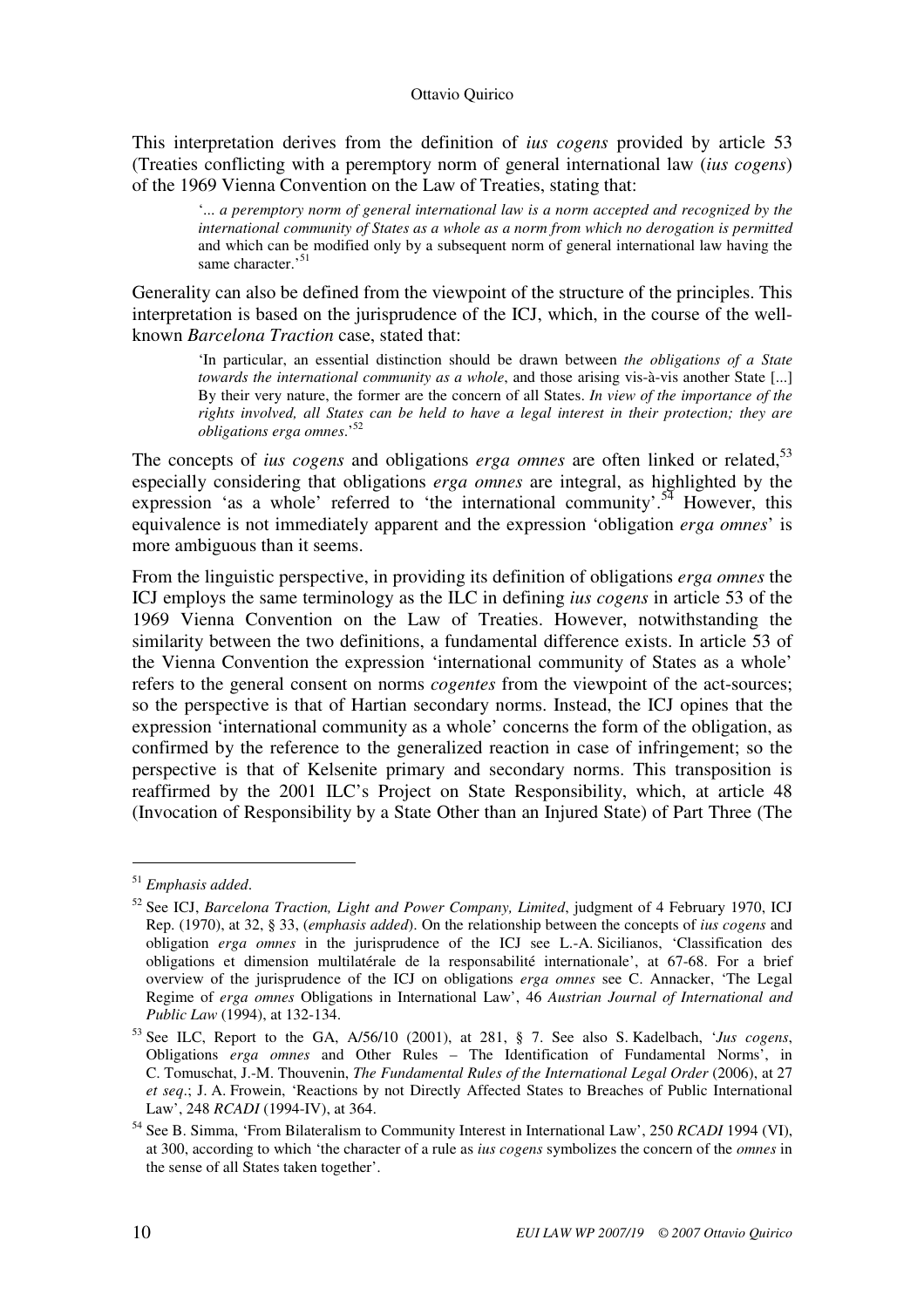Implementation of the International Responsibility of a State – Chapter One – Invocation of the Responsibility of a State), provides that:

'Any State other than an injured State is entitled to invoke the responsibility of another State in accordance with paragraph 2 if: [...] b) *The obligation breached is owed to the international community as a whole*.'<sup>55</sup>

From the objective perspective, if all obligations *cogentes* necessarily have a scope *erga omnes*, the opposite is not inevitably true, because some norms apply to everyone not being *cogentes*. 56

From the subjective perspective, the idea of the obligation *erga omnes* as a purely interstate relation deserves to be analyzed in the light of the position of other subjects of international law. This is valid not only from the active viewpoint (as highlighted by the literature, especially because the wording of article 48 of the 2001 Project on State Responsibility avoids the reference to 'States'), but also from the passive perspective.<sup>57</sup>

In fact, article 53 of the 1969 Vienna Convention on the Law of Treaties, the ICJ statement in the *Barcelona Traction* case, and article 48 of the 2001 Project on State Responsibility reflect a pattern providing: sources of *ius cogens*, obligations *erga omnes*, violation of obligations *erga omnes* and reaction. To shed light on problems related to this model an analysis must be developed, distinguishing the plane of secondary rules in the Hartian sense, concerning customary or conventional act-sources, from that of primary and secondary rules in the Kelsenite sense, concerning general principles seen as norms regulating behaviour, their violation, the subsequent sanction and its enforcement. Moreover, a clear investigation must be undertaken regarding the form of the obligation *erga omnes*.

## **A pattern to describe obligations** *erga omnes***: absolute or relative, indivisible or divisible**

'Obligation *erga omnes*' means 'obligation towards everyone': an obligation *erga omnes* is a general duty to behave or not to behave in a specific way.<sup>58</sup> Thus, we can think of the obligation *erga omnes* as the position of a subject burdened with a number of passive relations, all having the same content in terms of behaviour, equal to the number of the other subjects that constitute a given legal order.

<sup>55</sup> *Emphasis added*. Note also that article 40-bis § 1 a) proposed by J. Crawford in his Third Report to the ILC concerning the Project on State Responsibility provides: 'a State is injured by the internationally wrongful act of another State if: [...] b) the obligation in question is owed to the international community as a whole (*erga omnes*)' (see J. Crawford, Third Report to the ILC on State Responsibility, A/CN.4/507 (2000), http://www.un.org, at 54).

<sup>56</sup> See G. Gaja, First Report to the IIL on Obligations and Rights *erga omnes* in International Law, 71 *IILYB* (2005-1), at 128; G. Gaja, Second Report to the IIL on Obligations and Rights *erga omnes* in International Law, 71 *IILYB* (2005-1), proposition C, at 192; S. Kadelbach, '*Jus cogens*, Obligations *erga omnes* and Other Rules – The Identification of Fundamental Norms', at 25; P.-M. Dupuy, 'L'obligation en droit international', 44 *APD* (2000), at 226.

<sup>57</sup> *En passant*, it is noteworthy that in article 48 of the 2001 Project on State Responsibility the suppression of the reference to 'States' provided by article 53 of the Vienna Convention of 1969 is correct because of the shift from the viewpoint of the act-sources to that of the form of the obligation.

<sup>58</sup> See S. Villalpando, *L'émergence de la communauté internationale dans la responsabilité des États*, at 304.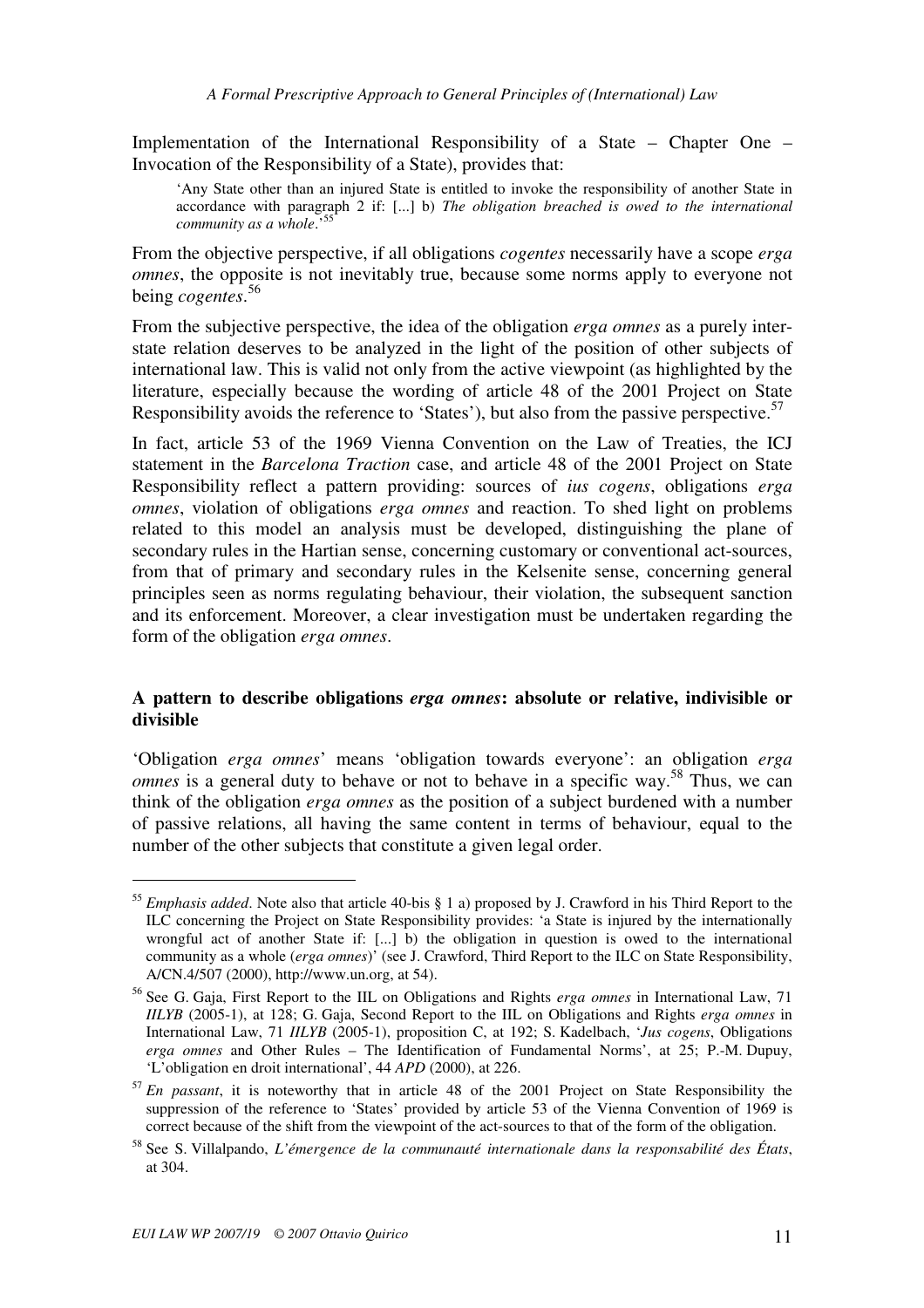From the perspective of the structure the obligation *erga omnes* can be indivisible or divisible. An indivisible obligation *erga omnes* links jointly a subject to all the other subjects of a given legal order: it is a unitary duty; hence I think of this obligation as an ensemble of interdependent claim-obligation relations. The indivisibility entails two corollaries. Firstly, from the vantage point of the power, the indivisible obligation is unavailable, indeed the passive subject cannot regulate it without the consent of all the persons to which he is linked by the obligation in a given legal order. Secondly, from the perspective of the responsibility, the violation of this obligation contemporaneously breaches the correlative claims of all the other subjects of the legal order.<sup>59</sup> On the contrary, a divisible obligation *erga omnes* binds separately a subject towards all the other subjects of a given legal order. The divisible obligation *erga omnes* is a nonunitary duty, composed of an ensemble of disjointed bilateral claim-obligation relations, having the same content in terms of behaviour. The divisibility entails two corollaries. Firstly, from the viewpoint of the power, the divisible obligation *erga omnes* is available, which means that the passive subject can regulate it through the consent of one or some of the persons to whom he is linked. Secondly, from the vantage point of the responsibility, the violation of this obligation breaches only the correlative claim of the directly injured subject. $60$ 

In terms of scope, the obligation *erga omnes* can be absolute or relative. An obligation *erga omnes* is absolute when it binds a passive subject to all the other subjects of a given legal order, either internal or international.<sup>61</sup> In domestic orders obligations *erga omnes* are unilaterally established by the superior power of institutions, ensuring the uniformity of law. Criminal norms are examples of absolute indivisible obligations *erga omnes*, whereas civil norms prohibiting physical injury are examples of absolute divisible obligations *erga omnes*. In the international legal system, lacking a central power, the existence of absolute obligations *erga omnes*, indivisible (*ius cogens*) or divisible, is justified through consent in the positivist theory, and through natural law in the naturalist doctrine: these obligations are the general principles of international law.<sup>62</sup> An obligation *erga omnes* is relative (obligation *erga omnes contractantes*) when it binds a passive subject to all the other subjects of a specific sub-system, either within internal or international law.<sup>63</sup> These obligations, indivisible or divisible, rise from consent, expressed by contract in domestic systems, and by relative custom and treaties

<sup>&</sup>lt;sup>59</sup> In the sense that the character of primary rules determines the nature of secondary rules see the Study Group of the ILC, Report on Fragmentation of International Law, A/CN.4/L.682, at 203, § 402.

<sup>60</sup> On the distinction between divisible and indivisible obligations *erga omnes* see C. Dominicé, 'The International Responsibility of States for Breach of Multilateral Obligations', at 357; G. Carella, *La responsabilità dello Stato per crimini internazionali* (1985), at 242.

<sup>&</sup>lt;sup>61</sup> See the Study Group of the ILC, Report on Fragmentation of International Law, A/CN.4/L.682, at 200, § 395; S. Villalpando, *L'émergence de la communauté internationale dans la responsabilité des États*, at 101, note 355.

<sup>62</sup> In this sense see O. Lopez Peña, 'Counter-claims and Obligations *erga omnes* before the ICJ', 9 *EJIL* (1998), at 731. On the definition of the obligation *erga omnes* in international law see L.-A. Sicilianos, 'Classification des obligations et dimension multilatérale de la responsabilité internationale', at 67-68; M. Ragazzi, *The Concept of International Obligation* erga omnes (1997), at 189 *et seq*.; B. Simma, 'From Bilateralism to Community Interest in International Law', at 298 *et seq.*; J. A. Frowein, 'Reactions by not Directly Affected States to Breaches of Public International Law', at 405 *et seq.*

<sup>&</sup>lt;sup>63</sup> See the Study Group of the ILC, Report on Fragmentation of International Law, A/CN.4/L.682, at 203, § 403; IIL, Resolution on Obligations *erga omnes* in International Law, 71 *IILYB* (2005-2), article 1, at 287.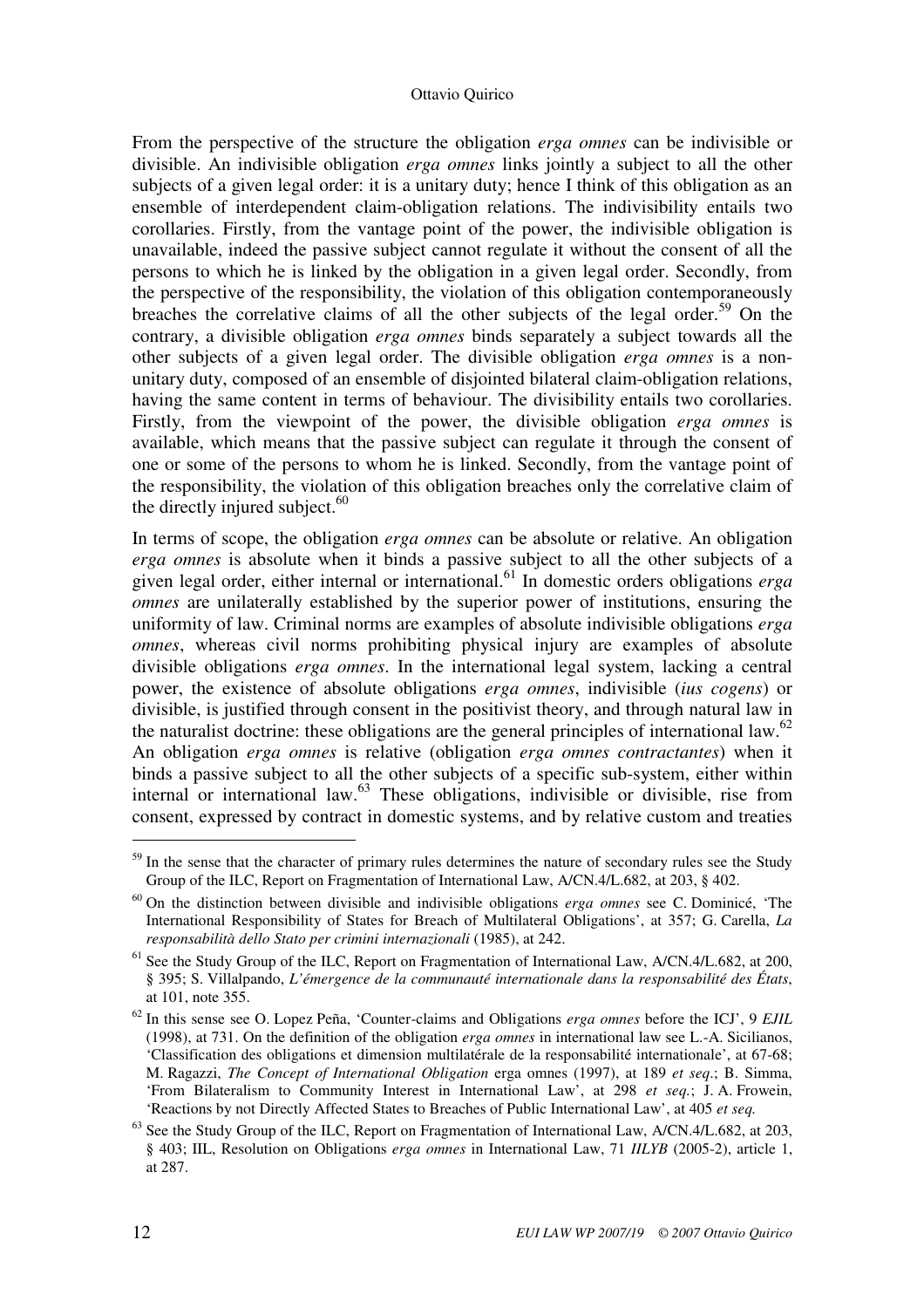in international law.<sup>64</sup> A 'common' obligation, not *erga omnes*, is the position of a subject linked by a sole passive relation to another subject, or by several passive relations, divisible or indivisible, to several subjects, but not to all the subjects of the general (internal or international) legal system or of a specific sub-system. These obligations, either indivisible or divisible, rise from contract in domestic orders, and from relative custom or treaties in international law.<sup>65</sup>

### **General principles of international law as absolute obligations** *erga omnes*

From the passive viewpoint I think of the general principles *iuris gentium* as absolute obligations *erga omnes*. This conception is possible also for general principles of law inferred from domestic orders, considered as an autonomous category under article 38 of the ICJ Statute.<sup>66</sup> In the absolute sense, an obligation *erga omnes* is the position of a subject of international law (individual, non-state legal entity, state, international organization) linked by a bundle of passive relations to all the other subjects of the international community. All these passive relations have the same content in terms of behaviour, and thus in terms of the interest safeguarded.<sup>67</sup> Hence, on the general plane we can envisage the obligation *erga omnes* as a duty binding a subject to all the other subjects of international law.<sup>68</sup> From the absolute perspective obligations *erga omnes* coincide with prescriptive general principles in international law. From the active viewpoint the absolute obligation *erga omnes* of a subject is matched by the correlative claims of all the other subjects of international law. These claims relate to the same behaviour imposed by the general obligation, according to the lines of the interdependence implicit in the general theory of law and highlighted in international law by the literature.<sup>69</sup> In a reflexive way the ensemble of the absolute claims, having the same content, held by a subject of international law towards all the other subjects, constitutes a general subjective right, matched by the obligations of all the other subjects of the international community. From the absolute perspective the rights *erga omnes* coincide with the general principles in international law. Thus, the ensemble of the general obligations binding all the subjects towards all the other subjects of the international legal order is matched by the ensemble of the general subjective rights

<sup>64</sup> On the distinction between absolute and relative obligations *erga omnes* see H. Kelsen, *General Theory of Law and State*, at 85-86.

<sup>65</sup> See L.-A. Sicilianos, 'Classification des obligations et dimension multilatérale de la responsabilité internationale', at 64.

<sup>&</sup>lt;sup>66</sup> See IIL, Fifth Commission, Replies and Observations to the First Report on Obligations and Rights *erga omnes* in International Law, G. Schermers, at 175.

 $67$  From the ontological perspective, by 'interest' I mean the value attached by a subject to a given behaviour, i.e. a purely subjective mental element.

<sup>68</sup> In this sense see J. Salmon, *Dictionnaire de droit international public*, *Obligation (internationale)*, at 772.

<sup>69</sup> See S. Villalpando, *L'émergence de la communauté internationale dans la responsabilité des États*, at 311.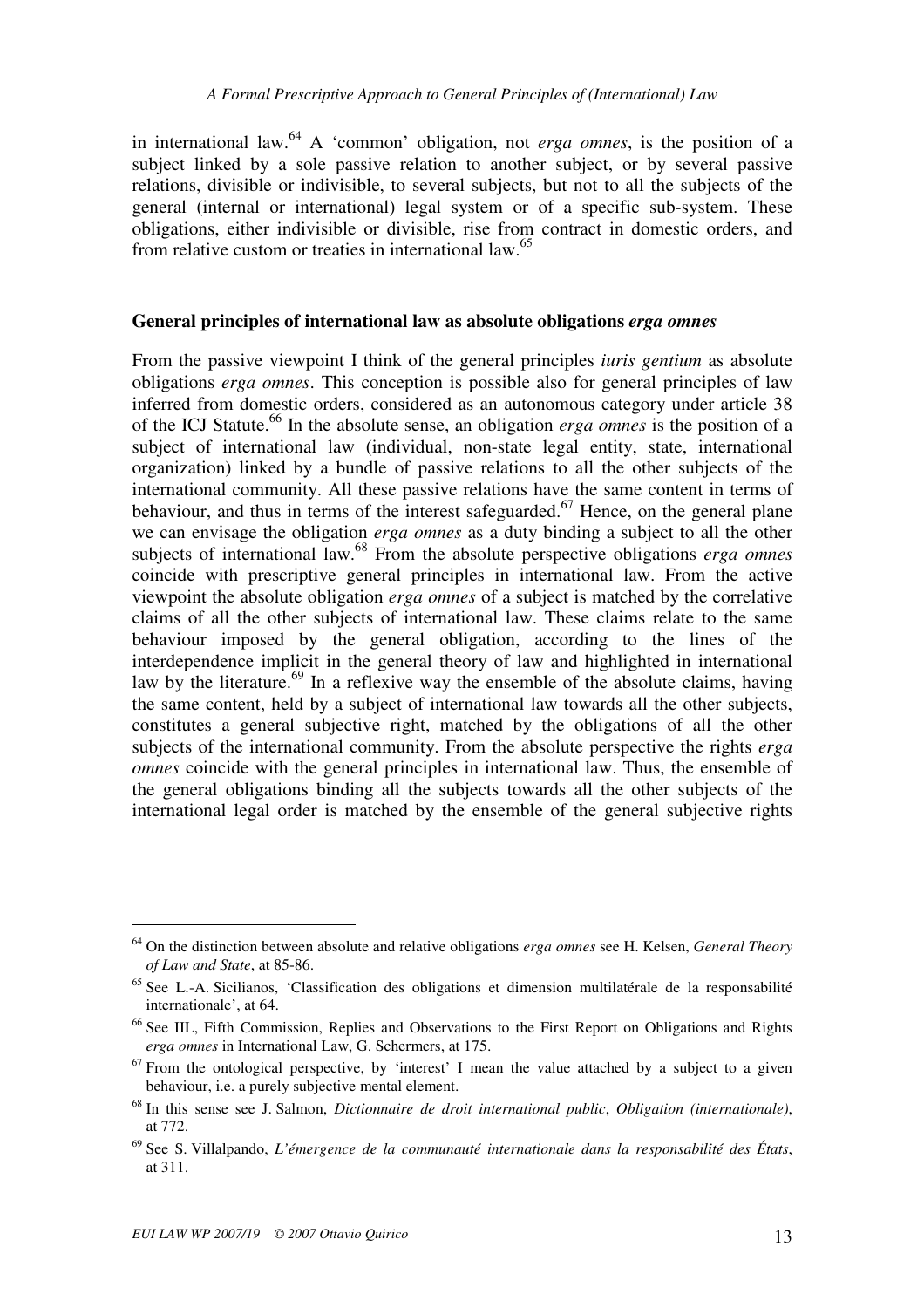held by all the subjects towards all the other subjects of international law: the overlap is complete.<sup>70</sup>

Although the proposed outlook seems coherent and complete, other interpretations of the obligation *erga omnes* are provided, especially with regard to indivisible obligations. According to a first opinion it would be possible to conceive of the bundle of relations that constitute a general obligation as a unique bilateral claim-obligation relation between a subject of international law and the entire community, following the model of domestic law. Hence, the international community would be the sole holder of the general claim, no subjective situation regarding the states and the other subjects.<sup>71</sup> From the substantive viewpoint this outlook is possible, but only for indivisible general obligations, not for the divisible ones, because the unique bilateral obligation would be the result of the sum of the obligations included in the duty *erga omnes*, which would safeguard its universality. From the procedural viewpoint one could object that the international community lacks central organs empowered to act as a unity in international relations, making it incapable of united reaction in case of breach.<sup>72</sup> However, this objection does not seem decisive, because we could acknowledge that states can act as agents of the international community, in defence of the general bilateral obligation breached, so defending the unitary bilateral claim instead of exercising their own claim.<sup>73</sup> Nevertheless, this hypothesis must be rejected because, at present, the subjectivity of the international community as such is not an unquestionable idea; in fact, the notion of 'international community' itself is highly controversial.<sup>74</sup> Given that there is no consensus in the literature on the recognition of the legal personality of the international community as such and since international norms tend to have, as their addressees, all its members, especially states, rather than the community as one, for the time being it is better to follow a multilateral conception of the general principles, not only divisible but also indivisible.

Part of the literature assumes that the obligation *erga omnes*, general from the passive perspective, would entail solely simple bilateral claims, *omnium*, but not rights *erga*   $o$ *mnes*, from the active viewpoint.<sup>75</sup> This explanation, clear from the passive perspective, is incomplete from the active viewpoint of the relation, envisaging only the passive position of a subject towards all the other subjects of the international

<sup>70</sup> See G. Gaja, First Report to the IIL on Obligations and Rights *erga omnes* in International Law, at 129, 135; G. Gaja, Second Report to the IIL on Obligations and Rights *erga omnes* in International Law, proposition B, at 191.

<sup>71</sup> In this sense, for a judicial viewpoint, see ICJ, *International Status of South-West Africa*, advisory opinion of 11 July 1950, dissenting opinion of Judge Alvarez, ICJ Rep. (1950), at 177. For a juristic viewpoint see A. De Hoog, *Obligations* 'erga omnes' *and International Crimes: a Theoretical Inquiry into the Implementation and Enforcement of the International Responsibility of States* (1996), at 94 *et seq.*

<sup>72</sup> See S. Villalpando, *L'émergence de la communauté internationale dans la responsabilité des États*, at 313 and note 1098.

<sup>73</sup> See A. Bleckmann, 'The Subjective Right in Public International Law', 28 *GYBIL* (1985), at 160-161.

<sup>74</sup> Accordingly see G. Gaja, First Report to the IIL on Obligations and Rights *erga omnes* in International Law, at 124; P. Cahier, 'Changements et continuité du droit international', 195 *RCADI* (1985-VI), at 96; J. Barberis, 'La personnalité juridique internationale', 179 *RCADI* (1983-I), at 176-177. See also P. Dailler, A. Pellet, *Droit international public* (2005), at 401-402.

<sup>75</sup> See S. Villalpando, *L'émergence de la communauté internationale dans la responsabilité des États*, at 100.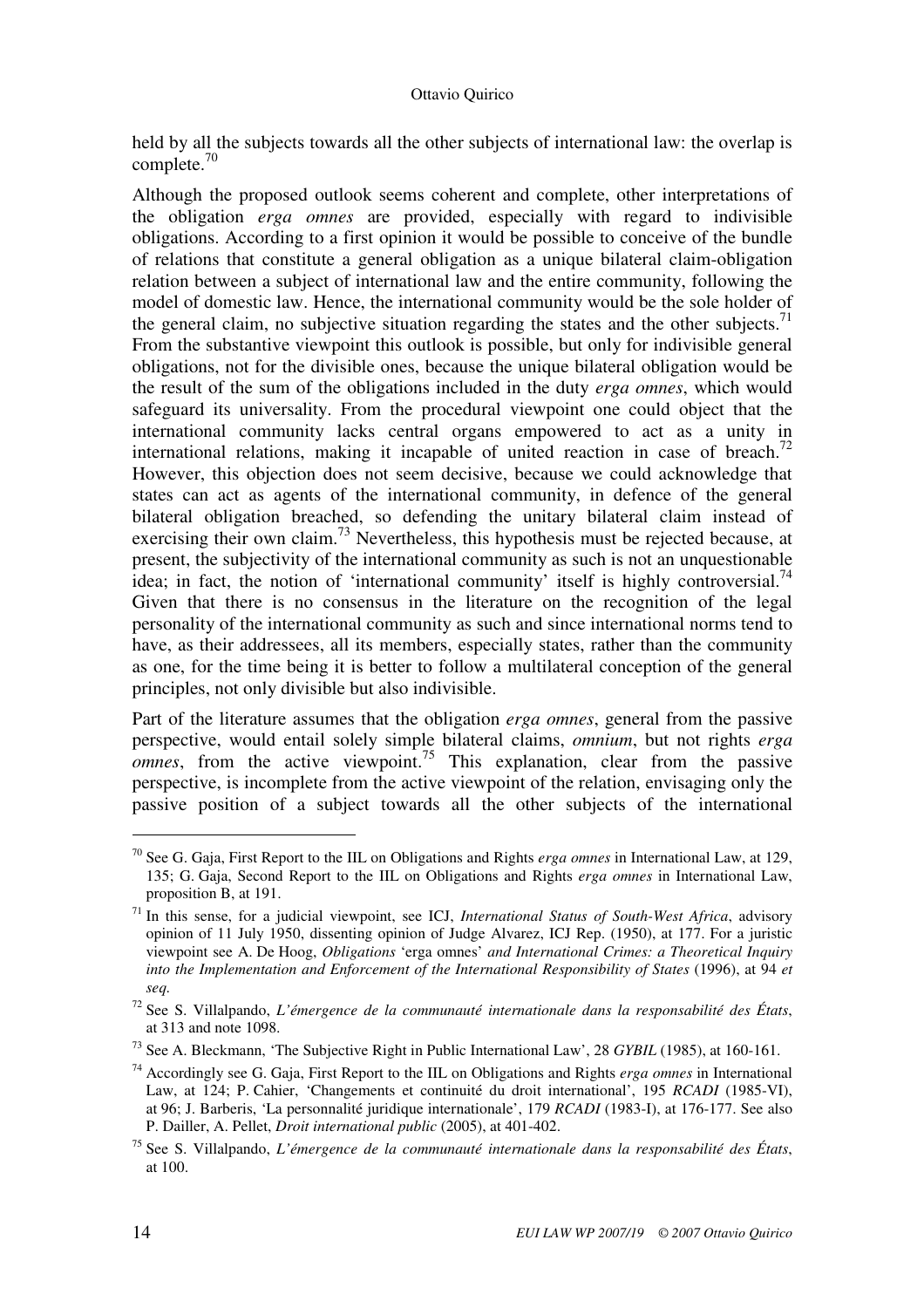community. Hence, it does not carefully consider the strict implication between obligation and claim and, by reason of the multiplication of the number of subjects, between right and duty. It is as if light was not shed but on a part of the legal relations taken into account, leaving in the shadow another considerable portion. Considering two, several, and lastly all the passive subjects of the international system, instead of thinking of a sole passive subject as centre of attribution, we realize that the active subject has a claim not only towards one, but all the subjects of the international community.

Following another interpretation, instead of reasoning in terms of 'obligations *erga omnes*', it would be necessary to think of 'legal duties' at the level of primary norms.<sup>7</sup> This is perfectly logical in passive terms, given the coincidence between obligation *erga omnes* and duty. Instead, the outlook of the same theory on the active position corresponding to the duty in issue is surprising, because the duty would match the claim of the subject directly injured, but only the general interest of the subjects indirectly injured. Reference is made to the 'legal interest' or 'objective interest' of all the (state) subjects to the observance of the indivisible obligations *erga omnes*, considering that 'third' subjects are only indirectly 'injured' or simply interested by the breach, but not injured in their subjective rights.<sup>77</sup> With regard to 'third' subjects, a possible infringement would violate solely the duty and the interest safeguarded, which would be enough to give rise to right-duty relations from the viewpoint of the sanction; at the level of the primary rule no 'third' (state) subject would be holder of a right safeguarding the general interest, everyone acquiring a right only at the moment of the violation of a general obligation. In other words, the active situation of 'third' (state) subjects would remain 'in suspense' until the moment of the breach, when secondary rules would assume the double function of (a) determining the (state) subjects to whom the obligation is due and (b) establishing their procedural rights.<sup>78</sup> Although ingenious, the conception of the relation *erga omnes* in terms of interest-obligation is incomplete and not acceptable from the active viewpoint as far as it clashes with the fundamental postulate of the necessary correspondence between right and duty, so casting shadows on the active part of the legal relation. Interests represent just the finality achieved through the behaviour imposed by the legal relation; not having formal relief, the mere

<sup>76</sup> See J. Cardona Llorens, 'Deberes jurídicos y responsabilidad internacional', at 150-151.

<sup>77</sup> See J. Crawford, Third Report on State Responsibility, at 46 *et seq.*, §§ 106 (a), 109, 113; L.-A. Sicilianos, 'Classification des obligations et dimension multilatérale de la responsabilité internationale', at 69; P.-M. Dupuy, 'General Stocktaking of the Connections between the Multilateral Dimension of Obligations and Codification of the Law of Responsibility', 13 *EJIL* (2002), at 1073; I. Scobbie, 'The Invocation of Responsibility for the Breach of 'Obligations under Peremptory Norms of General International Law', 13 *EJIL* (2002), at 1207-1208; G. Abi-Saab, 'The Concept of 'International Crimes' and Its Place in Contemporary International Law', in J. Weiler, A. Cassese, M. Spinedi, *International Crimes of States. A Critical Analysis of the ILC's Draft Articles 19 on State Responsibility* (1989), at 149; P.-M. Dupuy, 'Implications of the Institutionalization of International Crimes of States', *ibid.*, at 179-180; P.-M. Dupuy, 'Le fait générateur de la responsabilité internationale des États', 188 *RCADI* (1984-V), at 101-102.

<sup>78</sup> See A. De Hoog, *Obligations* erga omnes *and International Crimes. A Theoretical Inquiry into the Implementation and Enforcement of the International Responsibility of States*, at 22, 67-68; J. Cardona Llorens, 'Debers jurídicos y responsabilidad internacional', at 156, 160-161, 165-166. For a critical view of this interpretation see K. Zemanek, 'New Trends in the Enforcement of *erga omnes* Obligations', 4 *Max Planck Yearbook of UN Law* (2000), at 28-30; W. Riphagen, Sixth Report on State Responsibility, *YBILC* (1985-II-1), at 8, §§ 22-26.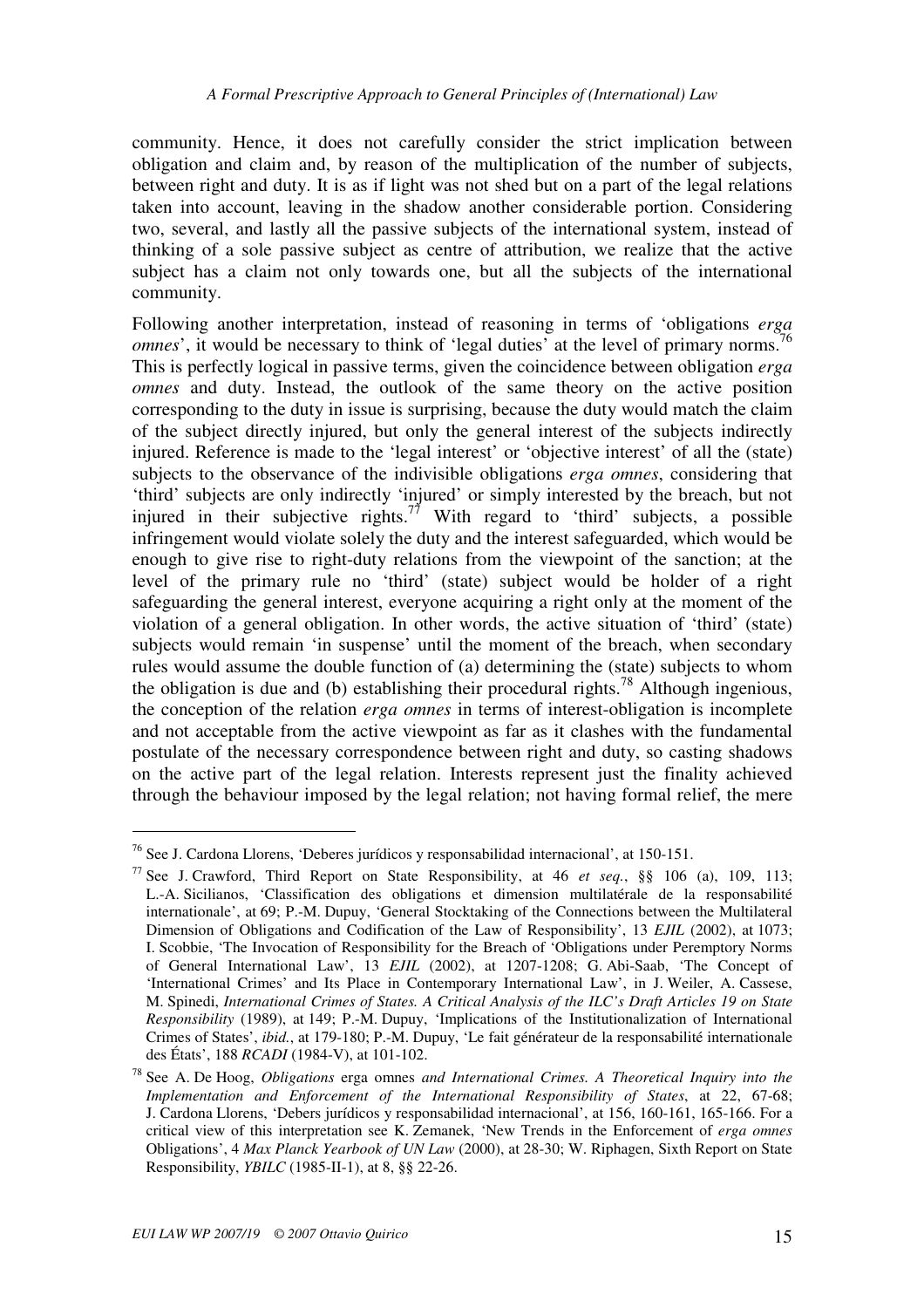interest cannot justify the emergence of sanctions. In truth, when the literature speaks of 'objective' or 'legal interest', formal relief is given to the interest safeguarded, after all thinking of a subjective right.<sup>79</sup> Therefore, from the viewpoint of secondary norms, the conditions for active participation of states in the relation of responsibility are determined by the violation of their subjective rights.<sup>80</sup>

#### **The addressees of the general principles**

General principles address subjects, both from the active and the passive viewpoints.

Since the state is the core element in defining international law, a possible pattern of the international subjectivity cannot do without it. Hence, I consider as subjects of international law natural persons, non-state legal entities, states and international organizations. Given that states remain the pre-eminent subjects of international law, my reasoning especially focuses on them, but, at the same time, I try to take into account the position of the other persons of the international legal system. The basic assumption is that international subjectivity entails, at least, the possibility to be holder of legal positions on the international plane, in the active or passive way, which means that the subjects of international law are holders of rights and duties.

From the passive viewpoint, in principle, all the subjects of international law can be bound by general norms, but the applicability of a general principle depends on its content and the nature of persons.<sup>81</sup> States and international organizations are certainly bound by general principles, *cogentes* and *non-cogentes*. <sup>82</sup> Some general obligations, especially *cogentes*, as basic human rights, are becoming binding also for individuals; thus, for instance, the prohibition of genocide is a general obligation *cogens* imposed primarily on individuals (article 6 of the ICC Statute) and, possibly, also on other subjects, in particular the states (article 19 § 3 a) of the 1996 Project on State Responsibility).<sup>83</sup> The prohibition of resort to armed force binds states (article 19  $\S$  3 a) of the 1996 Project on State Responsibility) and possibly also individuals acting on their behalf (article 5  $\S$  1 c) of the ICC Statute).<sup>84</sup> Theoretically, general principles, especially

 $79$  See B. Stern, 'Et si on utilisait le concept de préjudice juridique ? Retour sur une notion délaissée à l'occasion de la fin des travaux de la CDI sur la responsabilité des États', 48 *AFDI* (2001), at 14; P.- M. Dupuy, 'Responsabilité et légalité', in SFDI, *La responsabilité dans le système international*, Colloque du Mans (1991), at 289-290; F. Lattanzi, *Garanzie dei diritti dell'uomo nel diritto internazionale generale* (1983), at 136.

<sup>80</sup> See G. Barile, 'La structure de l'ordre juridique international', 161 *RCADI* (1978-III), at 45.

<sup>81</sup> See G. Gaja, First Report to the IIL on Obligations and Rights *erga omnes* in International Law, at 124; IIL, Fifth Commission, Replies and Observations to the First Report on Obligations and Rights *erga omnes* in International Law, A Cançado Trinidade, at 156.

 $82$  The ICJ has clearly recognized that international organizations are bound by general principles (see ICJ, *Interpretation of the Agreement of 25 March 1951 between the WHO and Egypt*, advisory opinion, ICJ Rep. (1980), at 89-90, § 37).

<sup>83</sup> See G. Barile, '*Obligationes erga omnes* e individui nel diritto internazionale umanitario', 68 *RDI* (1985), at 19, 23.

<sup>84</sup> See P.-M. Dupuy, 'International Criminal Responsibility of the Individual and Individual Responsibility of the State', in A. Cassese, P. Gaeta, J. R. D. W. Jones, *The Rome Statute of the International Criminal Court: a Commentary* (2002), at 1085 *et seq.*; O. Quirico, *Réflexions sur le*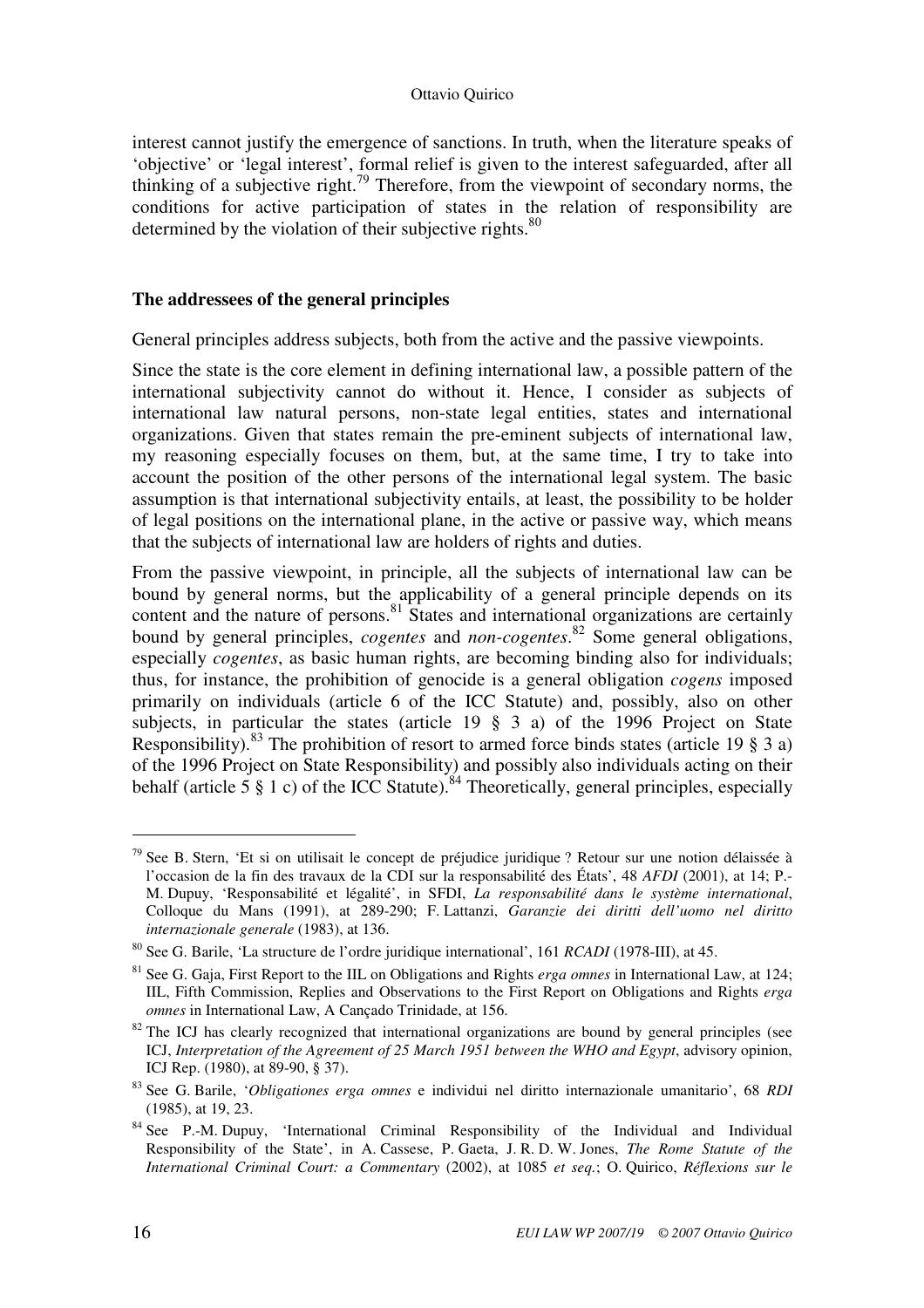*cogentes*, bind also other legal entities: the case of basic human rights obligations is again exemplary.<sup>85</sup>

From the active viewpoint, all the subjects of the international legal order must be considered holders of the rights having a general scope, because the content does not influence the formal position; $86$  the subjective active generality is the reflection of the objective universality of the principles. However, the content is important in order to define the specific position of every subject with respect to the general right, i.e. primary and accessory beneficiaries. Hence, we have to jettison a purely state viewpoint, because some 'extra-state' interests, set for the benefit of entities third as to states, are protected by general claims; $^{87}$  in several cases the primary beneficiaries of a general international obligation are not states, but individuals, peoples or other entities. The main examples are the right of peoples to self-determination and natural persons' human rights. In this vein, article 33 § 2 of the 2001 Project on State Responsibility provides the possibility that a state breach gives rise to rights 'which may accrue directly to any person or entity other than a State', and the ILC has specified that it is possible to identify a certain number of hypotheses where 'the primary obligation is owed to a non-State entity'.<sup>88</sup> In these situations states hold 'accessory' claims that take part in the composition of the general obligation, safeguarding interests not only similar, but identical to those protected by primary claims, because of the correspondence between obligations and claims. It is considered that the content of a general right is identical for all its holders, regardless of the direct or indirect position in respect of the protected interest. Thus, not only natural persons, directly shielded, but also the other subjects, including states, are holders of human rights, and, besides peoples, all the other subjects are entitled to the right of self-determination. In other words, every subject of international law holds the claim in that every other subject respects the human person and self-determination.<sup>89</sup>

*système du droit international pénal – La responsabilité « pénale » des États et des autres personnes morales par rapport à celle des personnes physiques en droit international* (2005), at 322 *et seq.*

1

<sup>85</sup> See A. Clapham, *Human Rights Obligations of Non-State Actors* (2006), at 82.

<sup>&</sup>lt;sup>86</sup> See the Study Group of the ILC, Report on Fragmentation of International Law, A/CN.4/L.682, at 199, § 393; G. Gaja, First Report to the IIL on Obligations and Rights *erga omnes* in International Law, at 126-127, 134; IIL, Fifth Commission, Replies and Observations to the First Report on Obligations and Rights *erga omnes* in International Law, A. Cançado Trinidade, at 156.

<sup>87</sup> See S. Villalpando, *L'émergence de la communauté internationale dans la responsabilité des États*, at 298; W. Riphagen, Fourth Report on State Responsibility, *YBILC* (1983-II-1), at 21, § 114.

<sup>&</sup>lt;sup>88</sup> See ILC, Report to the GA, doc. A/56/10, at 234, § 4. Accordingly for a judicial viewpoint see ICJ, *East Timor*, Portugal/Australia, judgment of 30 June 1995, http://www.icj-cij.org, at 102, § 29. For a juristic viewpoint see L.-A. Sicilianos, 'Classification des obligations et dimension multilatérale de la responsabilité internationale', at 63.

<sup>&</sup>lt;sup>89</sup> On the contrary, one should not estimate that, whereas the directly protected individual has a specific right to the respect for his life, states and the other subjects have only the right in that every subject complies with the obligation to respect the life of that specific individual. Indeed, this interpretation presupposes variable general rights, where indirect claims defend the interest to the respect of a different obligation protecting another interest. Besides, in this construction indirect claims are mixed up with the specific general principle *alterum non laedere*, establishing the universal duty to comply with law (see S. Villalpando, *L'émergence de la communauté internationale dans la responsabilité des États*, at 310, 321-322, 327, 347-348; B. Stern, 'Et si on utilisait le concept de préjudice juridique ? Retour sur une notion délaissée à l'occasion de la fin des travaux de la CDI sur la responsabilité des États', at 13; F. Lattanzi, *Garanzie dei diritti dell'uomo nel diritto internazionale generale*, at 87).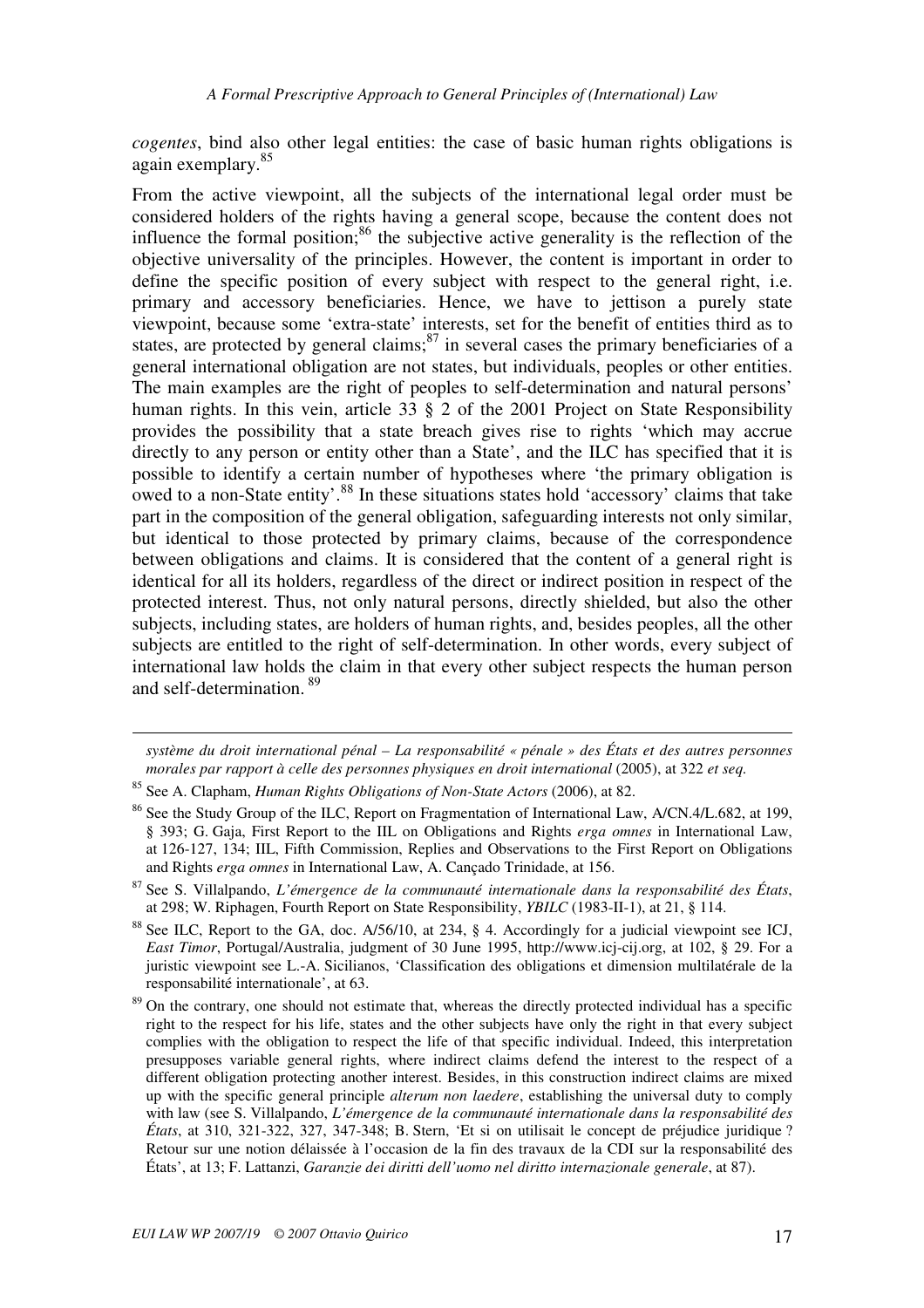Some literature remarks that states are always and *in primis* entitled to impose sanctions, so that, regardless of international organizations, individuals and other entities could not hold international rights, but only situations recognized by states in domestic orders.<sup>90</sup> Nevertheless, no real impasse exists at the substantive level, because, according to most of the authors the principle of state reaction in case of infringement does not clash with the generality of the active formal position, simply entailing that primarily states intervene in order to safeguard the rights infringed.<sup>91</sup> Besides, other forms of reaction are not excluded, such as the mechanisms implemented by the ICC Statute at the individual level.<sup>92</sup> Moreover, this pattern is perfectly conceivable in international law, which often seeks the satisfaction of extra-state interests without attributing to the beneficiaries the means directly to defend their claims. After all, given that their rights are provided with sanctions, even taken by 'third' state subjects, nonstate persons, especially individuals and peoples, are holders of general rights; it just happens that not all the holders of the general claims are enabled to adopt measures of reaction in case of breach. $^{93}$ 

## **Indivisible general principles (obligations** *erga omnes cogentes***)**

Some norms of international law are indivisible general obligations, owed to the international community 'as a whole'. This type of relation marks the passage from the purely bilateral conception of legal international relations, exposed by D. Anzilotti, to the unitary multilateral view, defined by R. Ago. $94$  From the passive viewpoint, the formal position defined by these norms is that of a subject linked to all the other subjects of international law by unitary interdependent obligations having the same content. From the active perspective, the obligation of a subject is matched by the sum of the claims of all the other subjects of international law, but not by their absolute subjective rights. Instead, the ensemble of the absolute indivisible obligations *erga omnes*, having the same content, linking all the subjects to another subject of international law, matches exactly the indivisible subjective right *erga omnes* of the latter, because the subjective right *erga omnes* is a bundle of joint claims of the holder

<sup>90</sup> See S. Villalpando, *L'émergence de la communauté internationale dans la responsabilité des États*, at 330-331.

 $91$  This is implicitly acknowledged by the 2001 ILC's Project on State Responsibility. Indeed, whereas the first part of the Project makes general reference to the constitutive elements of the breach, whatever can be the beneficiary of the infringed obligation, the second and third part concern the consequences and the implementation of the responsibility solely from the inter-state viewpoint (see the commentary of the ILC on this point in ILC, Report to the GA, A/56/10, at 214, § 3, 234, § 4). For a judicial viewpoint see ICJ, *LaGrand*, Germany/United States of America, judgment of 27 June 2001, http://www.icjcij.org, at 494, § 77.

 $92$  See the Study Group of the ILC, Report on Fragmentation of International Law, A/CN.4/L.682, at 200, § 396.

<sup>93</sup> *Contra* see F. Lattanzi, *Garanzie dei diritti dell'uomo nel diritto internazionale generale*, at 153-155.

<sup>&</sup>lt;sup>94</sup> See G. Nolte, 'De Dionisio Anzilotti à Roberto Ago – Le droit international classique de la responsabilité des États et la prééminence de la conception bilatérale des relations interétatiques', in P.-M. Dupuy *et al.*, *Obligations multilatérales, droit impératif et responsabilité internationale des États*, at 5 *et seq.*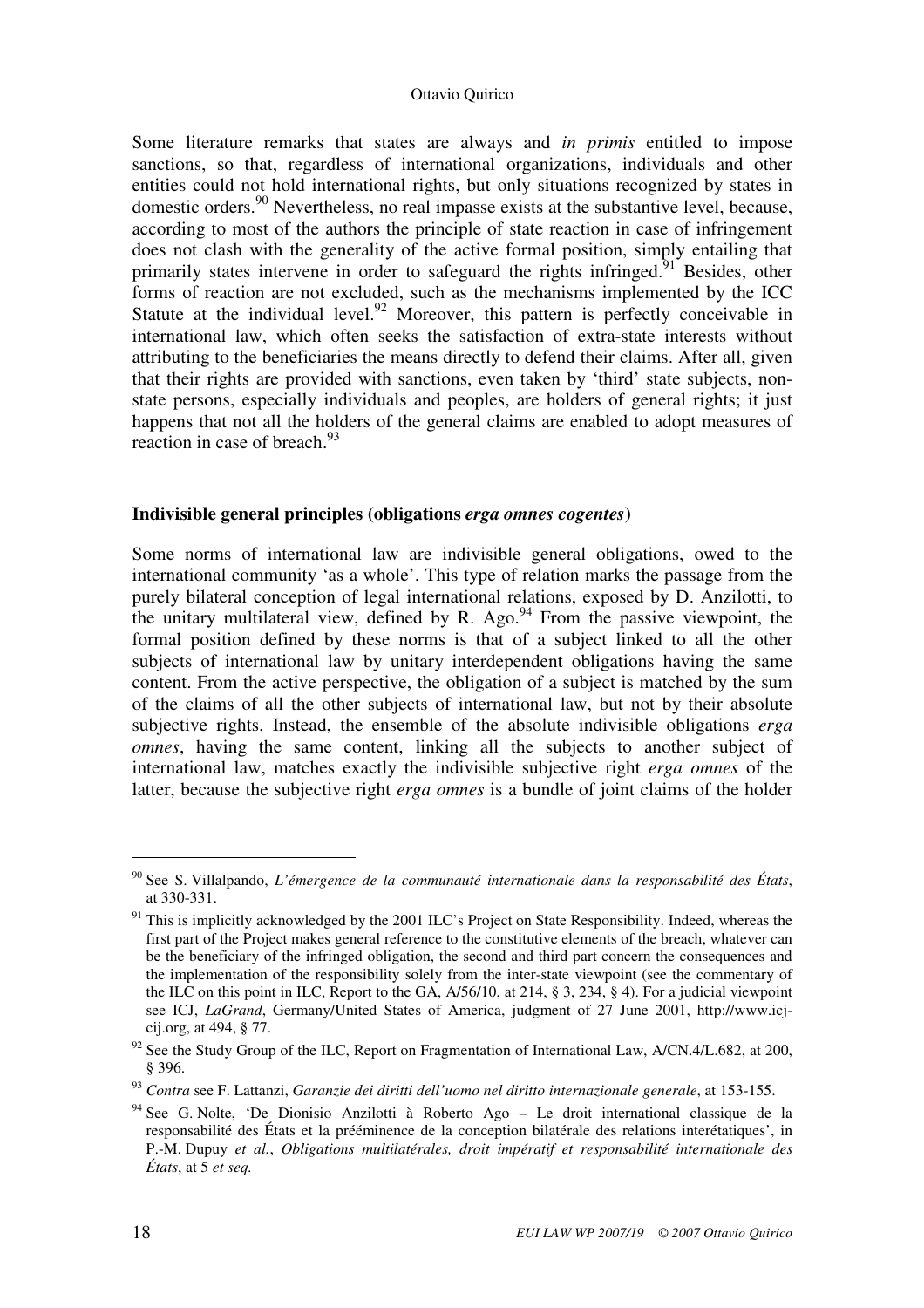vis-à-vis the other subjects.  $95$  Consequently, the ensemble of the indivisible obligations *erga omnes*, having the same content, linking all the subjects to all the other subjects of international law, corresponds to the ensemble of the indivisible subjective rights *erga omnes* of the latter.<sup>96</sup>

Absolute indivisible obligations *erga omnes* constitute the category of *ius cogens*. According to article 53 of the 1969 Vienna Convention on the Law of Treaties, the fundamental feature of *ius cogens* is the recognition of a non-derogable rule (i.e. of a right regulating a determined behaviour) by the collection of the states of the international community, so that a peremptory norm establishes an unavailable obligation linking a subject to all the other subjects of international law.<sup>97</sup> Thus, the 1969 Vienna Convention on the Law of Treaties defines *ius cogens* starting from its unavailability, not focussing on its formal structure.<sup>98</sup> Now, unavailability concerns the relationship between the power and the legal relation, but peremptory obligations are unavailable from the viewpoint of the power precisely because they are indivisible. Hence, the *ratio* of *ius cogens* is the indivisibility of the obligation, whereas the unavailability is the logical consequence.<sup>99</sup> In fact, since the obligation engages a subject in a unitary way towards all the other subjects of the international legal order, the agreement of all (state) subjects would be necessary to modify a position *cogens*, that is to say that the obligation cannot be altered bilaterally.<sup>100</sup> Correspondingly, article 64 of the 1969 Vienna Convention on the Law of Treaties provides the nullity of all bilateral agreements conflicting with a peremptory norm, retroactively suppressing its effects. Therefore, we must think that the consent of all the (state) subjects of the international community permits the modification of a rule *cogens* not only definitively, so establishing a new peremptory norm, as expressly provided by article 53 of the Vienna Convention, but also on a case-by-case basis.

<sup>95</sup> Accordingly for a judicial viewpoint see ICJ, *Legal Consequences of the Construction of a Wall in the Occupied Palestinian Territory*, advisory opinion of 9 July 2004, http://www.icj-cij.org, at 199, § 156; ICJ, *Application of the Convention on the Prevention and Punishment of the Crime of Genocide*, Bosnia and Herzegovina/Yugoslavia, judgment of 11 July 1996, http://www.icj-cij.org, at 616, § 31; ICJ, *West Timor*, Portugal/Australia, judgment of 30 June 1995, http://www.icj-cij.org, at 102, § 29, and dissenting opinion of Judge Weeramantry, at 213-214; ICJ, *Military and Paramilitary Activities in and against Nicaragua*, Nicaragua/United States of America, order of 10 May 1984, dissenting opinion of Judge Schwebel, http://www.icj-cij.org, at 196.

<sup>96</sup> See Y. Dinstein, 'The *erga omnes* Applicability of Human Rights', 30 *Archiv des Völkerrechts* (1992), at 18.

<sup>97</sup> See J. B. Acosta Estévez, 'Normas de *ius cogens*, efecto *erga omnes*, crimen internacional y la teoria de los círculos concéntricos', 11 *Ann. Der.I.* (1995), at 14.

<sup>98</sup> On the unavailability as essential feature of *ius cogens* see the Study Group of the ILC, Report on Fragmentation of International Law, A/CN.4/L.682, at 184 *et seq.*; P.-M. Dupuy, 'L'unité de l'ordre juridique international – Cours de droit international public', 297 *RCADI* (2002), at 275; R. Kolb, *Théorie du* ius cogens *international: essai de relecture du concept* (2001), at 83 *et seq.*

<sup>&</sup>lt;sup>99</sup> Accordingly see IIL, Fifth Commission, Replies and Observations to the Second Report on Obligations and Rights *erga omnes* in International Law, 71 *IILYB* (2005-1), K. Keith, at 205; S. Villalpando, *L'émergence de la communauté internationale dans la responsabilité des États*, at 105. See also the Study Group of the ILC, Report on Fragmentation of International Law, Addendum (Draft Conclusions), A/CN.4/L.682/Add.1, at 6, § 10.

<sup>&</sup>lt;sup>100</sup> Accordingly see B. Simma, 'From Bilateralism to Community Interest in International Law', at 300; G. Gaja, 'Obligations *erga omnes*, International Crimes and *ius cogens*: a Tentative Analysis of Three Related Concepts', in J. Weiler, A. Cassese, M. Spinedi, *International Crimes of States. A Critical Analysis of the ILC's Draft Article 19 on State Responsibility*, at 158-159.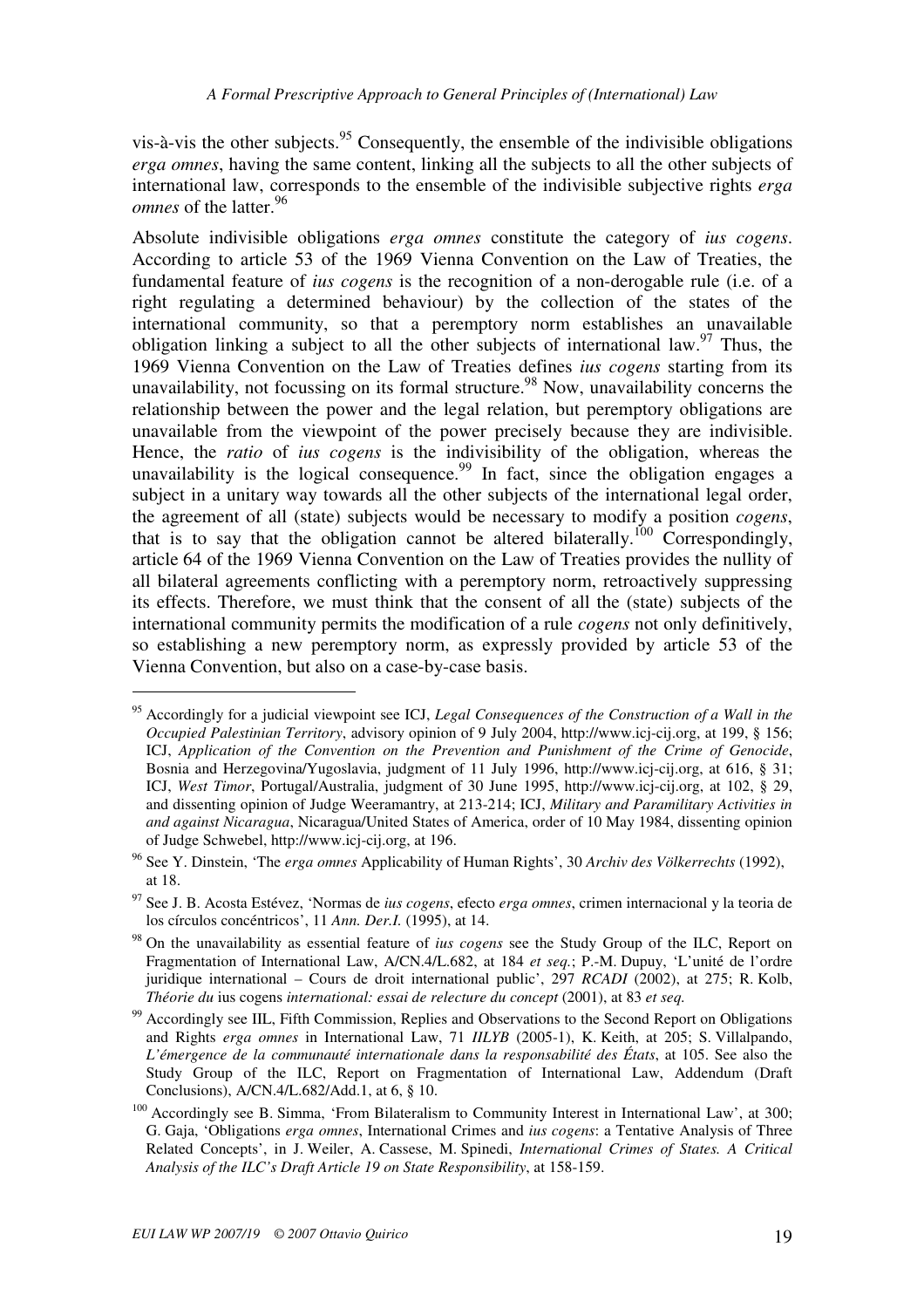The category of *ius cogens* is highly controversial. In particular, the upholders of extreme relative positivism assert that it is very difficult to formulate norms *cogentes*, considering that custom and treaties are forms of consent, necessarily relative, and assuming that there are not superior organs capable of enjoining general rules valid for all the subjects of the international community.<sup>101</sup> Furthermore, the domain of *ius cogens* would be neither determined nor easily determinable, being very difficult to ascertain which norms fall within its domain.<sup>102</sup> Lastly, if the notion of 'secondary norm' is indispensable to define legal orders, it would be impossible to think of rights as absolute and peremptory for all the subjects of the international community, given that sanctions are decentralized and thoroughly uncertain: no sanction being assured in case of breach, no peremptory obligation would exist.<sup>103</sup>

Radical criticism of *ius cogens* is not convincing. As for sources, by means of generalized practice it is possible to justify the existence of both *cogentes* and *noncogentes* general principles of international law; in fact, custom is the privileged way to introduce in the positive order fundamental ethic values protected by peremptory norms.<sup>104</sup> Concerning sanctions, one should not reason from the perspective of practice, otherwise denying also the existence of international law, but rather from a theoretical viewpoint, where sanctions are possible for every type of breach, also for violations of *ius cogens*. However, most of the literature acknowledges the existence of *ius cogens* in the framework of the general principles of international law and viewpoints converge enough on the core rights of this category. In summary, broadly speaking, I consider *cogentes*: (1) The principle *consuetudo est servanda* (2) The principle *alterum non laedere* (prohibition of the use of force as source of international law of peace), entailing (3) The principle *pacta sunt servanda* (founding relative custom and treaties);<sup>105</sup> (3) The rights of states to existence, sovereignty,<sup>106</sup> equality, abstention from resort to armed force (in the framework of international law of peace) (4) The right of peoples to self-determination and basic human rights (in both the laws of peace and war). $^{107}$ 

<sup>101</sup> See M. Chemiller-Gendrau, 'La Cour internationale de justice entre politique et droit', 512 *Le Monde Diplomatique* (1996), at 11.

<sup>102</sup> See P. Daillier, A. Pellet, *Droit international public* (2002), at 205.

<sup>103</sup> See C. De Visscher, 'Positivisme et '*jus cogens*', 75 *RGDIP* (1971), at 7.

<sup>&</sup>lt;sup>104</sup> See C. Dominicé, 'The International Responsibility of States for Breach of Multilateral Obligations', at 357.

<sup>&</sup>lt;sup>105</sup> The nature of these rules deserves further analysis.

<sup>&</sup>lt;sup>106</sup> The principle of sovereignty, *inter alia*, allows a state to pretend that the other subjects respect its autonomously established territory, but it lets the state free to regulate its territory by consent, for instance through merger or cession.

<sup>&</sup>lt;sup>107</sup> See the Study Group of the ILC, Report on Fragmentation of International Law, A/CN.4/L.682, at 189, § 374, and Addendum (Draft Conclusions), A/CN.4/L.682/Add.1, at 13, § 35; P.-M. Dupuy, 'L'unité de l'ordre juridique international', at 303; L. Hannikainen, *Peremptory Norms (*ius cogens*) in International Law* (1988), at 315 *et seq.*; L. Delbez, *Les principes généraux du droit international public – Droit de la paix, droit préventif de la guerre, droit de la guerre* (1964), at 525-526. See also the UN General Assembly Resolution 2625 (XXV) of 24 October 1970, regarding Principles of International Law concerning Friendly Relations and Co-operation among States, and the Universal Declaration on Human Rights adopted by the UN General Assembly Resolution 217 A (III) of 10 December 1948.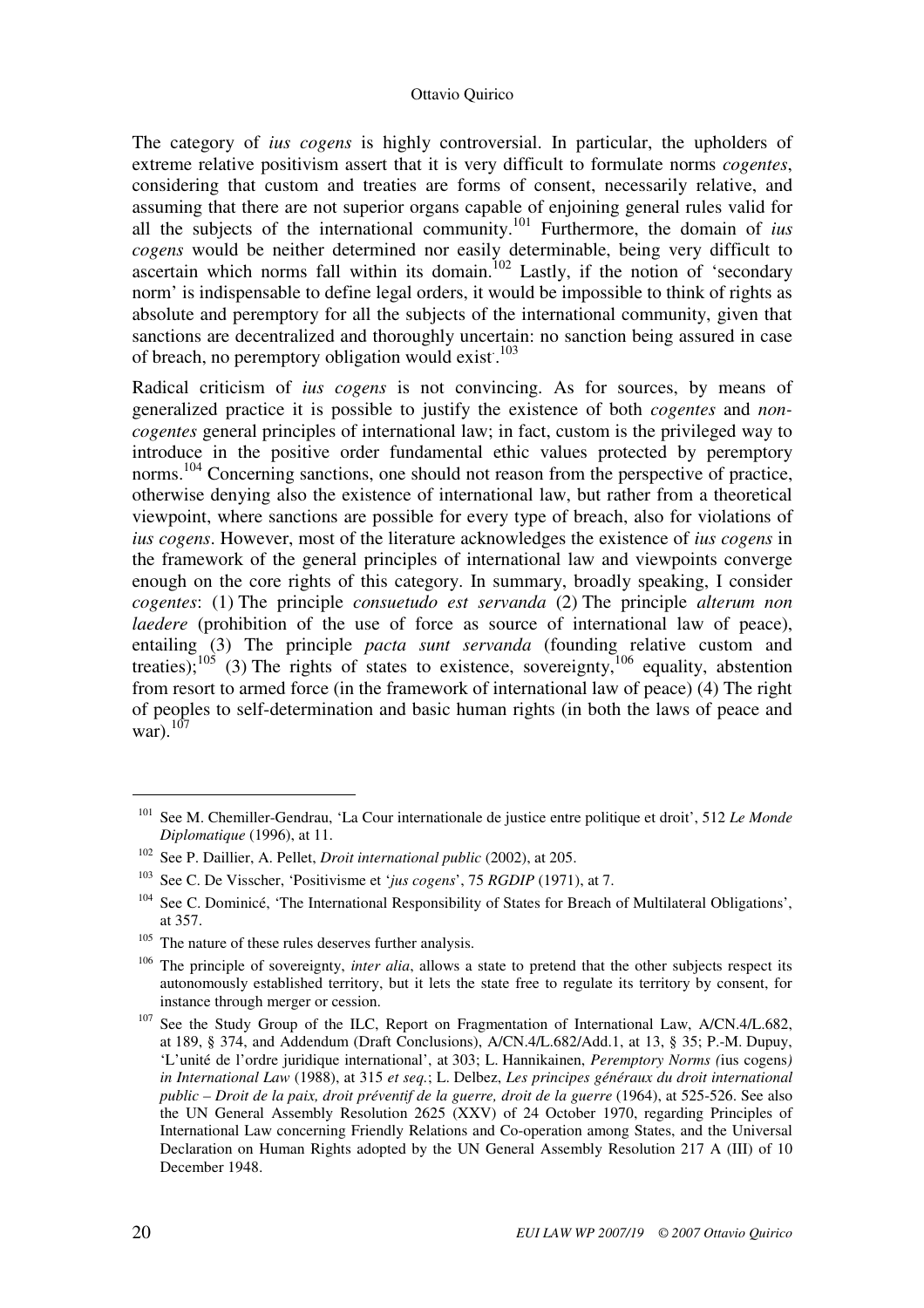Opinions differ also on the relationship between *ius cogens* and obligations *erga omnes*. According to some authors, only *ius cogens* would be composed of absolute obligations *erga omnes*, because all other forms of international law would be relative, so that the domain of *ius cogens* would coincide with that of obligations *erga omnes*. <sup>108</sup> Another interpretation, which I share, is based on the divisibility and the availability of the obligations. Thus, the concept of *ius cogens* is more limited than that of absolute obligation *erga omnes*, because *ius cogens* exclusively comprises indivisible obligations *erga omnes* protecting fundamental interests of the international community, but also some divisible norms could be absolutely effective *erga omnes*. <sup>109</sup> Hence, among absolute obligations *erga omnes* some are indivisible, such as sovereignty, whereas others result from the addition of autonomous bilateral obligations, for example the duty not to interfere with the freedom of the high seas. Therefore, the image describing the relationship between the category of obligations *erga omnes* and that of *ius cogens* consists of two concentric circles: obligations *erga omnes* constitute a wider ensemble encompassing all peremptory norms, but not coinciding with them.<sup>110</sup>

## **The breach of indivisible obligations** *erga omnes* **and the procedure to invoke responsibility**

Given that an absolute indivisible obligation *erga omnes* (*ius cogens*) links a subject to all the other subjects of the international community in a unitary way, its breach violates the corresponding claims of all the other subjects of the international community.

With regard to breaches perpetrated by states this conception is provided by the ILC's Project on State Responsibility (articles 19 § 2 and 40 of the 1996 Project, article 40 § 1 of the 2001 Project).<sup>111</sup> In fact, article 19  $\S$  2 of the 1996 Project on State Responsibility, concerning the general validity of crimes, is inspired by the concept of peremptory norm of international law (*ius cogens*) as formulated in article 53 of the Vienna Convention on the Law of Treaties of  $1969$ .<sup>112</sup> Article 40 § 1 of the 2001 Project explicitly refers to the breaches of peremptory norms.<sup>113</sup> In defining major state responsibility, article 41 of the 2000 Project temporarily adopted by the ILC's Drafting Committee relied upon the notion of 'serious breach by a State of an obligation owed to the international community as a whole and essential for the protection of its

<sup>&</sup>lt;sup>108</sup> See C. Dominicé, 'The International Responsibility of States for Breach of Multilateral Obligations', at 358-359; B. Simma, 'From Bilateralism to Community Interest in International Law', at 300.

<sup>&</sup>lt;sup>109</sup> See G. Abi-Saab, 'The Uses of Article 19', 10 *EJIL* (1999), at 348-349; J. B. Acosta Estévez, 'Normas de *ius cogens*, efecto *erga omnes*, crimen internacional y la téoria de los círculos concéntricos', at 13.

<sup>110</sup> See S. Villalpando, *L'émergence de la communauté internationale dans la responsabilité des États*, at 106-107 ; L.-A. Sicilianos, 'Classification des obligations et dimension multilatérale de la responsabilité', at 69.

<sup>111</sup> See also IIL, Resolution on Obligations *erga omnes* in International Law, article 1 a), at 287.

<sup>112</sup> See G. Gaja, 'Should All References to International Crimes Disappear from the ILC's Draft Articles on State Responsibility?', 10 *EJIL* (1999), at 367.

<sup>&</sup>lt;sup>113</sup> See P.-M. Dupuy, 'Quarante ans de codification du droit de la responsabilité internationale des États – Un bilan', 107 *RGDIP* (2003), at 329; J. Crawford, J. Peel, S. Olleson, 'The ILC's Draft Articles on Responsibility of States for Internationally Wrongful Acts: Completion of the Second Reading', 12 *EJIL* (2001), at 978.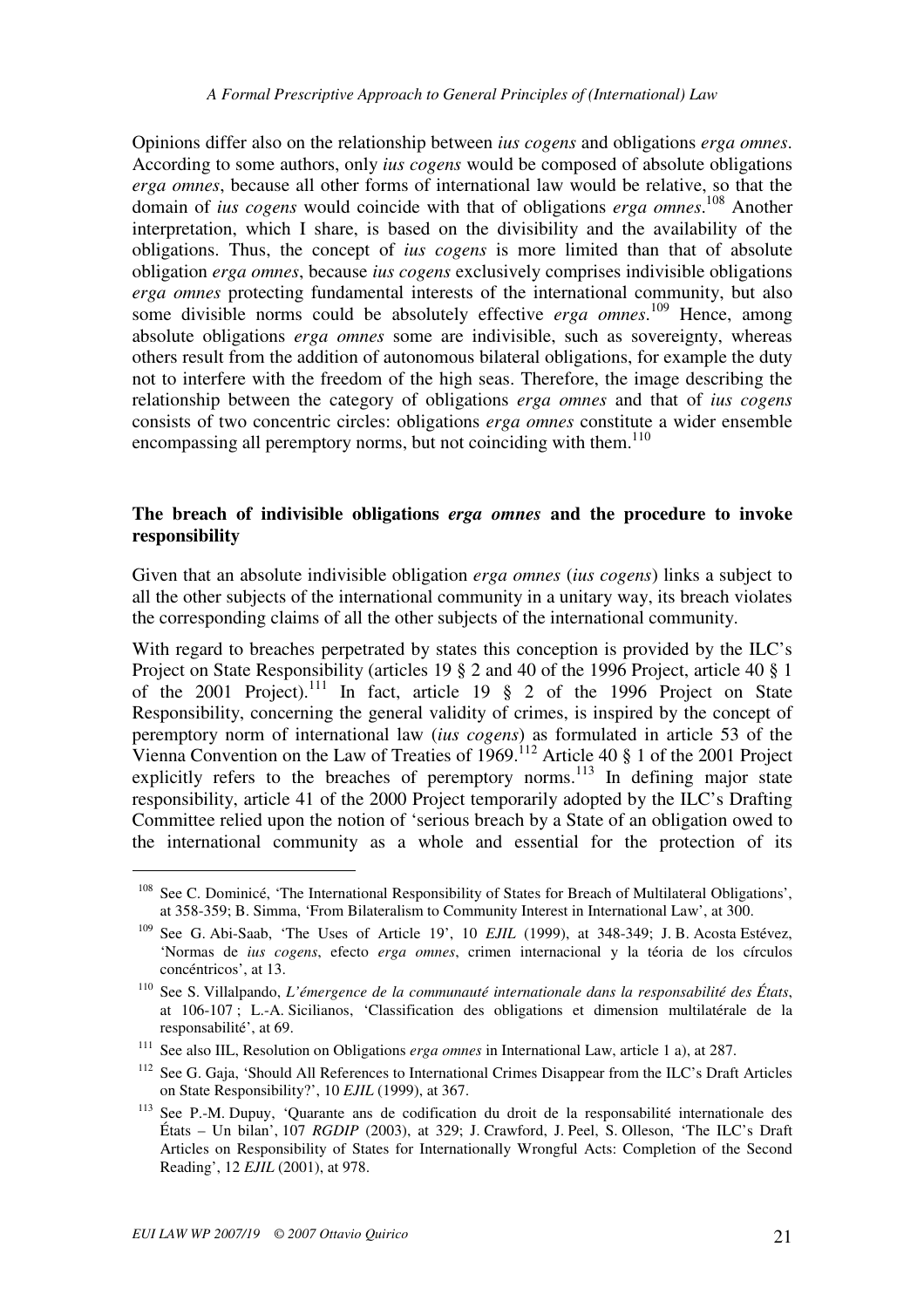fundamental interests'. $^{114}$  In this framework, the wording employed in the 2001 Project on State Responsibility, speaking of state 'injured' and 'other than an injured State' (article 48 § 1), is somewhat problematic, because it could indicate that 'third' states are not injured by the violation. Therefore, it is better to speak of state(s) 'directly' and 'indirectly injured', in order to distinguish the position of the state especially injured by the breach and that of the other injured states.<sup>115</sup> In fact, it is contended that the violation of an obligation *cogens* formally injures all the states, so that the position of every state as for the consequences of the wrongful act must be considered differently according to the nature and degree of the injury suffered, taking into account the material damage.<sup>116</sup> For instance, in case of armed aggression the situation of the state whose territory is invaded is materially graver than that of the other members of the international community, although the violation remains collective.<sup>117</sup> As for the responsibility of international organizations, it is necessary to follow the development of ILC's work to see the bigger picture. That said, logically the infringement of *ius cogens* should follow the same lines of state responsibility. On the contrary, currently there are not clearly defined rules with respect to the responsibility of non-state entities. From the viewpoint of individual responsibility, the absolute scope of the breach of peremptory norms is the underpinning of the development of international criminal law since Nuremberg and is clearly provided by the ICC Statute. Indeed, the Preamble to and article 5 § 1) of the ICC Statute speak of 'crimes of concern to the international community as a whole'. Now, given that a crime is nothing else but a particularly serious breach of a relevant obligation, it concerns the international community as a whole because it violates an absolute indivisible obligation *erga omnes*.

From the procedural viewpoint, in principle, the absolute and unitary conception of the breach entails that every subject can invoke the responsibility in view of the sanction; nevertheless, rules can provide different mechanisms.

State responsibility can be invoked and sanctioned by every state, as provided by articles 42 b) and 48 § 1 b) of the 2001 Project on State Responsibility.

Article 42 b) provides that:

'A State is entitled as an injured State to invoke the responsibility of another State if the obligation breached is owed to:  $[\dots]$  b)  $[\dots]$  the international community as a whole, and the breach of the obligation: [...] ii) Is of such a character as radically to change the position of all

<sup>&</sup>lt;sup>114</sup> Doc. A/CN.4/L.600.

<sup>&</sup>lt;sup>115</sup> See L.-A. Sicilianos, 'Classification des obligations et dimension multilatérale de la responsabilité', at 70.

<sup>116</sup> See P.-M. Dupuy, 'General Stocktaking of the Connections between the Multilateral Dimension of Obligations and Codification of the Law of Responsibility', at 1073; G. Arangio-Ruiz, Fourth Report on State Responsibility, *YBILC* (1992-II-1), at 43, § 129, at 45, §§ 135-139; B. Graefrath, 'Responsibility and Damages Caused: Relationship between Responsibility and Damages', 185 *RCADI* (1984-II), at 47.

<sup>&</sup>lt;sup>117</sup> On this point the ILC speaks of 'particular adverse effects on one State or a small number of States [...] to be assessed on a case by case basis, having regard to the object and purpose of the primary obligation breached and the facts of each case. For a State to be considered injured it must be affected by the breach in a way which distinguishes it from the generality of other States to which the obligation is owed' (ILC, Report to the GA, A/56/10, commentary to article 42, at 299, § 12). For a judicial viewpoint see ICJ, *Nuclear Tests*, Australia/France, judgment of 20 December 1974, joint dissenting opinion of Judges Onyeama, Dillard, Jiménez de Aréchaga and Humphrey Waldock, http://www.icj-cij.org, at 370, § 118.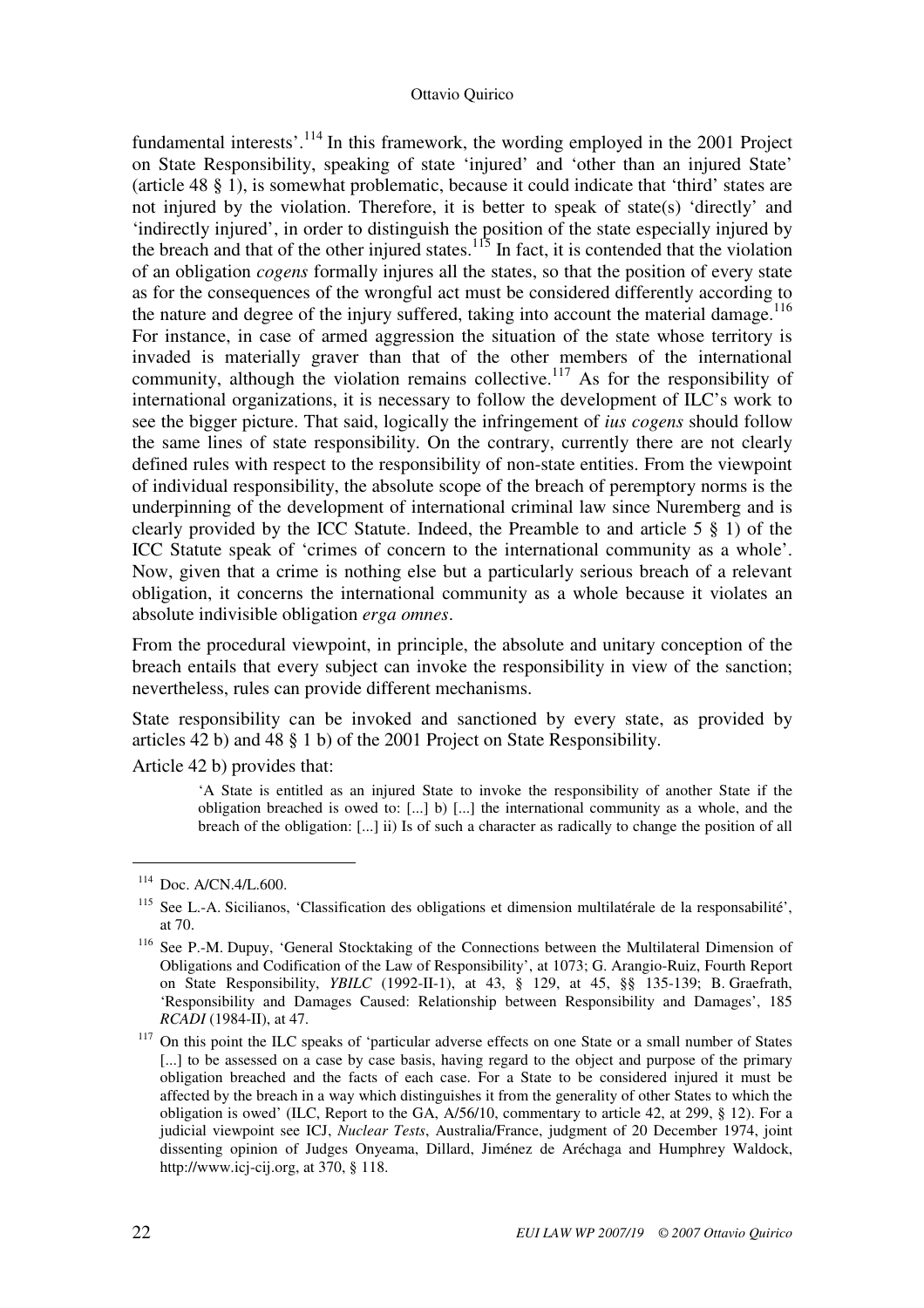the other States to which the obligation is owed with respect to the further performance of the obligation.'

Article 48 § 1 b) provides that:

 $\overline{a}$ 

'Any State other than an injured State is entitled to invoke the responsibility of another State in accordance with paragraph 2 if: [...] b) The obligation breached is owed to the international community as a whole.'

Hence, even the consent or acquiescence of the state directly injured does not prevent other states from judging the breach.<sup>118</sup> Theoretically, it is possible to presume that every state is enabled to invoke every type of sanction against the author of the violation. Reasonably, invocation by states indirectly injured seems to concern cessation and non-repetition in particular, whereas reparation for the injury caused (restitution, compensation, satisfaction) should be normally demanded by the directly injured state or, at least, the other states should make a request on its behalf.<sup>119</sup> Nevertheless, under article 48 § 2 b) of the 2001 Project on State Responsibility reparation can be invoked 'in the interest of the injured State or of the beneficiaries of the obligation breached', so either in favour of the directly or indirectly injured state(s), but this remains troublesome with respect to restitution and compensation.<sup>120</sup> According to some literature, the bilateral obligation of the responsible state to make full reparation in favour of the directly injured state should be distinguished from the general obligation to make full reparation in favour of the international community as a whole; $^{121}$  rather, there seems to be no reason to justify this separation, because it is simply possible to think of a general obligation to make full reparation. Invocation of responsibility can also be institutionalized, specifically through consensual judicial settlement or, for instance, following the procedures provided by the UN Charter, like those based on the Security Council.<sup>122</sup> In this regard, some literature tells us that the right of every state to invoke the responsibility would entail the consequence that every state could resort unilaterally to international jurisdictional organs, at least in order to obtain reparation of the collective damage.<sup>123</sup> Normally, resort to international jurisdictional organs is a

<sup>&</sup>lt;sup>118</sup> See ILC, Report to the GA, A/56/10, commentary to article 45, at 308, § 4. According to S. Villalpando, *L'émergence de la communauté internationale dans la responsabilité des États*, at 408-409, pursuant to article 41 of the 2001 Project on State Responsibility, the *obligation* should be set for all the states to invoke the responsibility in order to establish a more effective regime.

<sup>&</sup>lt;sup>119</sup> See ILC, Report to the GA, A/56/10, commentary to article 48, at 322-323, § 11; J. Crawford, Third Report on State Responsibility, at 48, § 109 *et seq.* See also IIL, Resolution on Obligations *erga omnes* in International Law, article 2, at 287-289.

<sup>120</sup> See further ILC, Report to the GA, A/55/10 (2000), at 105-106, §§ 351-352; J. Crawford, Third Report on State Responsibility, at 48, § 108 *et seq.*; G. Gaja, First Report to the IIL on Obligations and Rights *erga omnes* in International Law, at 136-139; B. Simma, 'International Crimes: Injury and Counter-measures. Comments on Part 2 of the ILC's Work on State Responsibility', in J. Weiler, A. Cassese, M. Spinedi, *International Crimes of States. A Critical Analysis of the ILC's Draft Article 19 on State Responsibility*, at 301; B. Graefrath, 'Responsibility and Damages Caused: Relationship between Responsibility and Damages', at 81-84.

<sup>121</sup> See S. Villalpando, *L'émergence de la communauté internationale dans la responsabilité des États*, at 347, 355-357.

<sup>&</sup>lt;sup>122</sup> This is valid, at least, for the states parties to the UN system, regardless of a possible universal effectiveness of the Charter on the basis of an extensive interpretation of article  $2 \xi$  6. For an overview of the problems related to institutionalized procedures see S. Villalpando, *L'émergence de la communauté internationale dans la responsabilité des États*, at 377-378.

<sup>123</sup> See S. Villalpando, *L'émergence de la communauté internationale dans la responsabilité des États*, at 364-365. This is also the view expressed in IIL, Resolution on Obligations *erga omnes* in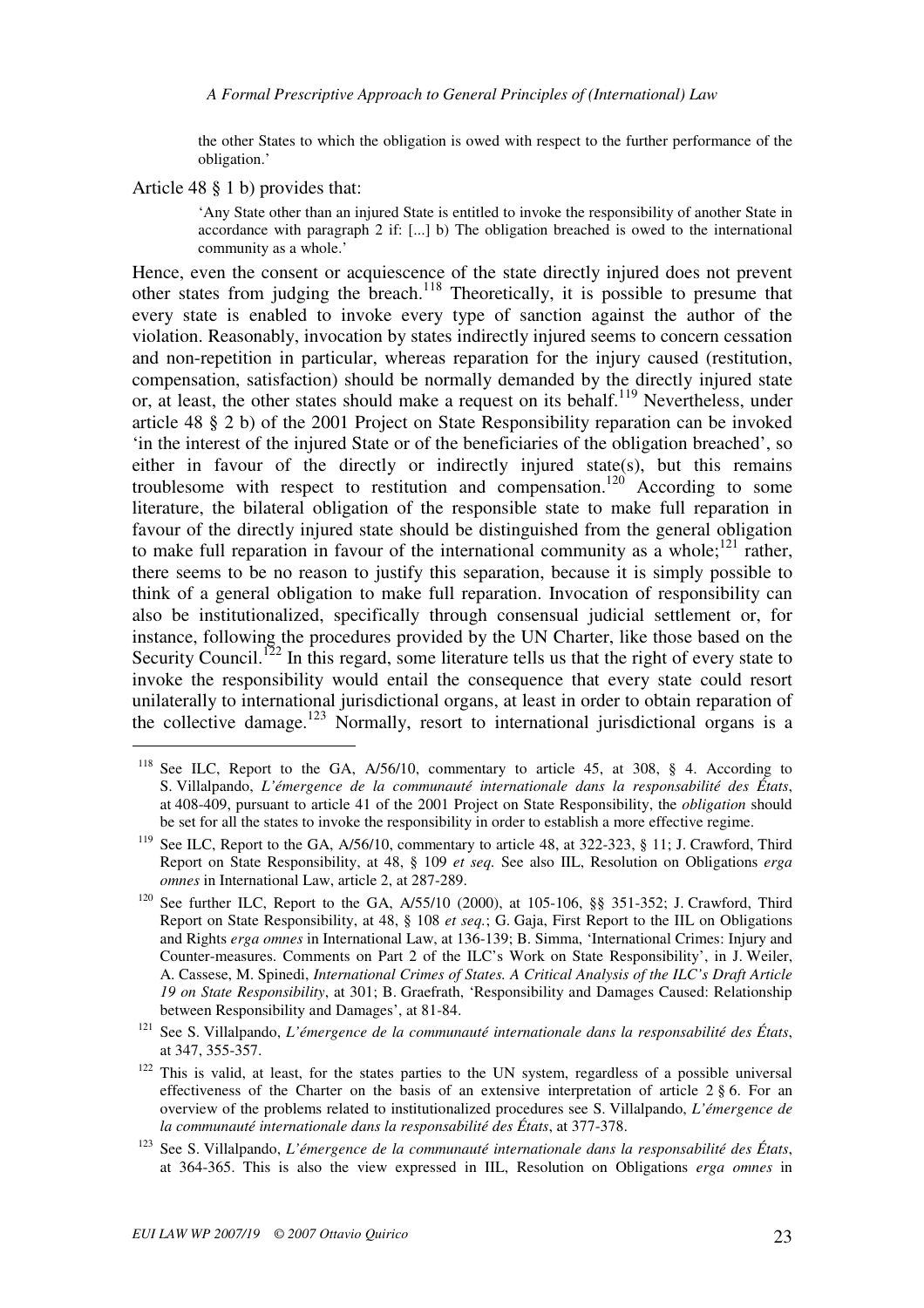procedural question, requiring the consent of the conflicting states, except for the provision under article 9 of the Convention on the Prevention and Punishment of the Crime of Genocide.<sup>124</sup> Nevertheless, the fact that breaches of peremptory obligations allow invocation of the responsibility by all the community exceeds the consensual principle, as shown by article 66 of the 1969 Vienna Convention on the Law of Treaties, concerning the procedure for applying or interpreting a rule *cogens*, which allows resort to the ICJ or the Secretary-General of the UN by any of the parties involved in a dispute concerning a peremptory rule. The literature tends also to reflect the consensus that international organizations and peoples can invoke state responsibility, when they are the primary beneficiaries of the infringed general obligation.<sup>125</sup> As for violations specifically against individuals, although states remain the primary holders of the right to invoke the violation and impose sanctions, natural persons can summon states through international procedures, especially into advisory organs, such as the Human Rights Committee.<sup>126</sup> The same pattern should apply to the liability of international organizations. Individual responsibility can be claimed by every subject before domestic jurisdictions, or before international criminal jurisdictions, enabled to impose sanctions; in particular, the indivisible nature of the obligation breached gives rise to the mechanism of the universal competence.<sup>127</sup>

## **The sanction of the breach of indivisible obligations** *erga omnes* **and the procedure of enforcement**

The infringement of general obligations entails a sanction. Sanctions provided for states are the duty to cease the wrongful behaviour, to offer guarantees of non-repetition (article 30 of the 2001 Project on State Responsibility), and to make full reparation (restitution, compensation, satisfaction) for the injury caused (articles 31 and 34 of the 2001 Project on State Responsibility), in the interest of the directly or indirectly injured state(s) (article 48 § 2 b) of the 2001 Project on State Responsibility). Concerning international organizations, the work of ILC on their responsibility will helps us visualize the picture, but basically we must think along the lines of sanctions for states. As for non-state entities, at present there is a lack of general coherent rules, regardless of domestic remedies, essentially based on reparation. Sanctions provided for individuals are imprisonment, fines, forfeiture (especially article 77 of the ICC Statute) and reparation for the injury caused.

1

International Law, article 3, at 289. See further G. Gaja, First Report to the IIL on Obligations and Rights *erga omnes* in International Law, at 140-142.

<sup>124</sup> See ICJ, *East Timor*, Portugal/Australia, judgment of 30 June 1995, http://www.icj-cij.org, at 102, § 29; ICJ, *Application of the Convention on the Prevention and Punishment of the Crime of Genocide*, Bosnia and Herzegovina/Serbia and Montenegro, judgment of 26 February 2007, http://www.icj-cij.org, at 55, § 147.

<sup>125</sup> See J. Crawford, Third Report on State Responsibility, at 42, § 94; S. Villalpando, *L'émergence de la communauté internationale dans la responsabilité des États*, at 351-352.

<sup>&</sup>lt;sup>126</sup> See ILC, Report to the GA, A/56/10, commentary to article 48, at 323, § 12; S. Villalpando, *L'émergence de la communauté internationale dans la responsabilité des États*, at 352; G. Abi-Saab, 'The Concept of International Crimes and Its Place in Contemporary International Law', in J. Weiler, A. Cassese, M. Spinedi, *International Crimes of States. A Critical Analysis of the ILC's Draft Article 19 on State Responsibility*, at 150.

<sup>127</sup> See K. Zemanek, 'New Trends in the Enforcement of *erga omnes* Obligations', at 25.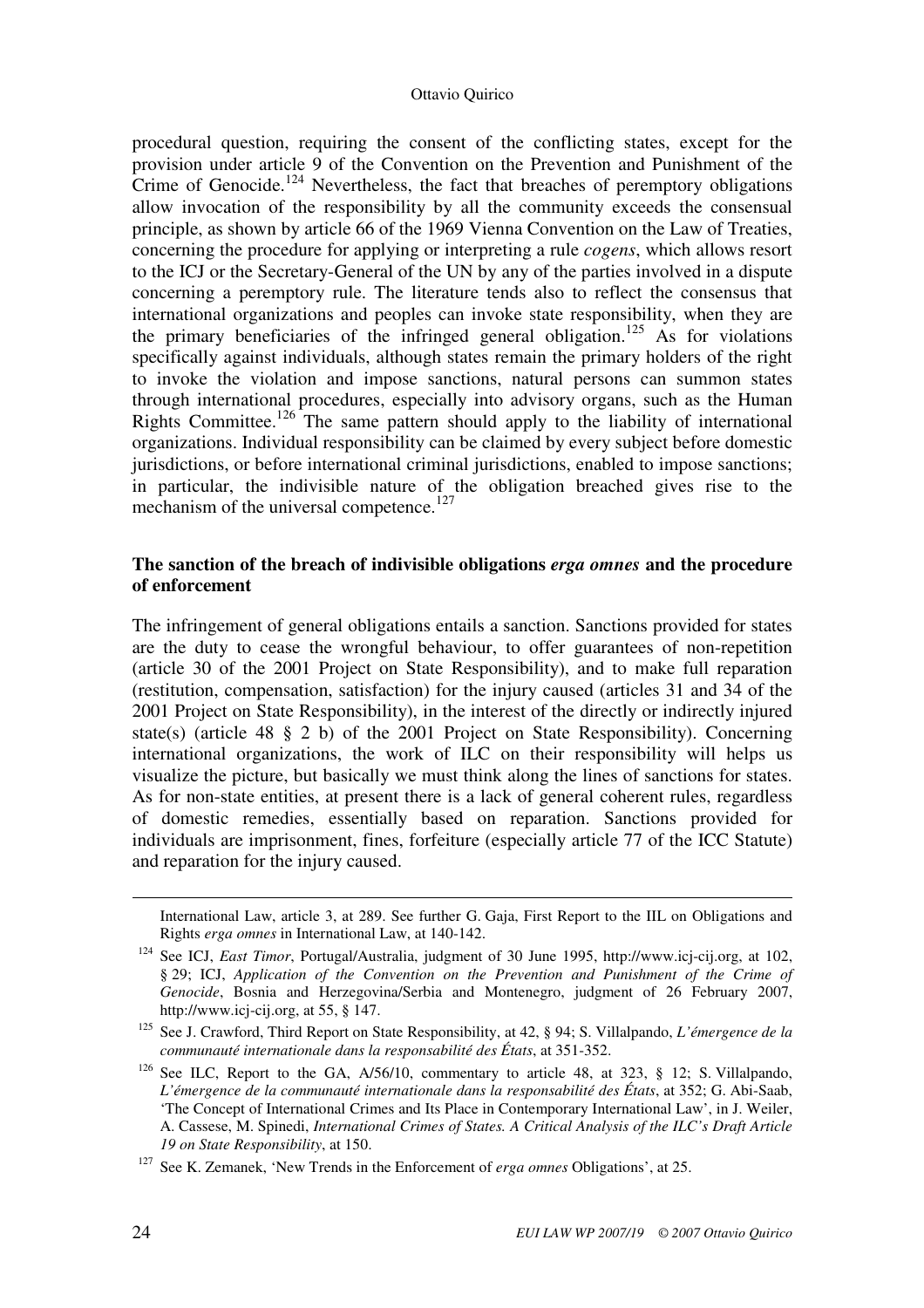In principle, the infringement of an indivisible general obligation should give rise to a unitary and general sanction-relation, specifically indivisible and *erga omnes* from the passive viewpoint, indivisible, *omnium* and *erga omnes* from the active viewpoint. Hence, from the normative perspective, the obligation in issue should be considered as an indivisible general principle of international law, so that in the pattern 'If *a*, *b* ought to be', *a* and *b* would have the same nature.

Concerning states, article 33 (Scope of international obligations) § 1 of the 2001 Project on State Responsibility provides that:

> 'The obligations of the responsible State [...] may be owed [...] to another State, to several States, or *to the international community as a whole*, depending in particular on the character and content of the international obligations and on the circumstances of the breach.<sup>128</sup>

So we can think that the sanction of the breach of an indivisible general norm is also an indivisible general norm. Therefore, the duty to cease the wrongful behaviour, to offer guarantees of non-repetition, and to make reparation for the injury caused should bind a state in a unitary way towards all the other subjects of international law, who enjoy the corresponding claims. The same pattern should probably be valid also for international organizations. Regarding individuals, the duty to endure the imprisonment, to pay a fine, and to bear forfeitures, binds in a unitary way a natural person towards all the other subjects, holders of the corresponding claims to the execution.

Theoretically, the absolute and unitary conception of the sanction entails that, in case of breach, every subject can enforce it, but rules can provide different mechanisms.<sup>129</sup>

Concerning state responsibility, every state could adopt centralized or decentralized executive counter-measures to enforce its claim, at the same time defending the common interest.<sup>130</sup> It is better to consider these actions as '*omnium*', i.e. 'general', counter-measures, neutrally, more than 'collective', as some literature does, because the latter adjective seems to refer only to the (possibly institutionalized) centralized reaction, excluding decentralized action.<sup>131</sup> This interpretation is supported by article 53  $\frac{1}{2}$  1 c) of the 1996 Project on State Responsibility,<sup>132</sup> in the absence of precise

<sup>128</sup> *Emphasis added*.

<sup>129</sup> See C.J. Tams, *Enforcing Obligations* erga omnes *in International Law*, at 198 *et seq.*

<sup>130</sup> See S. Villalpando, *L'émergence de la communauté internationale dans la responsabilité des États*, at 372; P.-M. Dupuy, 'Observations sur la pratique récente des 'sanctions' de l'illicite', 87 *RGDIP*  (1983), at 538-539.

<sup>131</sup> See ILC, Report to the GA, A/56/10, at 36, § 54; ILC, Report to the GA, A/55/10, at 112, § 367. For a juristic viewpoint see L.-A. Sicilianos, 'Classification des obligations et dimension multilatérale de la responsabilité', at 73 *et seq.*; P.-M. Dupuy, 'General Stocktaking of the Connections between the Multilateral Dimension of Obligations and Codification of the Law of Responsibility', at 1066; D. Alland, 'Counter-measures of General Interest', 13 *EJIL* (2002), at 1222. However, the centralized or decentralized application of these counter-measures seems to require the coordination of states (article 41 § 1 of the 2001 Project on State Responsibility) (see also article 54 § 3 of the 2000 Preliminary Project adopted by the ILC's Drafting Committee (doc. A/CN.4/L.600) and the commentary by the President of the Committee (doc. A/CN.4/SR.2662, at 37) and S. Villalpando, *L'émergence de la communauté internationale dans la responsabilité des États*, at 413).

<sup>&</sup>lt;sup>132</sup> See also article 54 of the Project adopted by the Drafting Committee in 2000 (doc. A/CN.4/L.600), which allowed counter-measures *omnium* in the interest of the beneficiaries of the infringed obligation.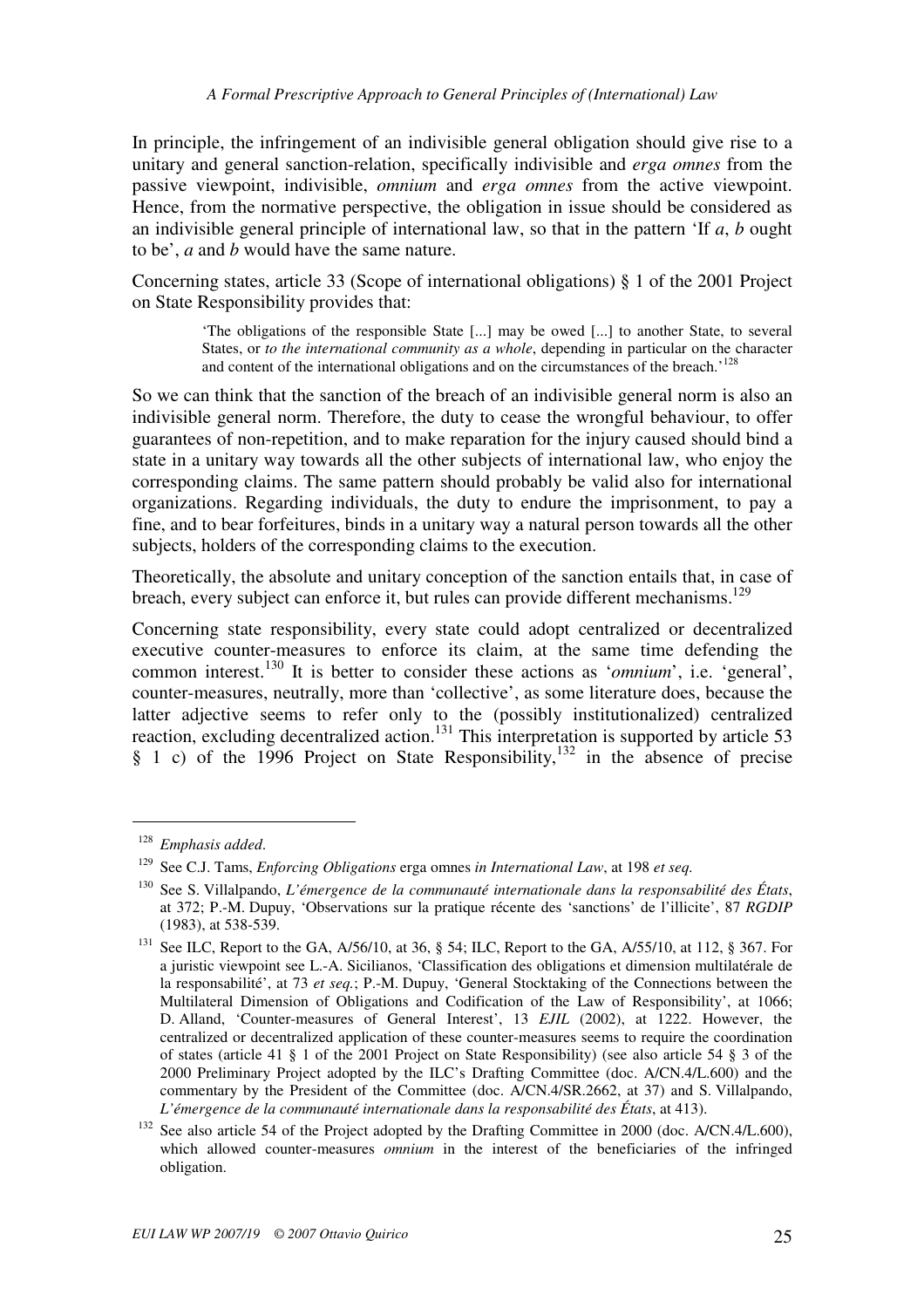indications by the 2001 Project. Indeed, article 54 (Measures taken by States other than an injured State) of the 2001 Project confines itself to establish:

'... the right of any State, entitled under article 48, paragraph 1 to invoke the responsibility of another State, to take *lawful measures* against the State, to ensure cessation of the breach in the interest of the injured State or of the beneficiaries of the obligation breached.<sup>133</sup>

The provision is controversial and leaves unsolved the question of the possibility of general counter-measures in case of violation of indivisible general norms. In particular, it is possible to understand the provision in issue in a restrictive sense, as referring to the sole measures of reprisal (unfriendly but primarily and secondarily licit behaviour), which would mean that the Project does not regulate the question of the general countermeasures (primarily illicit and secondarily licit behaviour).<sup>134</sup> Otherwise, the wording 'lawful measures' could relate to both the measures of reprisal and counter-measures, given that the latter are secondarily licit actions or inactions (article 22) inasmuch as they are in conformity with the procedures provided in articles  $49-53$ .<sup>135</sup> The practice, still 'embryonic' according to the opinion of the ILC, tends to confirm the latter interpretation.<sup>136</sup> However, taking into account the criterion of proportionality, we should not be scared of the consequences in terms of counter-measures entailed by *ius cogens*. On the contrary, individual sanctions are executed through domestic procedures.

An alternative substantive and procedural pattern consists in thinking that the sanction of the breach of an obligation *erga omnes cogens* can be either an indivisible general obligation or a bilateral obligation, depending on the gravity of the violation. Thus, the unitary general sanction would entail universal reactions, whereas the relative sanction would imply bilateral reactions, especially state counter-measures.<sup>137</sup> Admitting that the sanction can be a bilateral obligation entails relinquishing the unitary character of the primary rule at the level of the secondary rule, so that the unavailable primary obligation is finally handled bilaterally from the viewpoint of the responsibility.<sup>138</sup> Furthermore, unless we see the invocation as a simple notification of the responsibility without legal effectiveness, we must figure out a paradoxical situation in which all the states can sanction the violation of the primary indivisible obligation *erga omnes*, but only some states hold the right to enforce the sanction.<sup>139</sup> Nevertheless, the necessity to think of norms in a flexible way, especially with regard to the rules *consuetudo est* 

<sup>&</sup>lt;sup>133</sup> *Emphasis added*. See also ILC, Report to the GA, A/56/10, commentary to article 54, at 355, §§ 6-7. Doubtfully see D. Alland, 'Counter-measures of General Interest', at 1233-1236; J. Crawford, J. Peel, S. Olleson, 'The ILC's Draft Articles on Responsibility of States for Internationally Wrongful Acts: Completion of the Second Reading', at 981-982.

<sup>134</sup> See L.-A. Sicilianos, 'Classification des obligations et dimension multilatérale de la responsabilité', at 75.

<sup>135</sup> See G. Gaja, First Report on Obligations and Rights *erga omnes* in International Law, at 147.

<sup>&</sup>lt;sup>136</sup> See ILC, Report to the GA, A/56/10, commentary to article 54, at 351, § 3. For an overview of the practice see ILC, Report to the GA, A/56/10, commentary to article 54, at 351-354, §§ 3 *et seq.* For a critique of the ILC's opinion see L.-A. Sicilianos, 'Classification des obligations et dimension multilatérale de la responsabilité', at 75.

<sup>137</sup> See IIL, Resolution on Obligations *erga omnes* in International Law, article 5 c), at 289.

<sup>&</sup>lt;sup>138</sup> See J. A. Frowein. 'Reactions by not Directly Affected States to Breaches of Public International Law', at 423.

<sup>139</sup> See S. Villalpando, *L'émergence de la communauté internationale dans la responsabilité des États*, at 371.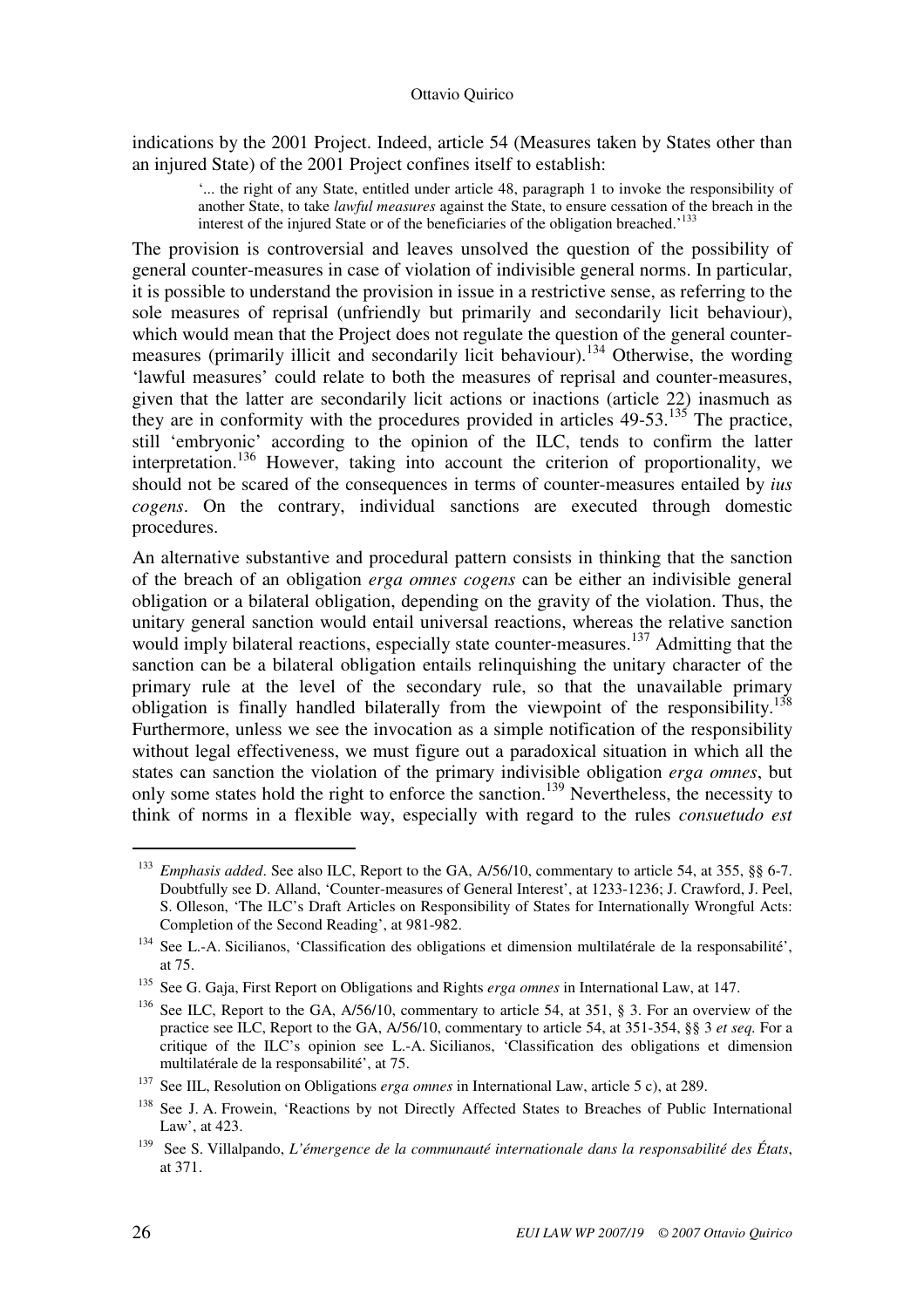*servanda*, *pacta sunt servanda* and *alterum non laedere* (probably primarily *cogentes* and secondarily *non-cogentes*, although on the basis of criteria other than the gravity of the breach) could lead to differentiate between the structure of indivisible primary obligations and that of their sanctions.

## **Divisible general principles (obligations** *erga omnes***)**

Some international norms are divisible general obligations, i.e. obligations *erga omnes*, owed towards the international community, but less rigid than norms *cogentes*. In the framework of Anzilotti's bilateral conception of international relations, these can be conceived of as absolute bilateral obligations.<sup>140</sup> From the passive viewpoint the formal position is that of a subject bound towards all the other subjects of the international legal order by obligations having the same content; nevertheless, this is not a single obligation, but rather an ensemble of bilateral separated obligations, i.e. a bundle of bilateral relations. The subject bound by the obligation owes a bundle of behaviour (conducts of the same type) to every other subject individually; although the form of the obligation is absolute, the interest protected is split.<sup>141</sup> From the active viewpoint the obligation *erga omnes* of a subject is matched by the simultaneous claims of all the other subjects of the international community. Correctly, the literature remarks that an obligation *erga omnes* entails the claim of all the other subjects, i.e. a claim *omnium*, but not necessarily the right of every one of them towards all the others, i.e. *erga omnes*, considering the passive position of a sole subject towards all the other subjects of the international community.<sup>142</sup> However, the ensemble of the divisible obligations *erga omnes* having the same content and binding all the subjects towards another subject of international law perfectly matches the subjective right *erga omnes* of the latter. Therefore, the whole divisible obligations *erga omnes* having the same content and binding every subject towards all the other subjects of international law perfectly match the whole divisible subjective rights *erga omnes* of the latter. The right *erga omnes* presupposes a bundle of separated claims of the holder vis-à-vis every other subject, because every relation has a bilateral structure from the active viewpoint symmetrically to the passive viewpoint. The active and passive positions are formally equal to those of the holder of an indivisible right or duty, but the claims and obligations composing the right and duty are divisible and not unitary.

Although the jurisprudence of the ICJ and part of the literature employ the wording 'obligation *erga omnes*' only with reference to peremptory norms, we can also use it to indicate the obligations in issue. Indeed, these obligations can be considered '*erga omnes*' as far as a subject must behave in a determinate way vis-à-vis all the others in international law.<sup>143</sup> Furthermore, limiting the expression 'obligation *erga omnes*' to *ius cogens* we would lack a suitable wording to define general obligations *non-cogentes*.

<sup>140</sup> See C. J. Tams, *Enforcing Obligations* erga omnes *in International Law*, at 152-153.

<sup>141</sup> See ICJ, *Barcelona Traction, Light and Power Company, Limited*, Belgium/Spain, 5 February 1970, separate opinion of Judge Morelli, ICJ Rep. (1970), at 226.

<sup>142</sup> See S. Villalpando, *L'émergence de la communauté internationale dans la responsabilité des États*, at 99-100; B. Simma, 'From Bilateralism to Community Interest in International Law', at 300.

<sup>143</sup> See S. Villalpando, *L'émergence de la communauté internationale dans la responsabilité des États*, at 97-98; R. Ago, 'Obligations *erga omnes* and the International Community', in J. Weiler,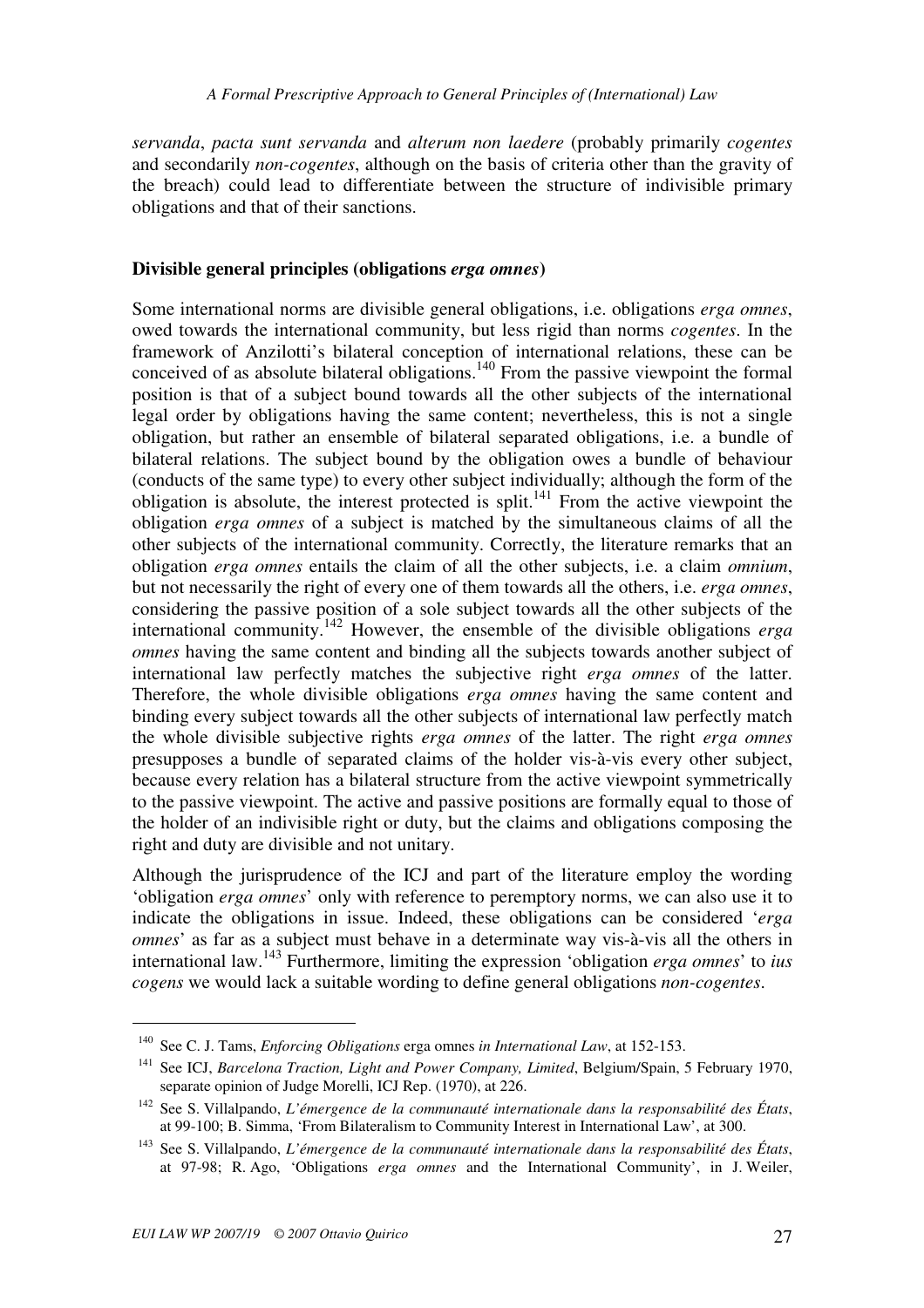Being bilateral, divisible obligations *erga omnes* are available from the viewpoint of the power, because a subject, bilaterally bound to every other subject of the community, can regulate the obligation by consent vis-à-vis every one of them; so, this is *ius generale dispositivum*. 144

In summary, broadly speaking, I recognize as basic divisible general obligations of international law: (1) The principle *ius omnium contra omnes* (founding international law of war)<sup>145</sup> (2) The principle *pacta tertiis neque prosunt neque nocent* and the effectiveness *pro tertiis* of rights provided by treaties so long as the contrary is not indicated (in the framework of international law of peace) (3) The principles imposing respect for states' reputation, diplomatic immunities, freedom of commerce, environment, freedom of the high seas, freedom of free airspace and freedom of Polar Regions (in the framework of international law of peace).

## **The breach of divisible obligations** *erga omnes* **and the procedure to invoke responsibility**

The violation of a divisible obligation *erga omnes* is not a unitary breach against all the claims of the other subjects of the international community, but rather the violation of solely one or some of these claims.

From the procedural viewpoint, only the subject(s) directly injured by the breach is (are) enabled to invoke the responsibility in view of a sanction.

In the case of state responsibility, the sole state(s) whose claim is breached can invoke the responsibility, all the other states cannot, as provided by article 42 a) and b) of the 2001 Project on State Responsibility, pursuant to which:

'A State is entitled as an injured State to invoke the responsibility of another State if the obligation breached is owed to: a) That State individually; or b) A group of States including that State [...] and the breach of the obligation: i) Specifically affects that State...<sup>146</sup>

Invocation of responsibility can also be institutionalized, specifically through consensual judicial settlement, or, for instance, in the framework of the WTO. However, also non-state subjects possibly injured should be enabled to invoke state responsibility; for example, the 1965 Convention on the Settlement of Investment Disputes between States and Nationals of Other States allows individuals' agreements with states in order to submit a dispute to a Conciliation Commission (article 28) or an Arbitral Tribunal (article 36). The pattern valid for state responsibility should apply also to the liability of

A. Cassese, M. Spinedi, *International Crimes of States. A Critical Analysis of the ILC's Draft Article 19 on State Responsibility*, at 237-238; L. Hannikainen, *Peremptory Norms (*jus cogens*) in International Law. Historical Development, Criteria, Present Status*, at 276, note 245; G. Gaja, '*Jus cogens* beyond the Vienna Convention', 172 *RCADI* (1981-III), at 280.

1

<sup>&</sup>lt;sup>144</sup> See the Study Group of the ILC, Report on Fragmentation of International Law, A/CN.4/L.682, at 193, § 380; G. Gaja, Second Report to the IIL on Obligations and Rights *erga omnes* in International Law, at 193; L.-A. Sicilianos, 'Classification des obligations et dimension multilatérale de la responsabilité internationale', at 64.

<sup>145</sup> See L. Delbez, *Les principes généraux du droit international public – Droit de la paix, droit préventif de la guerre, droit de la guerre*, at 396.

<sup>&</sup>lt;sup>146</sup> See also ICJ, *East Timor*, judgment of 30 June 1995, dissenting opinion of Judge Weeramantry, http://www.icj-cij.org, at 172, referring to rights 'opposable *erga singulum*'.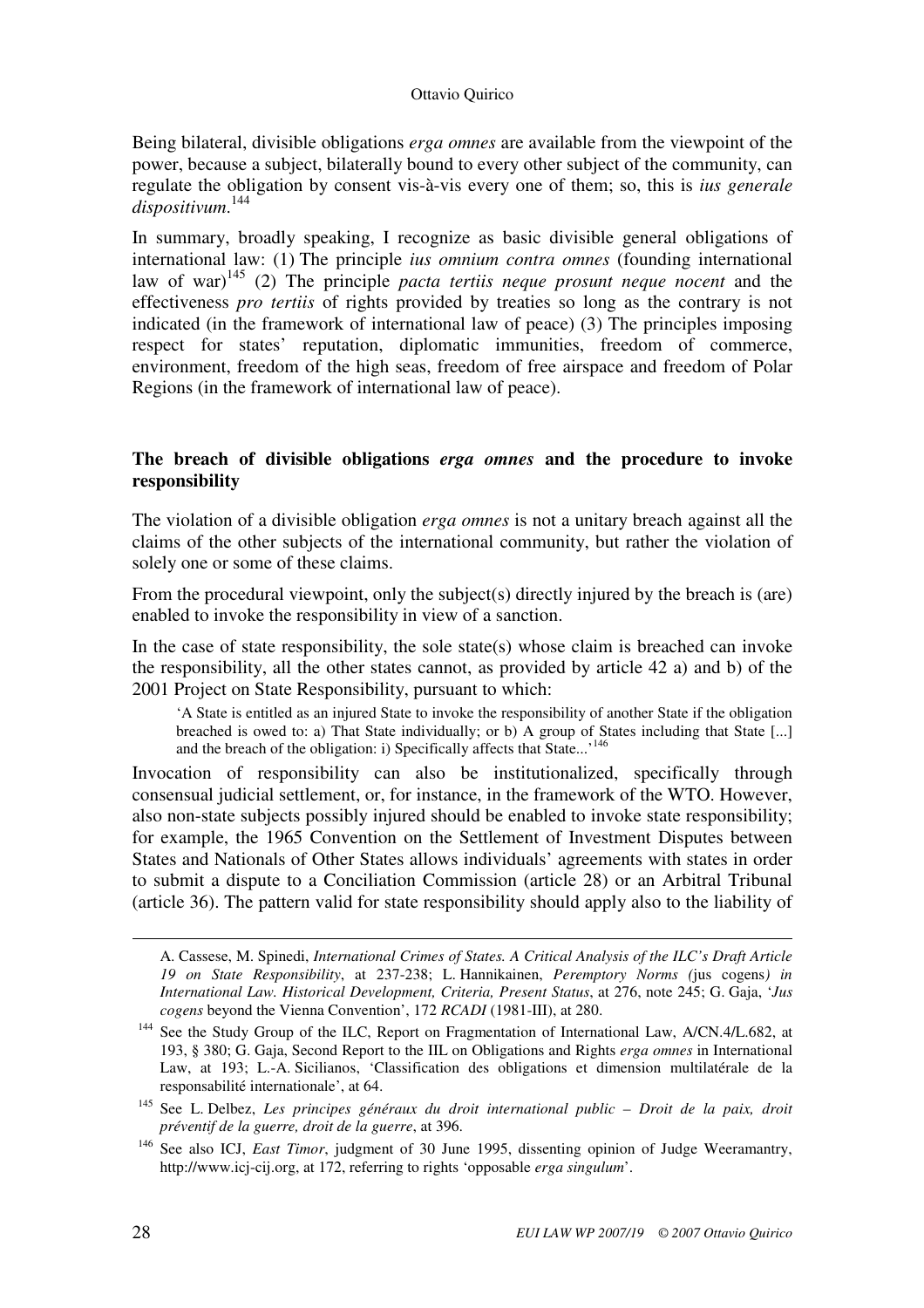international organizations, whereas the responsibility of non-state entities and individuals can be invoked by the subject directly injured following domestic procedures.

Other theoretical interpretations are proposed with respect to states, especially in the light of the wording of the 2001 ILC's Project on State Responsibility, never quoting expressly 'obligations *erga omnes*', maybe because of the different visions of the ILC's members on the relationship between peremptory and general norms.<sup>147</sup> Obviously, authors who use the expression 'obligation *erga omnes*' solely to identify *ius cogens* conclude, from the viewpoint of secondary norms, that all breaches of obligations *erga omnes* perpetrated by a state entail its responsibility towards all the other (state) subjects of international law, entitled to invoke the responsibility.<sup>148</sup> Instead, according to another part of the literature, a common regime towards the international community as a whole could apply in case of violation of both peremptory and non-peremptory obligations *erga omnes*. In fact, the grave breach of a *cogens* or *non-cogens* obligation *erga omnes* would give rise to the responsibility of a state towards all the other subjects. This interpretation assumes that some general obligations, divisible from the viewpoint of the power, so available, could be indivisible from the viewpoint of the infringement; in fact, grave breaches would 'unify' the obligation, making it indivisible and consequently violating the correlative claims of all the (state) subjects of the international community, allowed to invoke the cessation of the illicit behaviour and other sanctions.<sup>149</sup> This view relies upon the text of article 48  $\S$  1 b) of the 2001 Project on State Responsibility, allowing every state to invoke the responsibility if 'the obligation breached is owed to the international community as a whole', whereas article 40 simply speaks of violation of 'peremptory norms', assuming that the concept of international community 'as a whole' is wider than *ius cogens*. <sup>150</sup> Although this interpretation is interesting, it contains some problems. Firstly, the reference in article 48  $\S$  1 b) to the 'international community *as a whole*<sup>151</sup> could be understood as nothing else but a recall of *ius cogens*. Secondly, unless we see the invocation as a simple notification of the responsibility without legal effectiveness, we should think that every state has the right of imposing sanctions on the responsible state for an obligation

<sup>&</sup>lt;sup>147</sup> See L.-A. Sicilianos, 'Classification des obligations et dimension multilatérale de la responsabilité', at 77.

<sup>148</sup> See A. De Hoog, *Obligations* erga omnes *and International Crimes. A Theoretical Inquiry into the Implementation and Enforcement of the International Responsibility of States*, at 53-54.

<sup>&</sup>lt;sup>149</sup> See the Study Group of the ILC, Report on Fragmentation of International Law, A/CN.4/L.682, at 197, § 389, at 204-205, §§ 404-406, and Addendum (Draft Conclusions), A/CN.4/L.682/Add.1, at 13-14, §§ 37-38; G. Gaja, First Report to the IIL on Obligations and Rights *erga omnes* in International Law, at 132; L.-A. Sicilianos, 'Classification des obligations et dimension multilatérale de la responsabilité', at 69, 71; S. Villalpando, *L'émergence de la communauté internationale dans la responsabilité des États*, at 334, 337-339. See also IIL, Resolution on Obligations *erga omnes* in International Law, article 2, at 287.

<sup>&</sup>lt;sup>150</sup> According to the ILC 'while peremptory norms of general international law focus on the scope and priority to be given to a certain number of fundamental obligations, the focus of obligations to the international community as a whole is essentially on the legal interest of all States in compliance – i.e., in terms of the present Articles, in being entitled to invoke the responsibility of any State in breach' (ILC, Report to the GA, A/56/10, Text and Commentaries of the Draft Articles on State Responsibility – Introduction to Chapter 3, at 281-282, § 7).

<sup>151</sup> *Emphasis added*.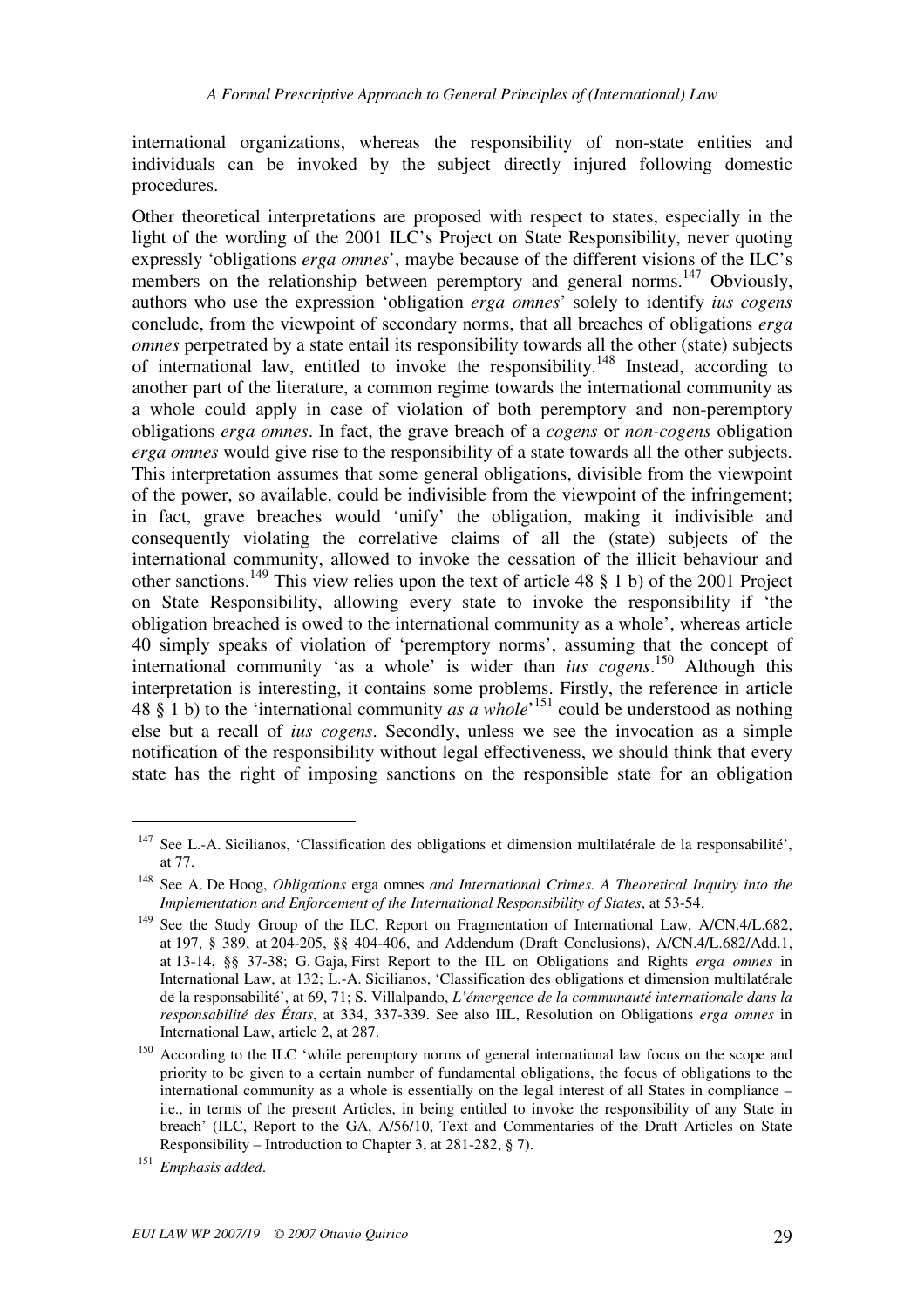originally divisible, which is highly problematic.<sup>152</sup> Thirdly, this logic, instead of focussing on the divisible or indivisible nature of the general obligation breached, seems to involve the violation of the principle *alterum non laedere*.

## **The sanction of the breach of divisible obligations** *erga omnes* **and the procedure of enforcement**

Breaches of divisible general obligations give rise to bilateral sanction-relations. Thus, in international law the sanction raised by the violation of a divisible general obligation is a bilateral obligation, however relative. The scheme 'If *a*, *b* ought to be' is asymmetrical because, whereas the obligation breached in *a* is a general principle of international law, *b* is a relative relation, the asymmetry being due to the divisible nature of the obligation breached.

From the viewpoint of states, the obligation to cease the wrongful behaviour, to offer assurances and guarantees of non-repetition, and to make full reparation for the injury caused binds a state only towards the directly injured subject(s). This pattern is provided by article 33 (Scope of international obligations) of the 2001 Project on State Responsibility, pursuant to which:

'The obligations of the responsible State [...] may be owed *to another State, to several States* [...] depending in particular on the character and content of the international obligation and on the circumstances of the breach.<sup>153</sup>

The development of the ILC's work on this matter will hopefully shed light on the position of international organizations, whose responsibility, however, should follow the principles regulating state responsibility. Concerning non-state entities, at present there are not clearly defined rules, except for domestically imposed bilateral sanctions, basically based on reparation. Also from the perspective of individuals, the domestically established obligation to make reparation for the injury caused binds a natural person only towards the subject(s) directly injured.

The relative conception of the sanction entails that, in the case of a breach, only the subject(s) directly injured can enforce it.

Concerning state responsibility, only the directly injured state(s) are allowed to apply executive counter-measures. Thus, for instance, the violation of the sanction consequent to the infringement of the freedom of the high seas gives rise to the responsibility of a state only towards the directly injured state(s), allowing its (or their) (possibly institutionalized) counter-measure reaction. This pattern is provided by article 49 (Objects and Limits of Counter-measures) § 1 of the 2001 Project on State Responsibility, establishing that:

'An injured State may only take counter-measures against a State which is responsible for an internationally wrongful act in order to induce that State to comply with its obligations.<sup>'154</sup>

<sup>&</sup>lt;sup>152</sup> In this sense see IIL, Fifth Commission, Replies and Observations to the First Report on Obligations and Rights *erga omnes* in International Law, C. Tomuschat, at 159-160, 162, K. Skubiszewski, at 181.

<sup>153</sup> *Emphasis added*.

<sup>&</sup>lt;sup>154</sup> In fact, states indirectly injured are considered 'other than the injured State' under article 48 of the 2001 Project on State Responsibility.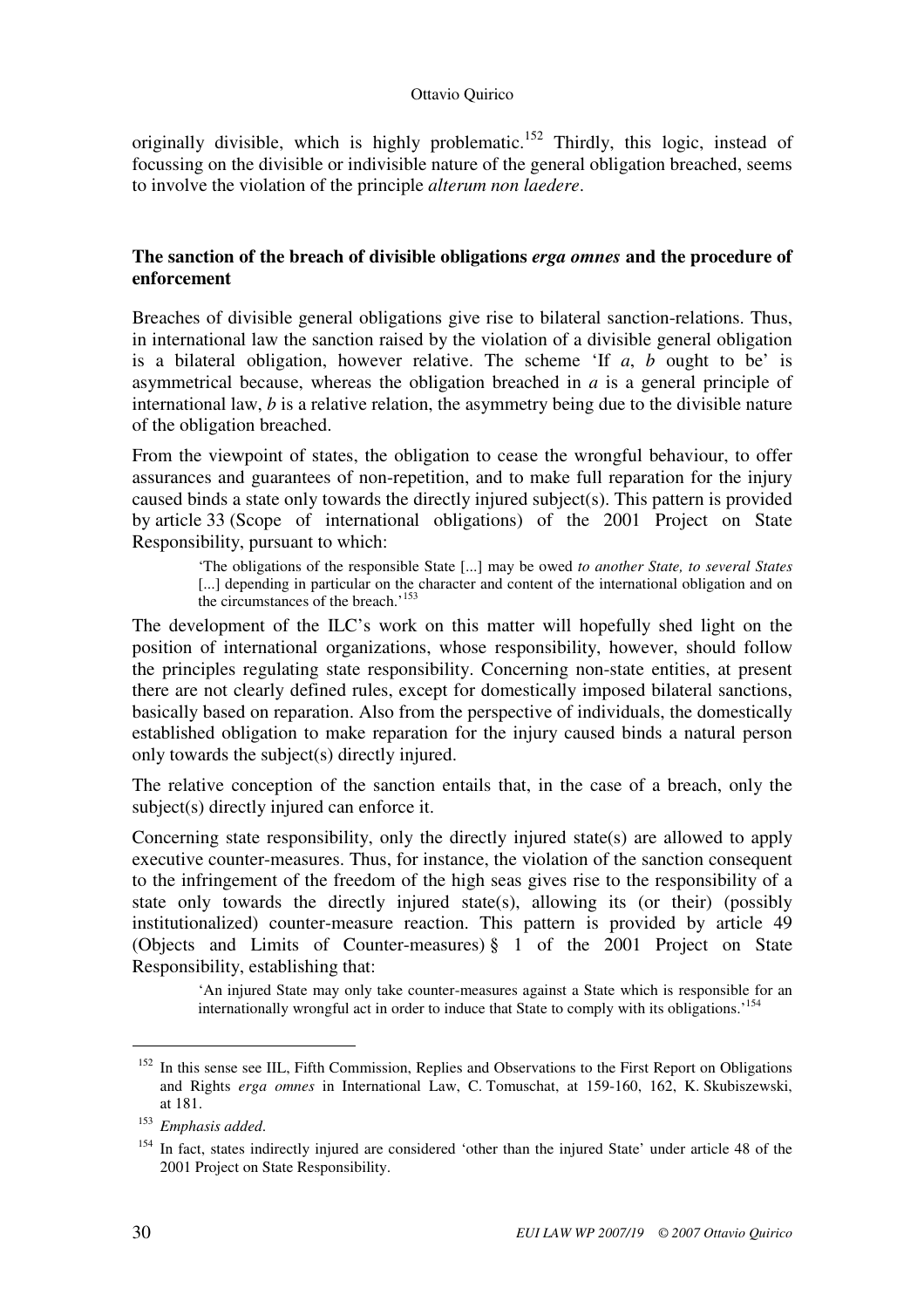Still on a bilateral basis, sanctions for non-state entities as well as individuals are executed by means of domestic procedures.

Specifically from the viewpoint of states, thinking that a common regime of responsibility towards the international community as a whole would apply in case of grave violations of both peremptory and non-peremptory obligations *erga omnes* leads to the acknowledgement of the possible existence of an indivisible sanction and universal counter-measures also in the latter case.<sup>155</sup> The same logic could apply identifying *ius cogens* and obligations *erga omnes*.

## **Brief formal conclusion on the structure of the general principles of (international) law**

Assuming that the concept of obligation is the basis of legal logic, analytically speaking, a *norm* can *formally* be regarded as a *right-duty* (or *claim-obligation*) *relation (1)* that regulates *behaviour (action/inaction) (2)* among *subjects (3)* in definite *space (4)* and *time (5)*. Hence, from the normative perspective general principles (the 'basis') of (international) law are general obligations, i.e. obligations *erga omnes* (owed to everyone).

Although differences exist in enjoying full personality in the international legal system, individuals, non-state legal entities, states and international organizations hold rights and duties, so they are subjects of international law.

Obligations *erga omnes* link a subject to every other subject of international law, endowed with a correlative claim. Although it is possible that some obligations do not concern all categories of subjects from the passive standpoint by reason of their content, the whole obligations *erga omnes* are matched by the whole claims *erga omnes* of all the subjects of international law from the active standpoint.

Because of their content obligations *erga omnes* can be either indivisible or divisible. An indivisible obligation *erga omnes* is a general unitary duty. A divisible obligation *erga omnes* is a general ensemble of bilateral relations. This structural feature entails fundamental consequences from the viewpoint of power at the level of primary norms, as well as from the perspective of the breach, invocation of the responsibility, sanction and its enforcement on the plane of secondary rules.<sup>156</sup>

Indivisible obligations *erga omnes* are unavailable from the viewpoint of the power, so *cogentes*, because a (state) subject cannot regulate them without the consent of all the other (state) subjects. Breaches necessarily violate all the correlative claims, possibly enabling every subject to invoke the responsibility and impose sanctions. Accordingly, sanctions should be regarded as indivisible obligations *erga omnes*, the violation of which allows universal enforcement, especially by means of state counter-measures. Nevertheless, in particular concerning states, specifically by reason of the gravity of the breach it is possible to split primary and secondary norms, conceiving of the sanction as

<sup>155</sup> See IIL, Resolution on Obligations *erga omnes* in International Law, article 5 c), at 289; G. Gaja, First Report to the IIL on Obligations and Rights *erga omnes* in International Law, at 147-148.

<sup>&</sup>lt;sup>156</sup> Adopting Kelsenite categorization.